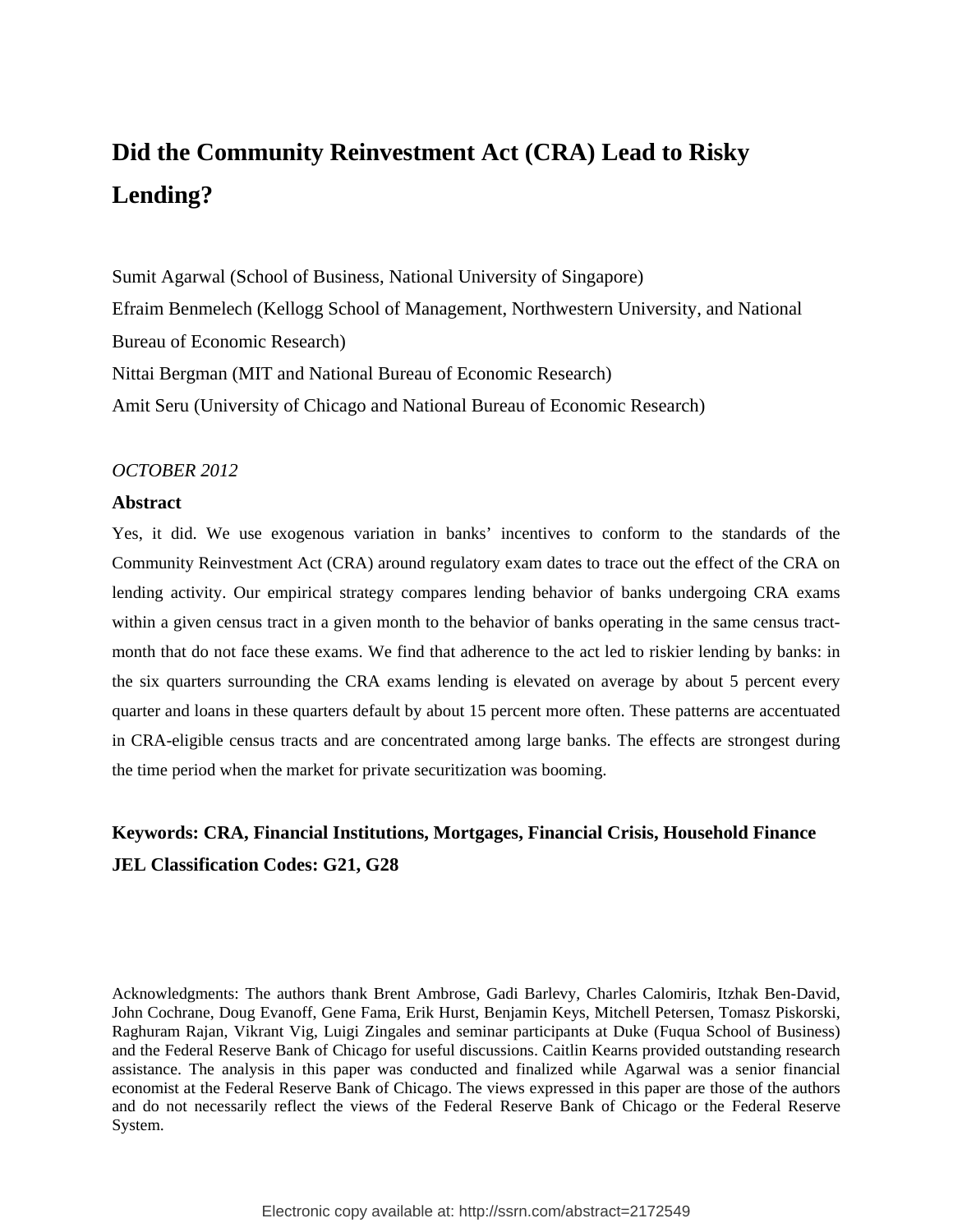# **I. Introduction**

The role of financial regulation in fueling the recent financial crisis is being hotly debated by academics, politicians, and policymakers (Mayer, Morrison and Piskorski, 2009). A central piece of this heated discussion relates to the role played by the Community Reinvestment Act (CRA) in the buildup to the financial crisis and, in particular, its impact on pre-crisis mortgage lending standards. Although regulators and community groups strongly defend the act, economists remain divided in their views on the role of the CRA in lowering underwriting standards. This debate is best illustrated by the stark views taken by economists Raghuram Rajan and Paul Krugman. Rajan (2010) suggests that the CRA was the channel through which "a US Congress, worried about growing income inequality, towards expanding low income housing, joined with the flood of foreign capital inflows to remove any discipline on home loans."<sup>1</sup> In contrast, Krugman (2010) argues that "the Community Reinvestment Act of 1977 was irrelevant to the subprime boom."<sup>2</sup>

Most empirical studies find that the CRA had little or no effect when looking into a battery of dependent variables (e.g., Dahl, Evanoff, and Spivey 2000 and Kroszner 2008). This lack of results makes it hard to conclude whether the CRA truly had no impact on lending standards or, alternatively, whether the empirical approaches used employed insufficient variation to identify the causal effect of the act. In this paper we attempt to fill this gap. Using exogenous variation in banks' incentives to conform to CRA standards around regulatory exams, we study whether the CRA led to riskier lending. By tracing out banks' responses to CRA evaluations in terms of both the quality and the quantity of mortgages originated, we show clearly that the CRA did lead to riskier lending. $3$ 

The main econometric challenge of an evaluation of the CRA's impact is the lack of counterfactual lending behavior in the absence of the CRA. Our empirical design addresses this issue by exploiting variation in banks' incentive to conform to CRA standards around regulatory exams. The Community Reinvestment Act of 1977 instructs federal financial supervisory agencies to encourage their regulated financial institutions to help meet credit needs of the communities in which they are chartered while also conforming to "safe and sound" lending standards. To enforce the statute, federal regulatory agencies periodically examine banking

<sup>&</sup>lt;sup>1</sup> "Bankers Have Been Sold Short by Market Distortions." Raghuram Rajan, *Financial Times*, June 2, 2010. See also Calomiris 2008 and Calomiris 2011 for a similar view.

<sup>&</sup>lt;sup>2</sup> "Things Everyone in Chicago Knows." Paul Krugman, krugman.blogs.nytimes.com, June 3, 2010.

<sup>&</sup>lt;sup>3</sup> For other studies on mortgage defaults see Mayer, Pence and Sherlund 2009 and Mayer, Morrison, Piskorski and Gupta 2011 and cites therein.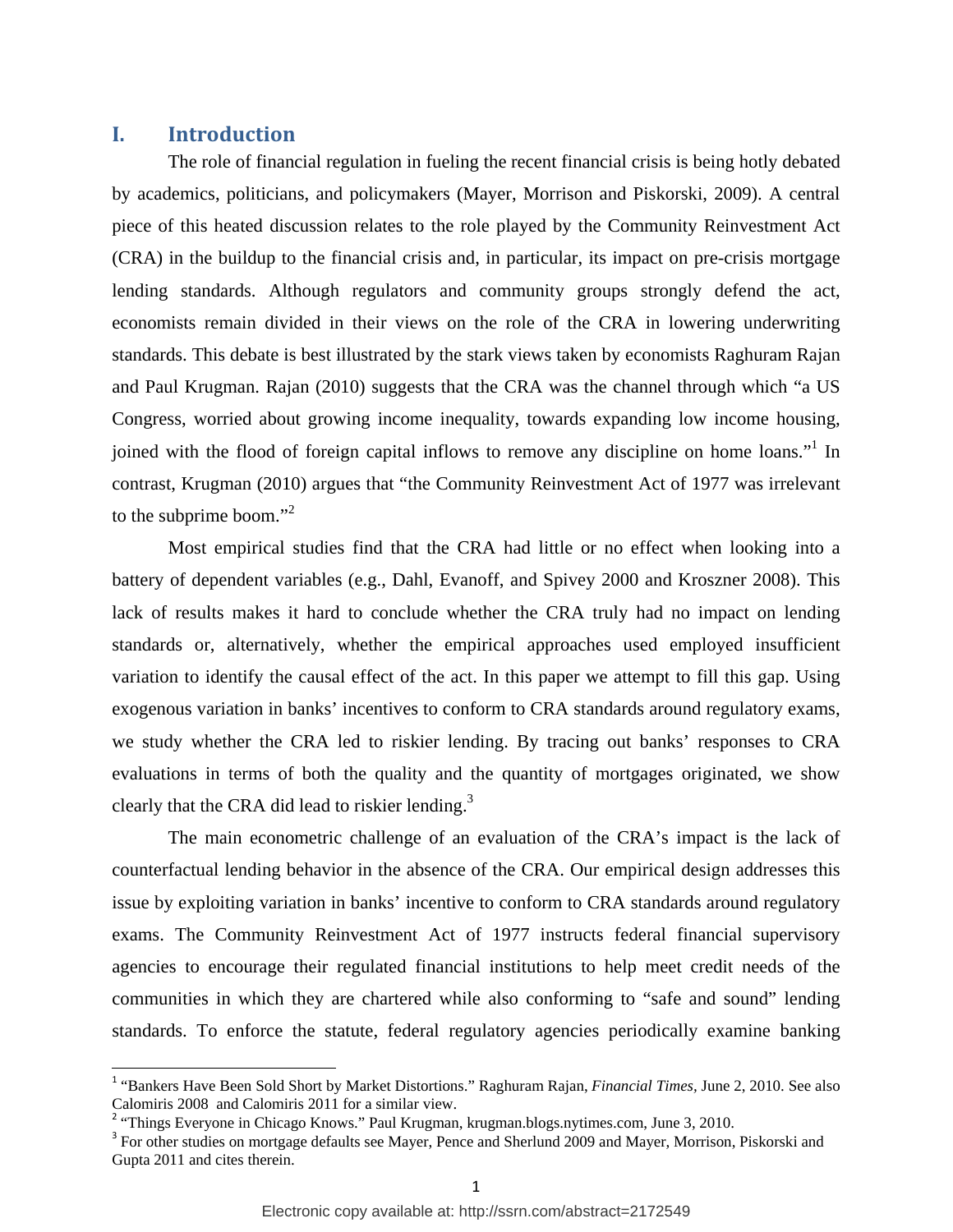institutions for CRA compliance. Regulators use this compliance information when approving applications for new bank branches as well as for mergers and acquisitions. Banks may therefore have a strong incentive to concentrate their CRA-compliant lending before an exam date to ensure a satisfactory CRA evaluation while minimizing the likelihood that such lending would fail the "safe and sound" criteria at the time of the exam.<sup>4</sup> Moreover, since the exam itself is not an instantaneous event, with a significant time gap between the exam initiation and the submission of the final CRA report, banks also may choose to elevate their lending a few quarters after the CRA exam.

 Our empirical design exploits this intertemporal variation in incentives to comply with CRA standards by comparing banks undergoing CRA exams (*treatment group banks*) to similar banks operating in the same vicinity but not undergoing a CRA exam (*control group banks*). The identifying assumption is that around the time of CRA exams, because of their increased incentive to comply with CRA standards, banks will shift their lending behavior toward borrowers that improve their CRA rating. By law, such borrowers include any applicant that is located in CRA-target tracts – defined as census tracts with a median income less than 80 percent of the median income at the Metropolitan Statistical Area (MSA) level – as well as low-income and minority borrowers in non-CRA-target tracts. Importantly, in comparing lending behavior of banks that underwent CRA exams to those that did not, our analysis always includes tract-bymonth fixed effects. This battery of fixed effects implies that our regressions are identified through variation between treatment group and control group banks *within a given tract in a given month*. As such, the fixed effects control for potentially important demand-side variables affecting the lending behavior of all banks within a given tract-month. The empirical strategy we use in the paper is related to the literature that examines the role of nonlinear incentives in shaping economic decisions. Examples include the timing of sales (Oyer 1998), procurement spending (Liebman and Mahoney 2012), and risk-taking in mutual funds (Chevalier and Ellison 1997).

Our identification strategy hinges on the assumption that the timing and frequency of the CRA exams themselves are not driven by local credit and economic conditions affecting a given bank's lending behavior. This is a plausible assumption since in practice both the timing and the frequency of CRA evaluations are driven by a fixed policy that is unrelated to local economic conditions. In particular, the review cycle for smaller banks – those with less than \$250 million in assets – is five years, whereas for larger banks the review cycle is two years.

 $4$  In particular, this may be the case as long as the adjustment costs to elevate lending are not too large and a loan becomes delinquent over time with some hazard rate.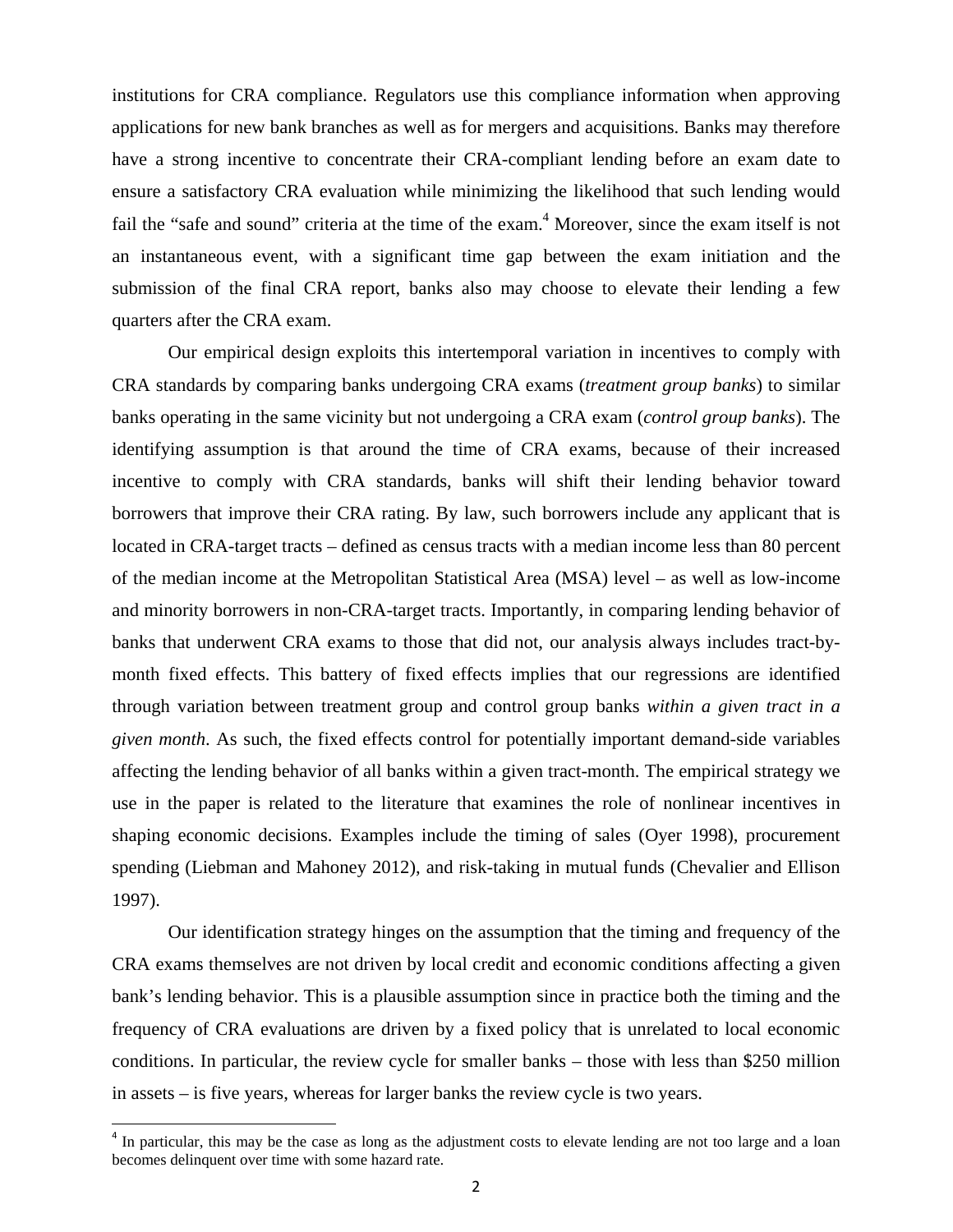We use loan-level data on mortgage originations and performance to conduct our analysis. Using exogenous variation in bank incentives to conform to CRA standards around exams, we find that the CRA did indeed induce riskier lending by banks. First, we find that in the six quarters surrounding a CRA exam, lending by treatment group banks (i.e., those undergoing the CRA exam) is elevated on average by 5 percent as compared to lending by control group banks. Second, using data that track loan performance, we show that loans originated by treatment group banks around CRA exams are 15 percent more likely to be delinquent one year after origination as compared to those originated by control group banks. The evidence therefore shows that around CRA examinations, when incentives to conform to CRA standards are particularly high, banks not only increase lending rates but appear to originate loans that are markedly riskier.

We provide several pieces of evidence that support our interpretation of these findings. First, CRA assessments place particular weight on the fraction of loans targeted to low-income areas – i.e., so-called CRA-eligible tracts. We therefore expect the differential lending behavior between treatment group and control group banks to be more pronounced in these CRA-eligible tracts. This is precisely what we find in the data. Second, we exploit the fact that all loans within a CRA-eligible tract are taken into account in a CRA assessment, regardless of borrower income. We hypothesize that in attempting to comply with the CRA, banks take advantage of this regulatory feature by concentrating lending in CRA tracts to higher-income borrowers, who presumably are less risky. Consistent with this hypothesis, our results show that the effect of a CRA exam in CRA-eligible tracts indeed rises with borrower income.

Third, we find that large lending institutions drive our main findings on the impact of CRA exams on the quantity and quality of extended loans. This is to be expected: federal regulatory agencies consider depository institutions' CRA scores when considering applications for deposit facilities, including branch openings as well as mergers and acquisitions. To the extent that larger banks are more heavily engaged in mergers and acquisitions activity and expansion through branch openings, they will have a greater incentive to maintain a high CRA score and thus to adjust their lending behavior to satisfy CRA exams.

Fourth, we find that the reduction in loan standards associated with elevated lending around CRA exams is based primarily on unobservable characteristics. In other words, there is no meaningful change in the observable characteristics of loans made by treatment group banks relative to the control group banks around the CRA exam. This, again, is to be expected under our interpretation of the results, since banks have an incentive to convince regulators that loans extended to meet CRA criteria are not overly risky. This would be consistent with the CRA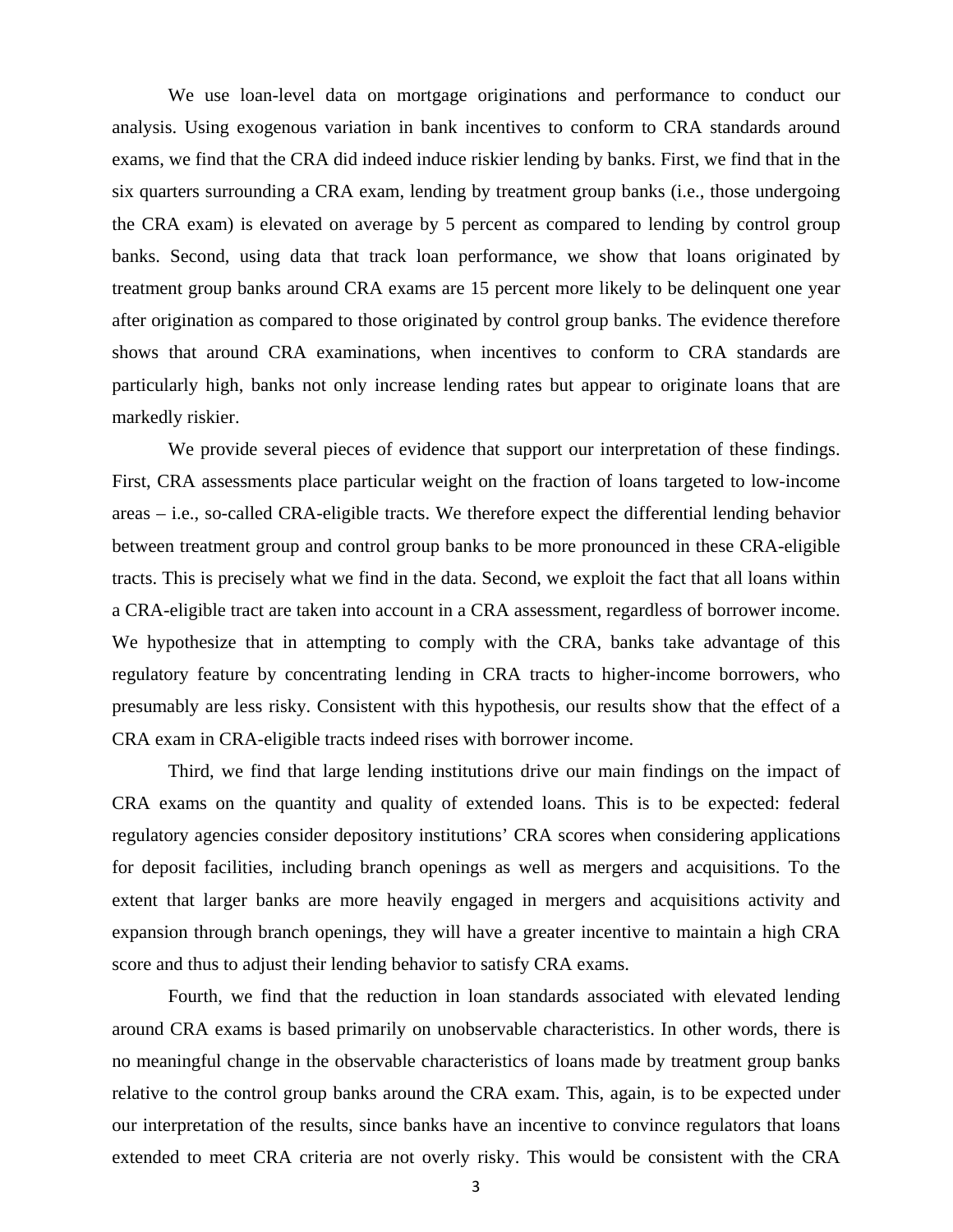mandate of "encouraging financial institutions to help meet the credit needs of the local communities in which they are chartered, consistent with safe and sound operation" (CRA 1977, Section 802).

The final part of our analysis investigates whether banks' responses to the CRA examinations have changed over time. Our analysis here is motivated by the fact that securitization activity – originating loans and selling them to investors – changed dramatically during our sample period. We find evidence of elevated lending by treatment group banks around the CRA exam during the 2004–2006 period. Moreover, our results show that the differential performance of loans originated by treatment and control group banks around CRA exams is particularly strong during the 2004–2006 period. This coincides with the time period when private securitization boomed and might therefore reflect an unexplored channel through which the private securitization market induced risky lending in the economy.

It is important to note that our empirical strategy does not provide an assessment of the full impact of the CRA on the origination of risky loans. This is because the analysis examines the effect of CRA evaluations relative to a baseline of banks not undergoing a CRA exam. To the extent that there are adjustment costs in changing lending behavior, the baseline level of lending behavior itself may be shifted toward catering to CRA compliance. That is, banks may have responded to the CRA in periods outside of CRA exams. Because the empirical strategy nets out the baseline effect, our estimates of the effect of CRA evaluations provide a lower bound to the actual impact of the CRA. If adjustment costs in lending behavior are large and banks can't easily tilt their loan portfolio toward greater CRA compliance, the full impact of the CRA is potentially greater than that estimated by the change in lending behavior around CRA exams.

The results also help rationalize why it might be difficult to identify the impact of CRA by comparing lending in CRA-eligible tracts relative to that in comparable non-CRA-eligible regions. As we demonstrate, the CRA exam induces lending to riskier borrowers both in CRAeligible tracts as well as to low-income borrowers in non-CRA-eligible tracts. Consequently, studies that compare lending behavior in CRA-eligible tracts with that in non-CRA-eligible tracts (e.g., Kroszner 2008) might be netting out at least some variation that is induced by the CRA itself.

Our paper is connected to several strands of literature. It is related most directly to the recent literature on the causes and consequences of the financial crisis (e.g., Agarwal et al. 2012; Barlevy and Fisher, 2010; Ben-David, 2011; Keys et al. 2010, 2012; Loutskina and Strahan, 2011; Mayer and Pence 2009; Mayer et al. 2011; Mian and Sufi 2009). It is also connected to studies that discuss the role of the CRA in fueling the crisis (see Barr 2005; Hernandez-Murillo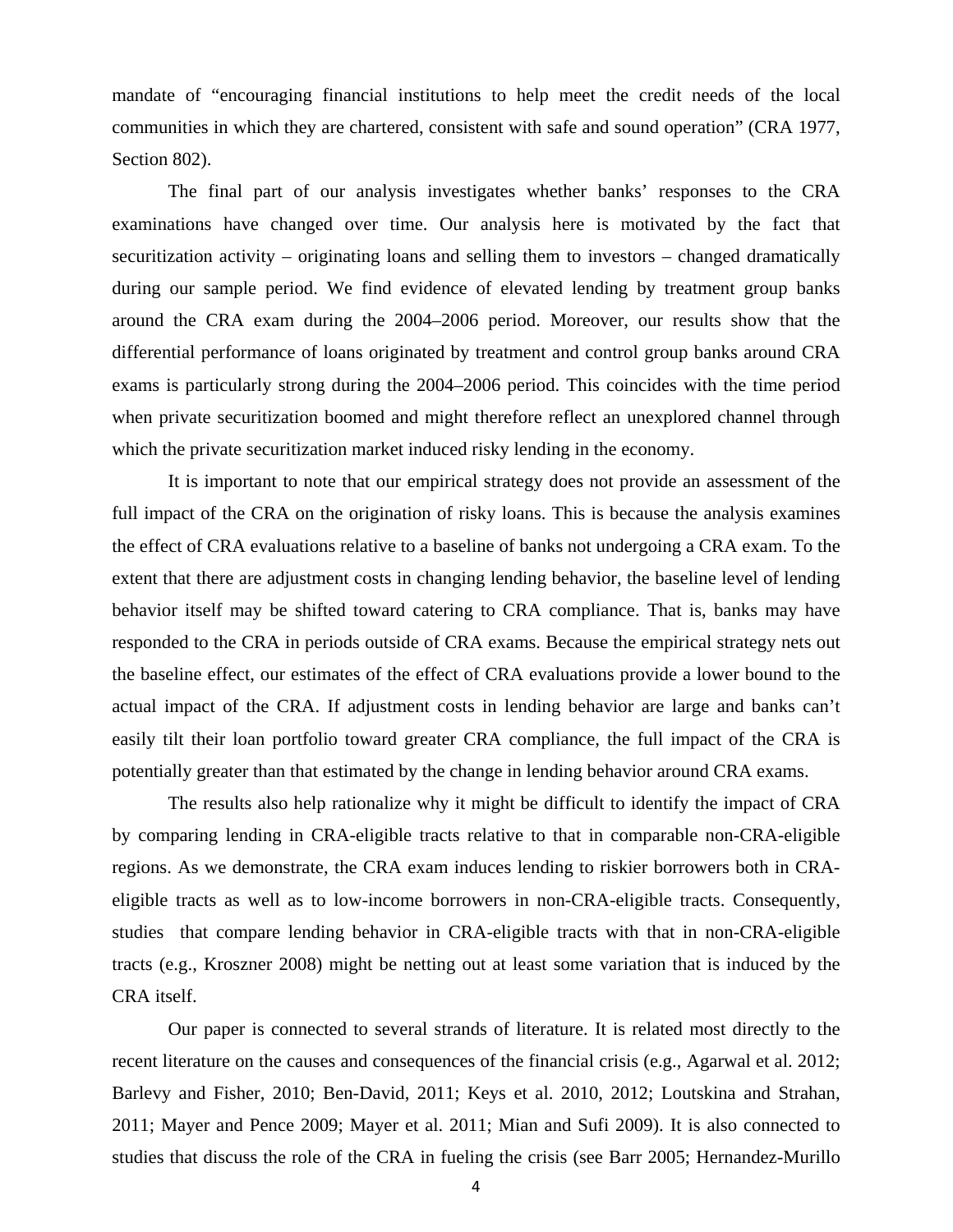et al. (2012), Kroszner 2008; Calomiris 2011; Bhutta 2012 and Financial Crisis Inquiry Commission 2010). Our work is also related to an old literature that has examined the impact of the CRA on lending behavior of banks (e.g., Dahl, Evanoff, and Spivey 2000 and Bostic and Robinson 2003). As far as we know, ours is the first paper in this area to identify an economically meaningful impact of the CRA on *both* the quality and the quantity of lending.

In interpreting our results, it should be stressed that while we find that the Community Reinvestment Act led to increased origination rates of risky loans, it may still be an efficient policy due to other, desirable consequences. Perhaps most important of these is the provision of credit to potential borrowers who would otherwise have been denied access to credit markets for reasons such as redlining or pure discrimination. However, by showing the costs that are associated with the regulation, we provide evidence that can help inform the debate on the overall desirability of CRA.

The rest of the paper is organized as follows. In Section II, we discuss the historical development of the CRA and the institutional details of the CRA exam scheduling. In Section III, we discuss our data sources. Section IV highlights our empirical strategy. Section V reports our main results and auxiliary findings. Section VI concludes.

# **II. History of the Community Reinvestment Act and the Exam Schedule**

The Community Reinvestment Act was enacted by Congress in 1977 (12 U.S.C. 2901) and implemented by Regulations 12 CFR parts 25, 228, 345, and 563e. The purpose of the CRA is to make sure that depository institutions fulfill the credit needs of the communities in which they serve and operate. In particular, the CRA is designed to encourage banks to provide loans in low- and moderate-income neighborhoods in a manner that satisfies the safety and soundness of banks. Since its inception, the CRA has focused on the geographic distribution of credit, heavily weighing lending activities in lower-income neighborhoods within a banking institution's CRA assessment area(s). Generally, CRA assessment areas are the areas in which an institution operates its branches and deposit-taking ATMs and any surrounding areas in which it originates or purchases a substantial portion of its loans.

Initially, the CRA did not specify how the objective of serving community needs was to be accomplished. Implementation was left to regulatory agencies, which established several assessment factors intended to reflect the performance of a financial institution in determining community credit needs; (i) marketing of credit; (ii) participating in community development; (iii) maintaining branch offices; and (iv) avoiding discriminatory credit policies. Supervisory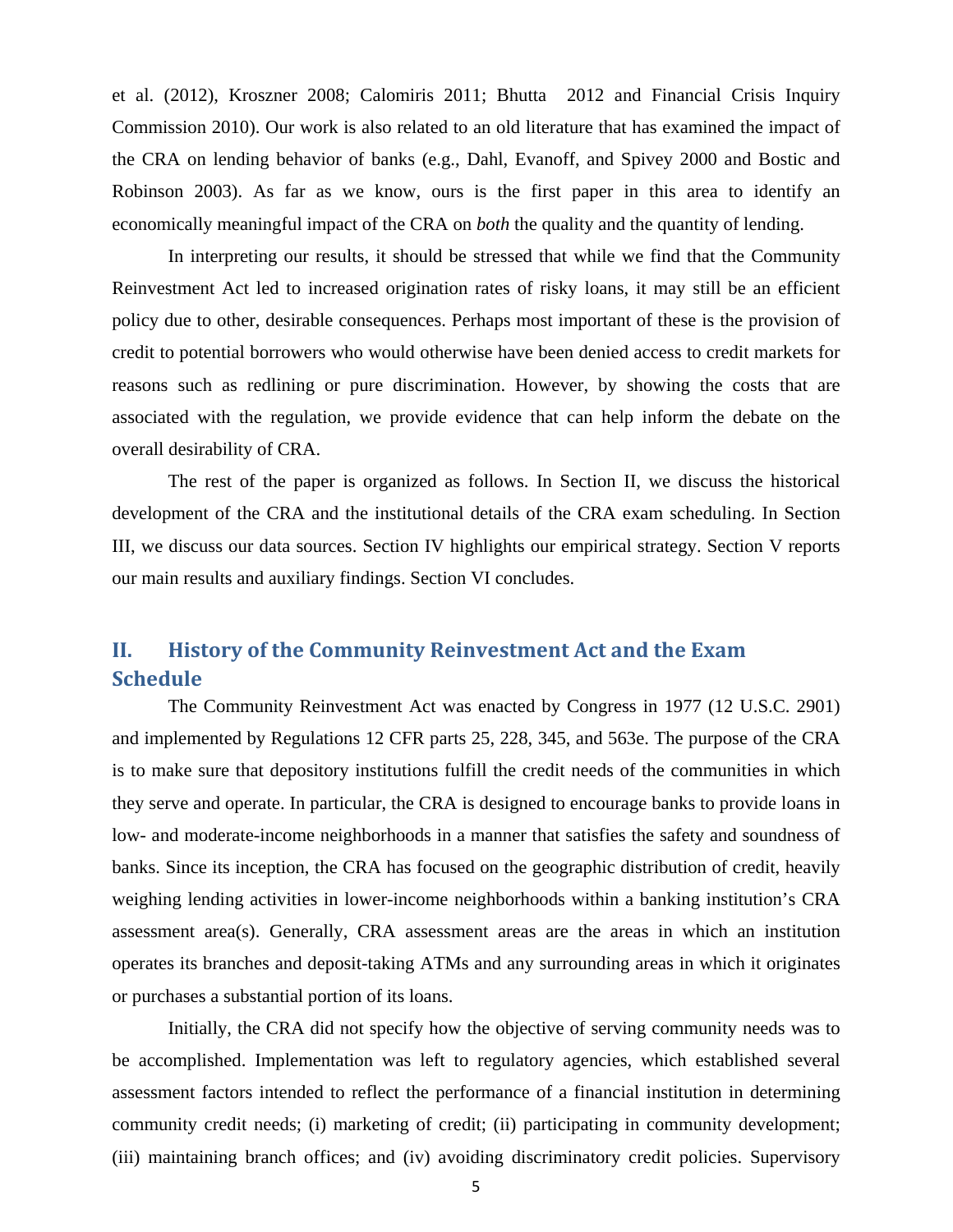agencies were explicitly required to assess an institution's record in meeting the credit needs of low- and moderate-income neighborhoods. Supervisors assessed CRA performance in formal onsite examinations from which a composite rating was determined. The ratings from this process were confidential until 1989. However, following heightened public attention to the volume and complexity of CRA issues, Congress amended the act in 1989 to require the public release of CRA ratings.

Subsequent complaints from community groups that the CRA was ineffective led the regulatory agencies to issue new guidelines that based CRA evaluation scores primarily on how well an institution was helping to meet the credit needs of local communities. Specifically, in 1995, the regulators introduced three specific performance tests: (i) a lending test; (ii) an investment test; and (iii) a service test.<sup>5</sup> The institution's compliance with the CRA is evaluated by examiners according to the three performance tests.

 The lending test assesses the number, amount, and distribution across income groups and geographic areas of a financial institution's mortgage loans, small business loans, small farm loans, and consumer loans. Among the factors considered are the geographic distribution of lending, the distribution of lending across different borrower income groups, the extent of community development lending, and the use of innovative or flexible lending practices to address the credit needs of lower-income geographies (census tracts) or individuals.<sup>6</sup>

The investment test considers a banking institution's qualified investments that benefit the institution's assessment area or a broader statewide or regional area that includes its assessment area. The service test considers the scope of an institution's system for delivering retail-banking services and judges the extent of its community development services and their degree of innovativeness and responsiveness.

In order to enforce compliance with the CRA, institutions are evaluated periodically through an onsite exam. The exam is conducted by the federal agencies responsible for supervising depository institutions: the Board of Governors of the Federal Reserve System (FRB), the Federal Deposit Insurance Corporation (FDIC), the Office of the Comptroller of the Currency (OCC), and the Office of Thrift Supervision (OTS). After the onsite exam is completed – a process that takes several months – the federal agencies issue a written score on a five-point

.

<sup>&</sup>lt;sup>5</sup> The new guidelines were put into place in July 1997 for small banks (less than \$250 million) and in July 1998 for larger banks.

<sup>&</sup>lt;sup>6</sup> In general, CRA compliance examinations focus on the number and dollar amount of lending in a banking institution's CRA assessment area(s). More specifically, examiners determine the geographic distribution of lending measured by the proportion of total activity in the assessment area(s), the dispersion of that lending, and the number and amount of such lending in lower, middle and upper income geographies.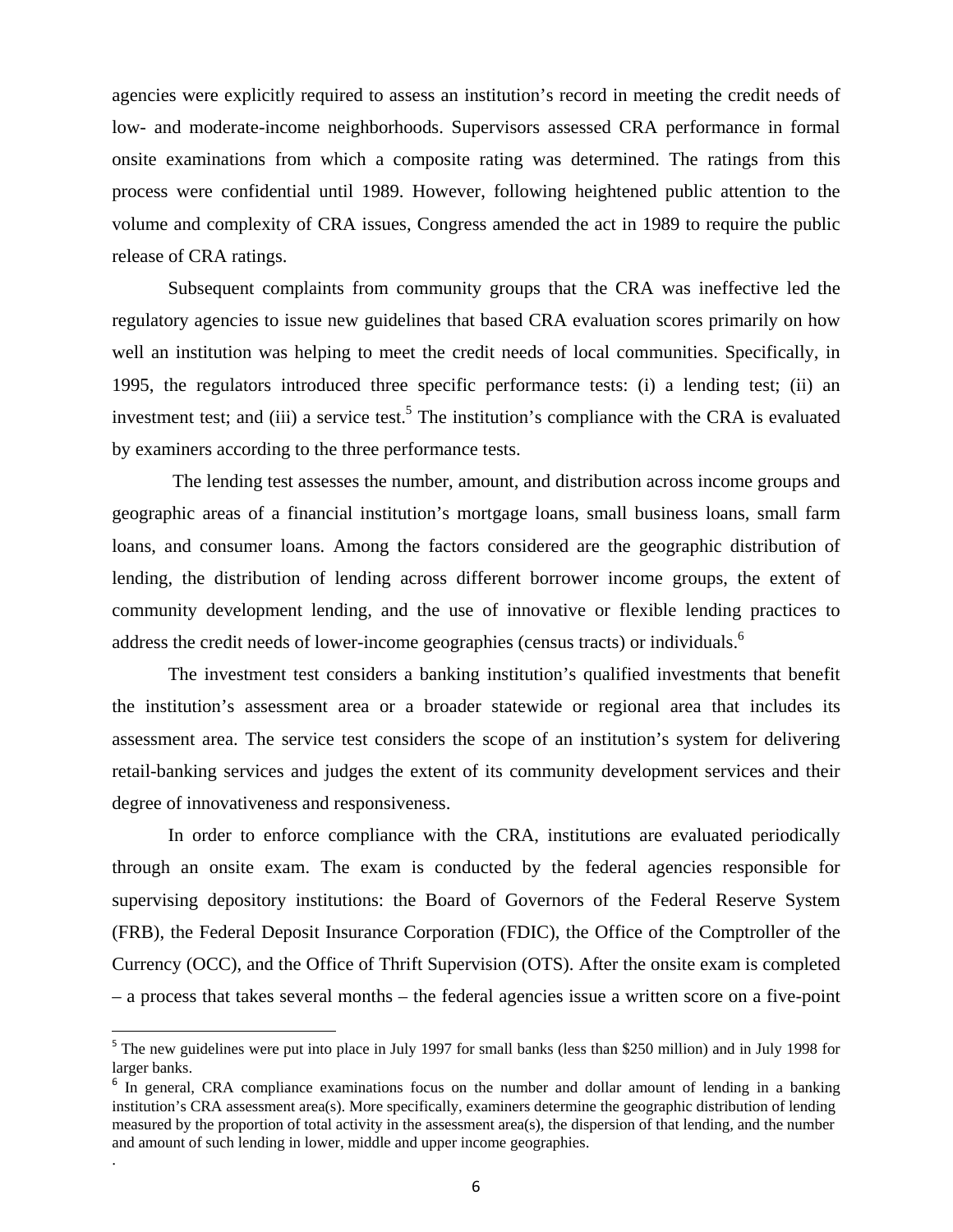scale ( $O =$  Outstanding,  $H =$  High Satisfactory,  $L =$  Low Satisfactory,  $N =$  Need to Improve, and  $S =$  Substantial Noncompliance). Banks generally care a great deal about CRA compliance since federal regulators consider CRA ratings when approving applications for new bank branches or for mergers and acquisitions (Section 804).

There are three issues worth noting in the context of CRA evaluation scores. First, under the current rules, the lending test is more heavily weighed than the investments or services tests, so that an institution may not receive a "Satisfactory" or "Outstanding" rating unless it obtains a "Satisfactory" score in its lending test. Second, although CRA performance evaluations have always considered the activities of banking institutions across a broad spectrum of lending products, public attention has focused primarily on residential mortgage lending. This is largely due to the fact that information on mortgage lending became public pursuant to the Home Mortgage Disclosure Act (HMDA). That lending, and in particular mortgage loans, play a crucial role in CRA evaluation scores is confirmed in Dahl, Evanoff, and Spivey (1999), who document that the lending test is by far the most important element of the evaluation and that mortgages are the most important type of loans for CRA assessments. Our focus on mortgage lending around CRA exams is hence justified. Finally, in conducting the lending test, CRA evaluations place particular attention on lending in CRA target tracts, which – as mentioned earlier – are census tracts with a median income that is less than 80 percent of median income at the MSA level.

The CRA exam schedule is typically announced several quarters before the actual exam. The onsite exam and report preparation are not instantaneous and may proceed for a quarter or more after the exam date. The timing of CRA examinations and the information about the schedule of the examinations are publicly available to the bank as well as to other parties in advance. For example, each quarter the Office of the Comptroller of the Currency releases a list of national banks to be examined for compliance with the CRA in the next calendar quarter.<sup>7</sup> The frequency of CRA evaluations is also not likely to be driven by local economic conditions affecting the bank since it is driven by a fixed policy of cyclical examination. In particular, when CRA was enacted in 1977, federal regulators had to evaluate most of the banks under their oversight every two years. In 1999, as part of the Gramm-Leach-Billey Act, the review cycle for smaller banks – those with less than \$250 million in assets – was extended from two to five years. This rigid cycle makes the exact timing of the exam unlikely to be driven by local economic conditions affecting the bank being examined. We discuss the plausibility of this assertion in Section IV.

 $<sup>7</sup>$  Note, though, that banks can anticipate the general timing of an exam as these occur once every two or five years,</sup> depending on bank size (see below).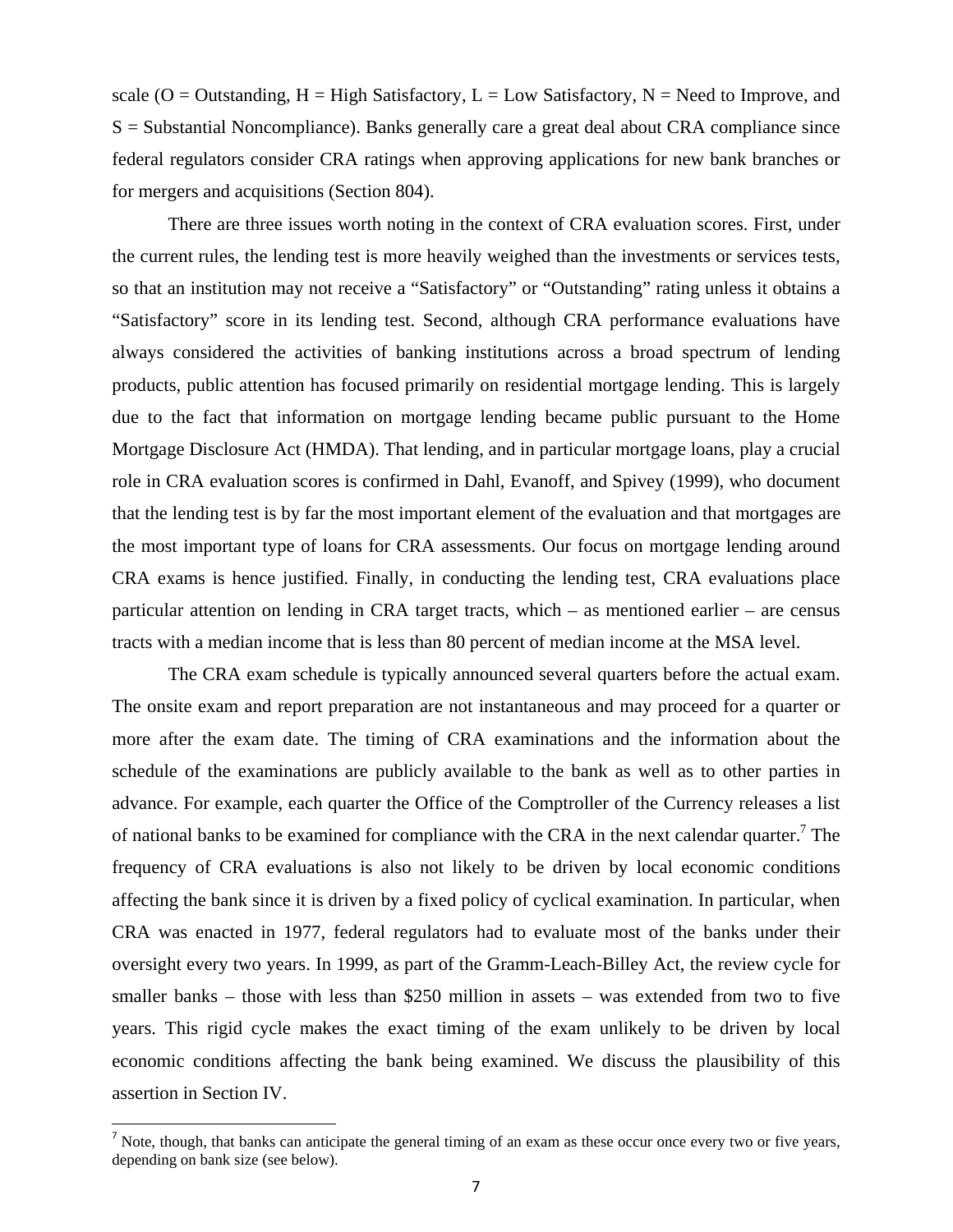# **III. Data**

Our primary source of loan-level data for the period spanning the years 1999 to 2009 is the Home Mortgage Disclosure Act data collected by the Federal Financial Institutions Examination Council (FFIEC). HMDA data represent the universe of mortgage applications, with some exceptions for small lenders and lenders located outside an MSA. The data provide borrower demographic characteristics, a lender identifier, tract-level geographic information, and limited information on loan characteristics.

Next, we assemble a novel dataset at the Federal Reserve Bank of Chicago that contains information on CRA exams, including exam date, bank RSSD ID, and the ratings given by the regulators. The data on CRA exam schedules, as well as many of the evaluation reports, are publically available at websites of regulators that conduct these exams (i.e.,  $OCC^8$ , FRB, FDIC, and OTS).  $9^{\circ}$ 

To identify banks in the HMDA data that participate in CRA examinations, we match HMDA bank identifiers to RSSD ID with the identifiers cleaned to account for mergers and acquisitions since 2007. Our identification strategy exploits variation across CRA target tracts and non-CRA target tracts around CRA examination dates. We identify CRA target tracts by matching tract-level economic data to HMDA loan applications. We use the matched HMDA-CRA data to identify loan applications that were accepted or rejected by a lender in the quarters immediately before and after a CRA examination.

We also collect data on performance of loans in our analysis. This information is not available in the HMDA data. Instead, we use loan-level data from a major mortgage-processing server that collects data on loan characteristics as well as monthly loan-level performance for approved loans. Since no lender identifier is available, we match HMDA loans to this dataset based on origination date, loan characteristics, and geographic information (see Agarwal et al. 2012 for details on a similar matching algorithm). The HMDA data matched with loan-level data allows us to assess the subsequent performance of loans that were approved in the quarters immediate before and after a CRA exam.

Our main analysis restricts the sample period to the years 1999–2009. Although the CRA ratings data are available beginning in 1990, we can obtain HMDA data that can be reliably

<sup>8</sup> For instance, the data for OCC is available at: http://www.occ.gov/topics/compliance-bsa/cra/communityreinvestment-evaluations-coming-due.html. 9

Since the exam start date is often missing, we use the exam end date in defining the CRA exam period. Importantly, because the start and end dates of CRA exams are usually no more than two weeks apart, this does not pose an issue for our identification strategy which examines the data at a quarterly frequency. Note that we do not use here the exam report date – i.e. the date at which the report is filed with the relevant regulator – as this often occurs several months after the end of the actual exam. We return to this point in the robustness section below.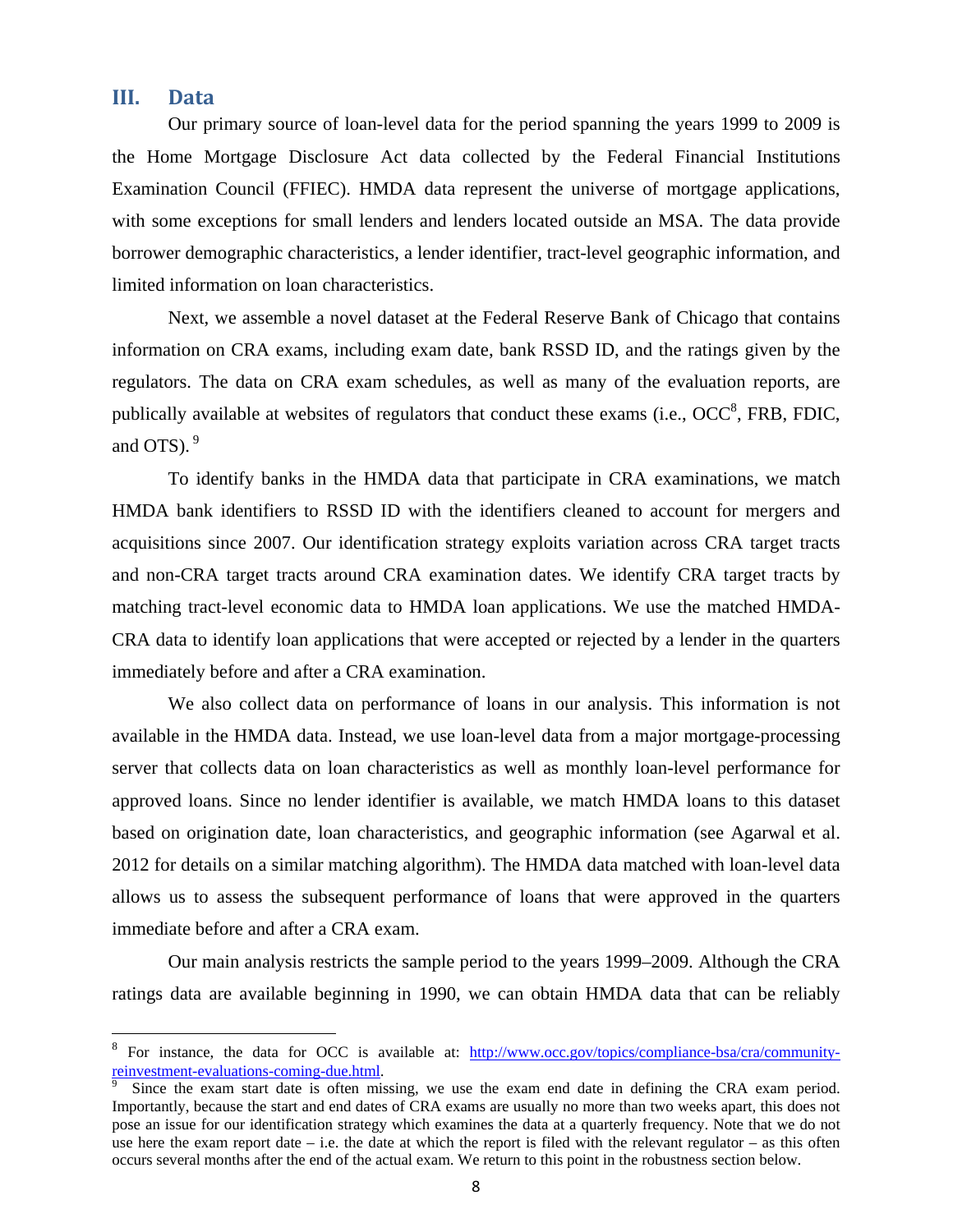merged with loan performance data only from 1999 onward. We end our sample in 2009 because it allows us to track performance of loans in our sample two years after the loans were originated.

For robustness we employ performance data that is available from a second data vendor specializing in private-label securities (see Keys et al. 2010 for similar use of these data). This dataset provides lender names that we then match directly to the CRA exam data. However, because the lender names are not standardized (e.g., there are differences spelling), we must standardize them manually. We then match these lender names to RSSD IDs based on bank names provided in the call reports. Although this dataset has better coverage of subprime and Alt-A loans than the first dataset we use, it also suffers from two disadvantages for the purpose of our analysis. First, the number of lenders that can be reliably matched to the CRA examination data is significantly smaller than in the previously used matched sample (74 versus 4,434). Second, and more important, this dataset does not report the loan's census tract. As a result, we cannot analyze the data at the tract level and instead must rely on coarser resolution at the zip code level.<sup>10</sup>

# **IV. Empirical Strategy**

The main econometric challenge in evaluating the CRA's impact on lending is obtaining the counterfactual lending behavior in the absence of the CRA**.** Our empirical design addresses this issue by exploiting variation in banks' incentive to conform to CRA standards around scheduled regulatory examinations. The CRA instructs federal financial supervisory agencies to encourage their regulated financial institutions to help meet the credit needs of the communities in which they are chartered while also conforming to "safe and sound" lending standards. To enforce the statute, federal regulatory agencies periodically examine banking institutions for CRA compliance. Regulators use this compliance information when approving applications for new bank branches as well as for mergers and acquisitions. Banks therefore have a strong incentive to concentrate their CRA-compliant lending before an exam date to ensure a satisfactory CRA evaluation while minimizing the likelihood that such lending would fail the "safe and sound" criteria at the time of the exam. Moreover, since the exam itself is not an instantaneous event – there is a time gap between the exam initiation and the submission of the final CRA report – banks may also choose to elevate their lending a few quarters after the CRA exam.

 $10$  Agarwal et al. (2012) discuss the strengths and weaknesses of the two datasets.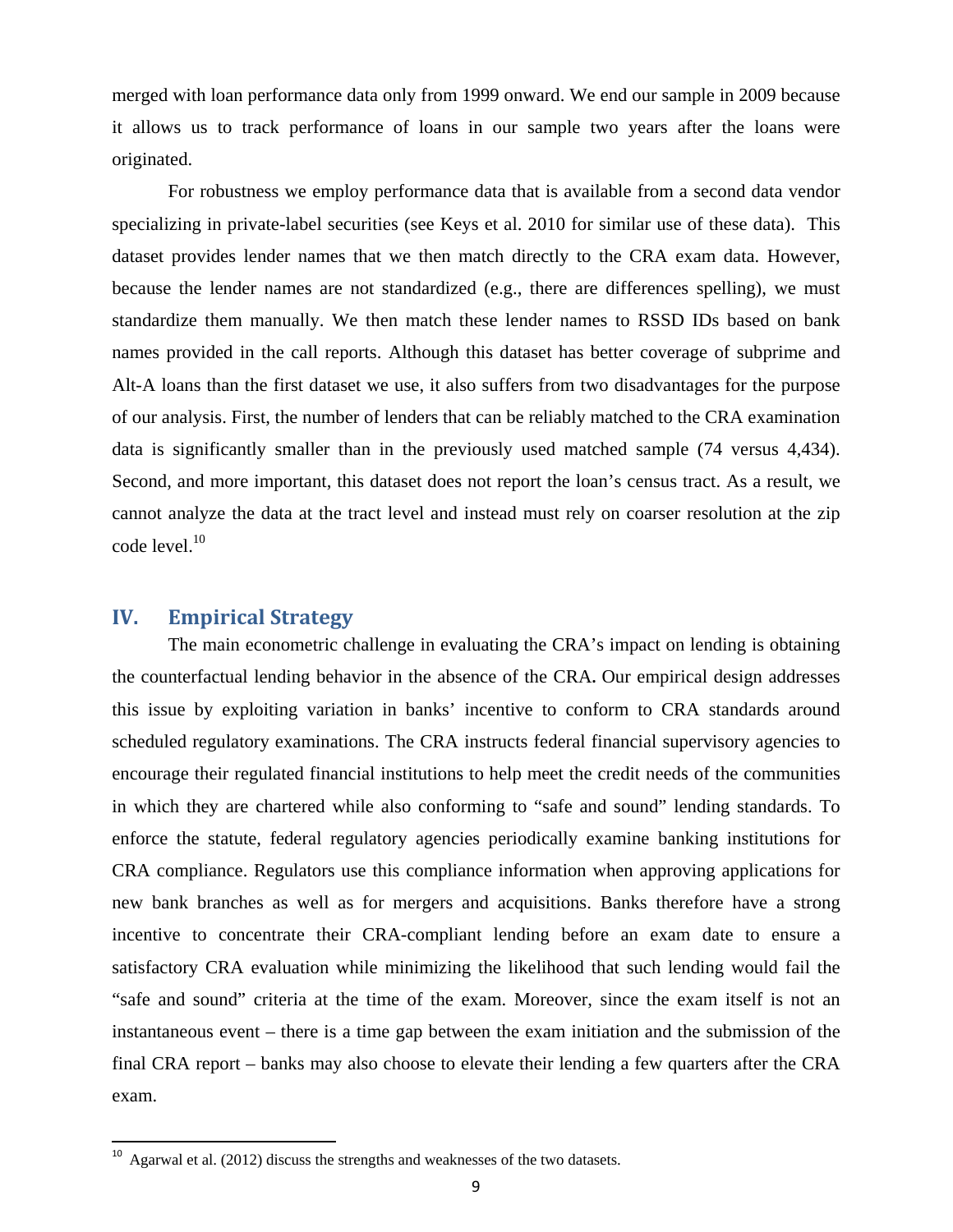Our empirical design exploits this idea and relies on comparing banks undergoing CRA exams (*treatment group banks*) to similar banks operating in the same area but not undergoing a CRA exam (*control group banks*). The identifying assumption is that around CRA exams, banks have a strong incentive to conform to CRA standards by shifting their lending behavior toward borrowers and census tracts that could improve their CRA rating. Such borrowers include any applicant located in a CRA-target tract and low-income and minority borrowers in non-CRAtarget tracts.

More formally, our identification strategy compares, within a given time period and region, the lending behavior of banks facing a CRA exam to that of other banks not facing such an exam. Our baseline specification is as follows:

$$
Y_{i\text{bot}} = \alpha + \sum_{q=1}^{3} \beta_q * (PreExam \ q)_{\text{bt}} + \sum_{q=1}^{3} \tilde{\beta}_q * (PostExam \ q)_{\text{bt}} + \gamma \mathbf{X}_{it} + \mathbf{f}_{ct} + \varepsilon_{i\text{bot}},
$$

in which *Yibct* is a borrower-level outcome variable pertaining to borrower *i* made by bank *b* in census tract *c* in month *t*. For example, *Y* in certain specifications measures whether a loan application was accepted by a bank or, alternatively, whether a loan originated by a bank eventually becomes delinquent or defaults. The variables *PreExam q* in the first summation are event-time indicator variables measuring the timing of the bank's CRA evaluation. Specifically,  $(PreExam q)_{bt}$  takes on the value of one if a CRA exam is initiated on bank *b*, *q* quarters prior to month *t*. For example, (*PreExam 1*)<sub>*bt*</sub> takes on the value of one if a CRA exam is initiated on bank *b* in the quarter prior to month *t*. Similarly,  $(PostExam q)_{bt}$  is an event-time indicator variable that equals one if a CRA exam is initiated on bank *b*, *q* quarters after month  $t^{11}$ ,  $\mathbf{X}_{it}$  is a vector of borrower-level covariates. Finally, *f* is a vector of tract-by-month fixed effects. This battery of fixed effects implies that the regressions are identified through variation between treatment group and control group banks within a given tract in a given month. As such, the fixed effects control for potentially important demand-side effects affecting the lending behavior of all banks within a given tract-month. The coefficients of interest in these baseline regressions are the  $\beta$  and  $\tilde{\beta}$  coefficients. For example, in the case where *Y* measures loan acceptance, positive beta coefficients indicate that banks increase origination rates around CRA exams.

As a corollary to our baseline specification, we hypothesize that the effect of CRA exams will be particularly strong on lending in CRA-target tracts. These are tracts with median income less than 80 percent of median income at the MSA level. Because lending to CRA-target tracts is

<sup>&</sup>lt;sup>11</sup> For ease of notation and presentation, we include the month of the exam itself in the *PreExam 1* indicator variable.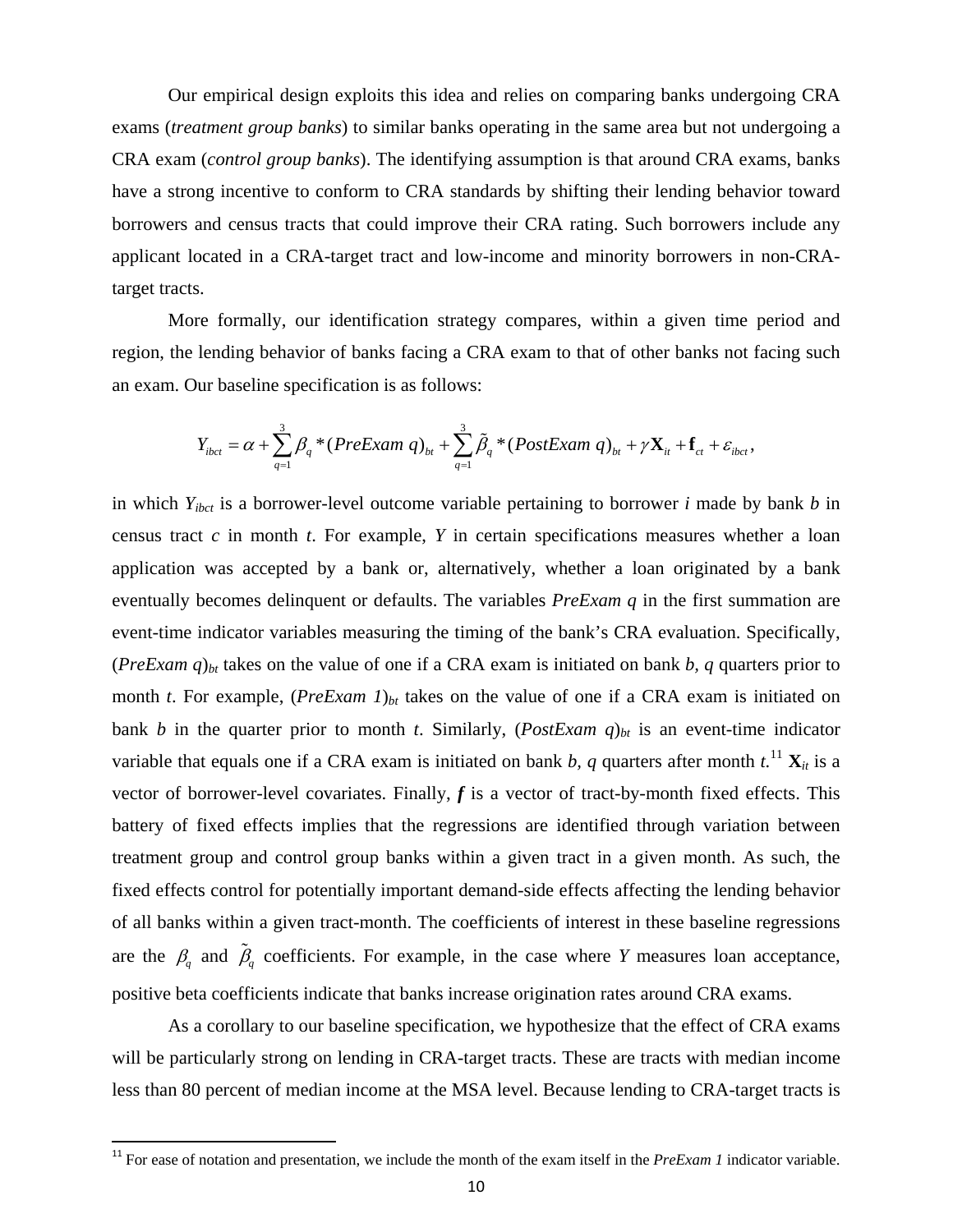particularly important in determining the ultimate CRA evaluation, we predict that in response to a CRA exam, banks will shift lending toward these tracts. We therefore add to our baseline specification interaction terms between the CRA exam event-time indicator variables, *PreExam*  and *PostExam*, and an indicator variable measuring whether a loan is made within a CRA-target tract.<sup>12</sup> As before, the identification assumption behind this strategy is that in a given tract and month, differences in lending behavior between banks facing a CRA exam and those that do not are driven by the CRA exam itself rather than other effects such as borrower demand.

We note that, throughout the paper, we estimate our specifications using OLS despite the binary nature of several of the dependent variables. The reason is that we have a large number of fixed effects along several dimensions and using logit or probit results in an incidental parameters problem. Our OLS specification with flexible controls to capture nonlinearity allows us to estimate our coefficients consistently even with multiple fixed effects (Dinardo and Johnston 1996).

 We now discuss the important ingredients of our empirical strategy. As we described earlier, different regulatory bodies conduct evaluations of banks under their supervision to ensure that their lending meets the criteria laid out in the CRA. Our identification strategy hinges on the notion that the timing and frequency of these evaluations are not driven by local credit and economic conditions affecting a given bank's lending behavior. This is a plausible assumption since CRA examinations are scheduled well in advance and the information about the schedule of the examinations is publicly available to the bank as well as to other parties. For example, the Office of the Comptroller of the Currency each quarter releases a list of national banks to be examined for compliance with the CRA in the next calendar quarter. As of early January 2012, the OCC announced the examination of 105 national banks in the first quarter of 2012. According to the OCC, the purpose of releasing the information to the public is to allow: "interested parties to file public comments about the banks' performance under the CRA. All public comments received before the close of the CRA examination will be considered by the OCC in its evaluation."13

The frequency of CRA evaluations is also not likely to be driven by local economic conditions affecting the bank. When the CRA was enacted in 1977, federal regulators evaluated most of the banks under their oversight every two years. In 1999, as part of the Gramm-Leach-Billey Act, the review cycle for smaller banks – those with less than \$250 million in assets – was

<sup>&</sup>lt;sup>12</sup> As is standard, all interaction regressions include direct effects as well.

<sup>&</sup>lt;sup>13</sup> See the OCC website's at: http://www.occ.gov/topics/compliance-bsa/cra/community-reinvestment-evaluationscoming-due.html.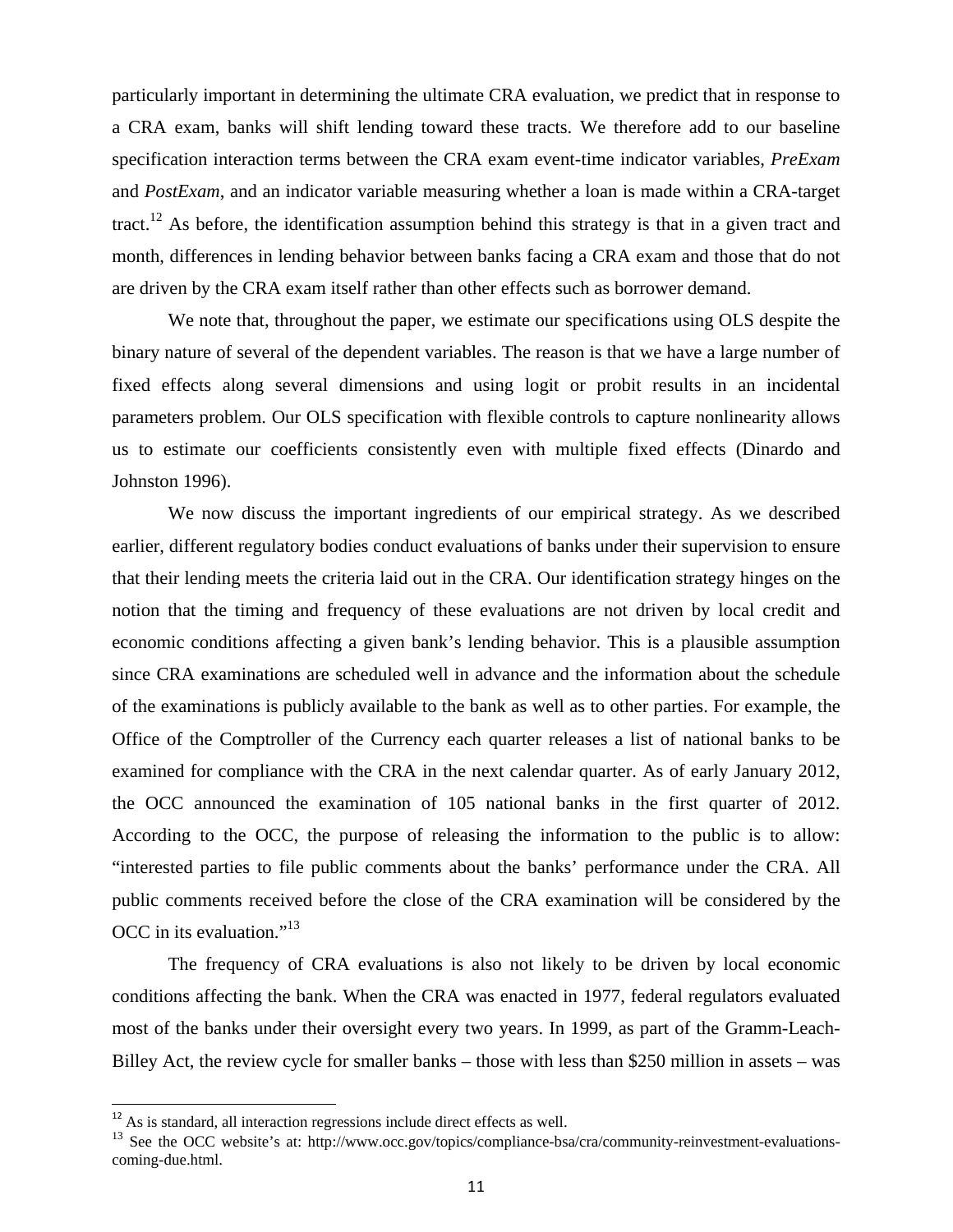extended from two years to five years. The effect of Gramm-Leach-Billey is well reflected in figure 1, which shows the bi-module distribution of the number of quarters that elapse between CRA examinations. Furthermore, the Office of Thrift Supervision later increased the size threshold for an extension from two to five years to \$1 billion; as a result, 87 percent of banks supervised by the OTS now qualifying for a five-year evaluation cycle.<sup>14</sup> As figure 1 demonstrates, the vast majority of the banks are evaluated on a two-year or five-year cycle, suggesting that evaluations are predetermined by the regulatory cycle rather than by the conditions affecting the bank under supervision. Finally, we control for tract\*month fixed effects whenever the data enable us to identify the census tract in which the property is located. The inclusion of these fixed-effects is designed to absorb any local time-varying effects that are likely correlated with local demand for credit that affect all banks regardless of the timing of their CRA examination.

# **V. Empirical Findings**

### *A. Descriptive Statistics*

We start by providing information on CRA exams for the banks in our sample. Panel A of table 1 provides summary statistics for CRA exams occurring during the sample period, 1999–2009. Over the 11 years covered by the data, 5,651 banks underwent a CRA exam, with the average number of exams per bank being 2.28. The average duration between CRA exams was 15.3 quarters with a standard deviation of 5.56 quarters. Figure 2 provides the distribution of the number of examinations per bank, showing that a sizable number of banks (35 percent) were examined three or more times during the sample period.

Coding the five-level ratings of the CRA examination on a scale of one through five, with a grade of one associated with an "Outstanding" rating and a grade of five associated with a "Substantial Noncompliance" rating, the sample average rating is 2.78 (table 1A). Figure 3 displays the distribution of CRA exam ratings: while 84 percent of the sample obtain a "Low Satisfactory" rating, 14 percent obtain "Outstanding" rating, and about 2 percent obtain a "Substantial Non-compliance" rating. Figure 4 provides the evolution of the number of CRA bank examinations over time. The figure shows that examination intensity varied over time, with more than 600 banks examined in the second quarter of 1999 and almost 150 examined in the fourth quarter of 2001. Since 2004, examination intensity stabilized with approximately 250 examinations per quarter on average. This is a result of two factors – a trend in mergers and

 $14$  The OTS extension became effective on October 1, 2004, and is reflected in the decline in CRA evaluations per quarter from 2004 onward, as we show in the next section.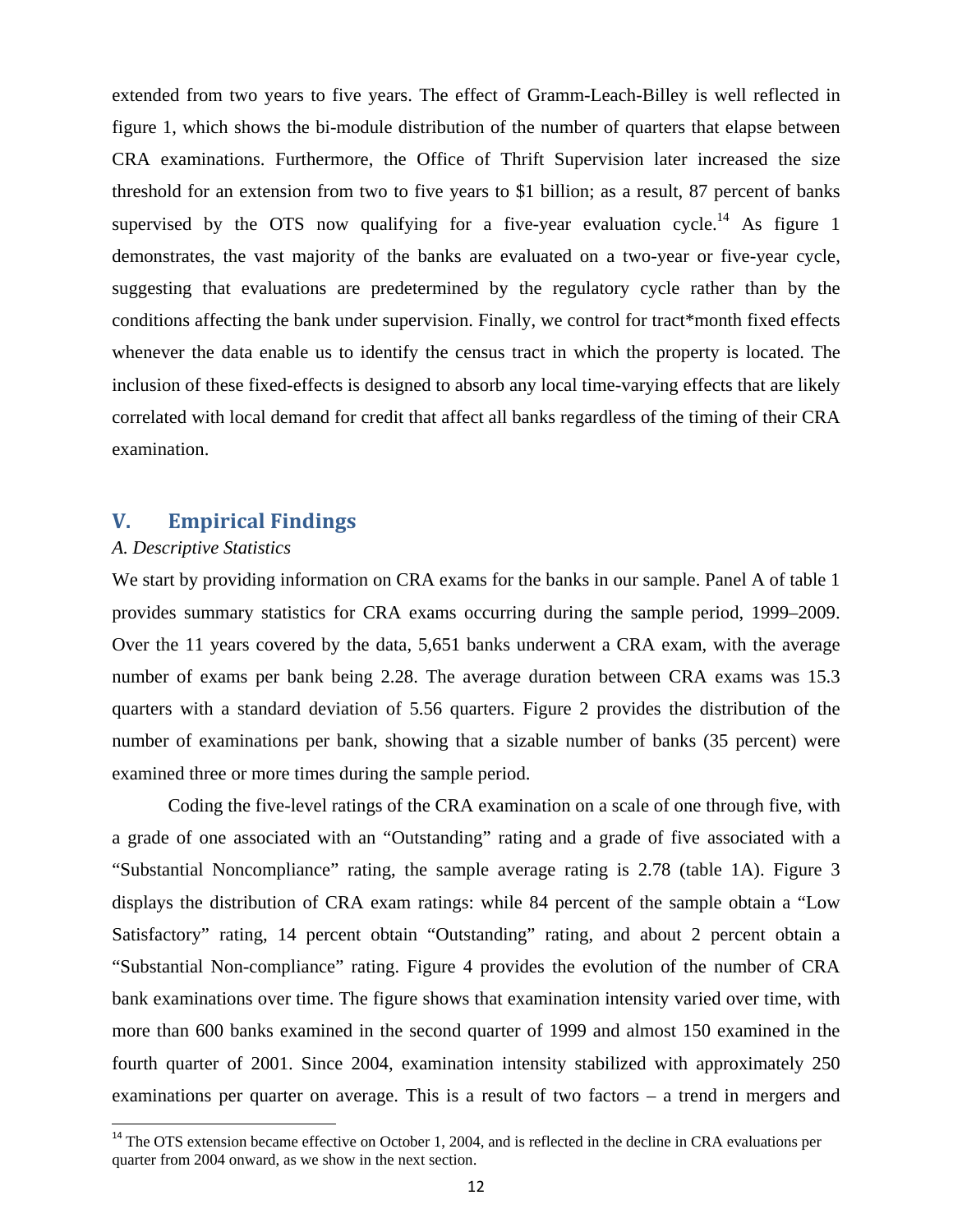acquisitions activity that reduced the number of banks to be evaluated as well as a change in regulation by the OTS that allowed for less frequent evaluations of banks with assets worth less than \$1 billion.

We now discuss descriptive statistics of main variables used in our analysis, focusing on the two datasets covered in Section III. Panel B of table 1 reports summary statistics of loan applications in the HMDA–CRA exam matched dataset. These data comprise the 94,499,633 applications submitted to banks that underwent at least one CRA exam during the sample period. As can be seen, the average approval rate across all sample loan applications is 72 percent. CRAeligible tracts constitute 17 percent of the census tracts in our sample. Furthermore, about 5 percent of loan applications are submitted to banks that are in the first month of a CRA exam or are about to undergo such an exam within three months.

We also find that 93 percent of the applications are for conventional mortgages, 62 percent are for loan refinancing, and 91 percent are for properties that are owner occupied. Average annual applicant income in this sample is \$89,030. Finally, minority applications account for 17 percent of the HMDA-based sample, 29 percent of applicants are female, and the average loan amount requested is \$141,360. In general, the nature of loan application characteristics in our HMDA-based dataset is comparable to that found in other related studies (Dahl et al. 1999).

Panel C of table 1 reports summary statistics of the loans originated by banks that underwent at least one CRA exam over the sample period. The data are obtained by matching HMDA loans to data on loan performance. As can be seen, average income of borrowers is \$100,340, which is about \$11,000 greater than the average income of loan applicants shown in panel B of table 1. The average approved loan amount is \$184,110. The fraction of approved loans held by minorities is 15 percent, while the female share of approved loans is 28 percent. These are comparable to the application shares of minorities and females described in panel B. The fraction of high-risk and alternative loans originated by CRA banks is comparable to other studies that have used this data (Agarwal et al. 2012).The average loan-to-value ratio is 82 percent, the average FICO score is 713, and the 30-, 60-, and 90-day delinquency rates within one year of origination are 7 percent, 2 percent, and 1 percent, respectively.

Finally, panel D of table 1 presents summary statistics of loans originated by banks that underwent at least one CRA exam over the sample period. The data are obtained by matching the bank names provided in the call reports with the private-label ABS/MBS mortgage data. The characteristics of loans originated by CRA banks is comparable to other studies that have employed these data (Keys et al. 2010). The average loan-to-value ratio is 82 percent, the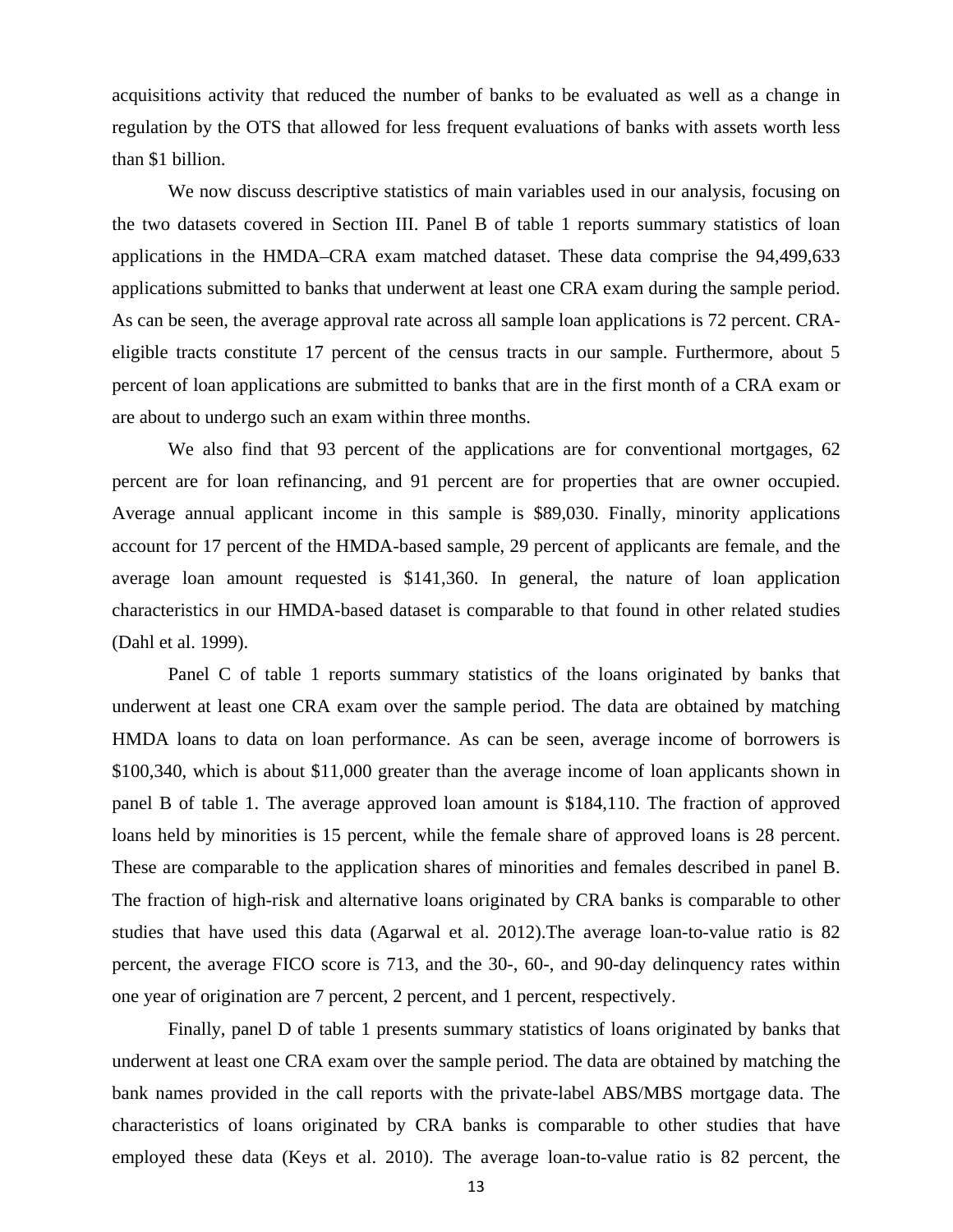average FICO score is 654, and the 30-, 60-, and 90-day delinquency rates within one year of origination are 23 percent, 10 percent, and 6 percent, respectively.

#### *B. Main Results*

#### *1. Elevated Lending Due to CRA*

We turn now to our main results. Table 2 presents the baseline regressions in which we use the HMDA–CRA exam matched dataset to investigate the effect of the CRA on mortgage origination levels. The regressions analyze origination rates of loan applications around CRA examination dates by comparing treatment group to control group banks. All regressions in this table employ as dependent variable an indicator variable that takes on the value of one if a loan application was accepted and zero otherwise.

In column 1 of the table, the loan acceptance indicator variable is regressed on a dummy variable, *Pre-exam 1*, which equals one if the loan application is submitted to a bank that will undergo a CRA exam in one quarter. The regression also includes analogous indicator variables, *Pre-exam 2* and *Pre-exam 3*, measuring whether a bank will undergo a CRA exam in two and three quarters, respectively. As discussed in Section IV, the regression employs a full set of census-tract-by-month fixed effects that absorb location-specific time-varying effects that are likely to drive loan demand. The regressions are therefore identified off of the differential lending behavior of treatment group and control group banks within a given month and census tract. The standard errors reported are clustered at the state\*year level.<sup>15</sup>

The results in the first column of the table suggest that banks increase their origination rates before undergoing a CRA exam. We find that treatment group banks increase their origination rate three quarters before the exam. This effect is economically significant. As the coefficient on *Pre-exam 3* demonstrates, treatment group banks increase originations by about four percentage points as compared to control group banks. This corresponds to a sizable 5.5 percent increase in the likelihood of loan origination relative to mean sample origination rate of 72 percent, three quarters before the CRA exam. Two quarters before the exam, treatment banks maintain a four percentage point elevated origination rate (5.5 percent relative to mean sample origination rate), whereas one quarter before the exam the effect intensifies to 5.1 percentage points (7.1 percent relative to mean sample origination rate).

At this point it is useful to discuss why we see elevated lending in the quarters preceding the CRA exam. As we explain in section II, regulatory considerations induce banks to meet the

<sup>&</sup>lt;sup>15</sup> Our results are robust to clustering only at state and year levels.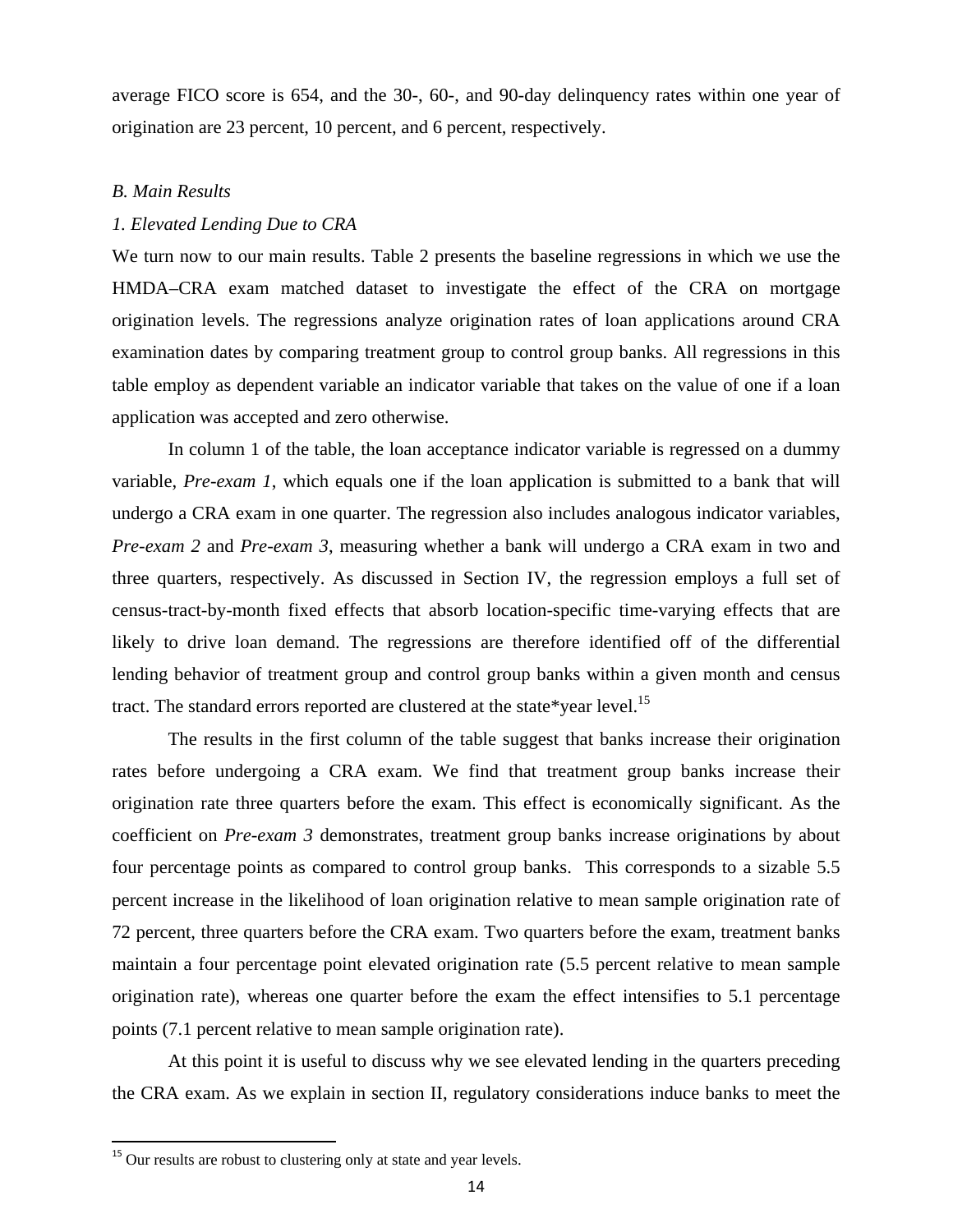CRA lending goals. Banks have a strong incentive to concentrate CRA-compliant lending before the exam date to ensure a satisfactory CRA evaluation, since doing so minimizes the likelihood that such lending would fail the "safe and sound" criteria at the time of the exam.

In column 2, we add indicator variables (*Post-exam 1, Post-exam 2,* and *Post-exam 3*) to capture the effect of CRA examinations one, two, and three quarters after the onset of the exam. The results show that the differential effect between CRA-examined banks and their peers persists following the onset of the exam. In the first quarter after the initiation of a CRA exam, treatment group banks exhibit an origination rate that is elevated by 6.3 percentage points as compared to control group banks, or 8.75 percent of the average origination rate. Two quarters after exam initiation, treatment group bank lending is elevated by 5.8 percentage points, while three quarters after the exam this effect decays to 3.3 percentage points.

The lending is likely to remain elevated in the quarters after the exam for two main reasons. First, the exam itself is not an instantaneous event. Figure 5 illustrates the distribution of the time elapsed between exam initiation and the submission of the final CRA report. As can be seen, CRA examiners interact with a bank over a period of time – often submitting their report more than two quarters after the exam is conducted. Second, there may be inertia in banks' lending behavior after a policy of CRA examination targeting has been initiated. Organizational adjustment costs may cause banks to keep elevated lending rates even after the CRA exam is formally completed. For example, after management issues an informal companywide directive to increase lending, it may take time to reverse direction, with the result that lending may remain elevated for few more months.

In the last column of table 2, we interact the CRA exam variables with an indicator variable, *CRA-eligible tract*, measuring whether the loan application is associated with a tract that is CRA eligible. As explained above, CRA-eligible tracts are those with a high proportion of low-income households. CRA assessments are also based on the geographic distribution of mortgages and, in particular, on the fraction of loans originated in low-income areas. As a result, we expect the differential behavior between treatment group and control group banks to be more pronounced in CRA-eligible tracts.

 Consistent with this hypothesis, we find that the interaction terms between the CRA examination dates and CRA-eligible tracts are statistically and economically significant. Similar to the trends of the CRA exam indicator variables, the effect of the CRA target-tract interaction variable peaks around the initiation of the exam. For example, in the quarter following the onset of the exam, summing the coefficients on the direct effect of the CRA exam and the interaction term shows that treatment group banks increase origination rates in CRA-eligible tracts by 8.2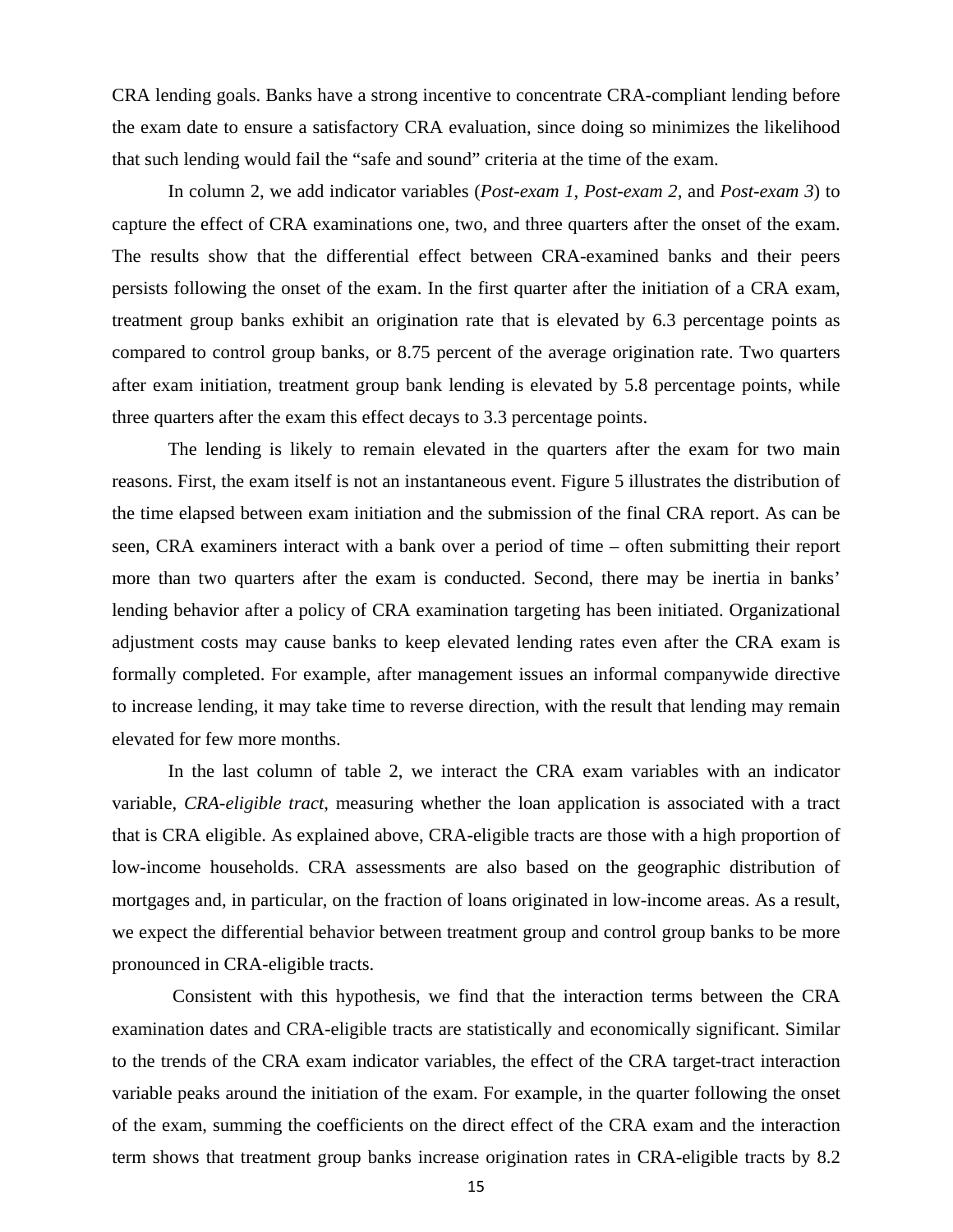percentage points. This is an economically meaningful effect, representing 11.4 percent of the mean sample wide origination rate.<sup>16</sup>

Figure 6 plots the dynamics of elevated lending in CRA-eligible tracts as well as non-CRA-eligible tracts using the coefficients on the level and interaction terms from table 2. The figure shows the increase in origination rates among treatment group banks around the CRA exam in both CRA-eligible tracts as well as non-CRA-eligible tracts. Increased origination in non-CRA-eligible tracts could be explained by the fact that CRA assessments take into account lending done by a bank more broadly in its "servicing area" – to the extent that it is provided to underserved populations such as low-income or minority borrowers (see Dahl et al. 1999). We explore this issue further in the next sections. $17$ 

#### *2. Heterogeneity in Elevated Lending*

We next assess the heterogeneity of the CRA examination effect across varying borrower income levels as well as across different bank size groups. We first segment the sample of loans into three groups based on borrower income terciles. The income terciles are formed within each tract over the sample period. For each subgroup we rerun the baseline regressions that include the pre- and post-CRA exam indicator variables as well as the interaction terms with the CRAeligible tract indicator variable. As discussed above, we expect that in non-CRA-eligible tracts, elevated lending associated with a CRA exam should be more pronounced among low-income borrowers. The reason is that loans to this subgroup are counted in CRA assessments even if they are provided in non-CRA-eligible tracts. Results, shown in the three columns of table 3, are consistent with this hypothesis. Comparing the coefficients on the examination indicator variables – i.e., the level effects – across the three income tercile subsamples reveals that elevated lending in non-CRA target tracts is monotonically decreasing in borrower income. For example, the coefficients on *Pre-exam 1*, the indicator variable capturing the first quarter after the onset of a CRA exam, are 0.059, 0.054, and 0.035 for the low-, medium-, and high-income borrower subsamples, respectively. This is equivalent to about 9.5 percent, 7.4 percent, and 4.9

Since the average loan origination rate in CRA tracts is only 61 percent  $-$  i.e., lower than the sample wide average, as would be expected – the economic significance of this effect is particularly large: in CRA-eligible tracts a CRA exam is associated with a 13.4 percent increase in the loan origination rate.

<sup>&</sup>lt;sup>17</sup> We do not have a prior on how many quarters before and after the lending stays elevated. We experiment with more than three quarters on either side of the CRA exam and find that the elevated lending occurs only from three quarters before the CRA exam until three quarters after the exam. For instance, figure 7 plots coefficients of a specification analogous to Figure 6 and shows that the pattern of elevated lending is not visible for the fourth quarter before and fourth quarter after the CRA exam.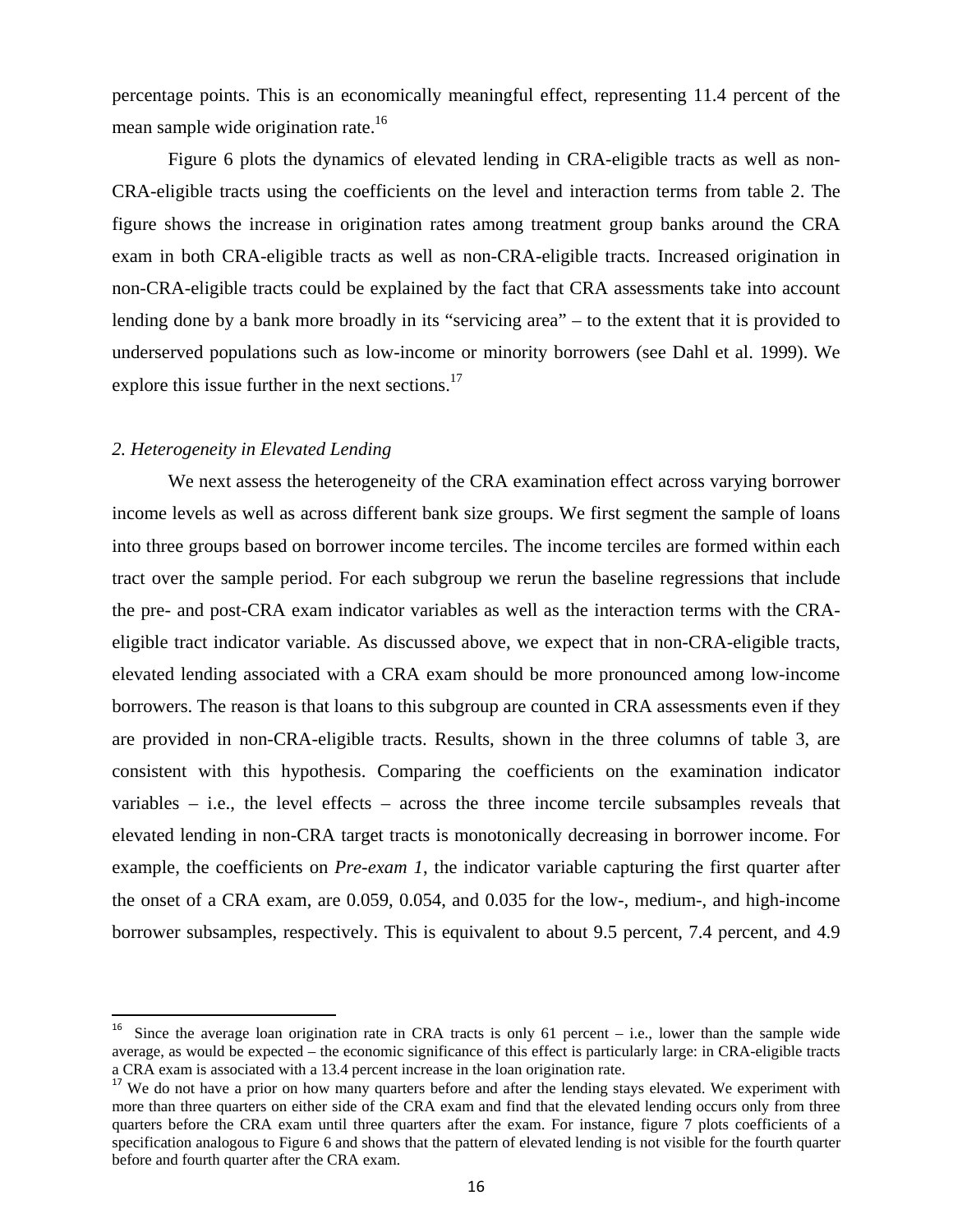percent elevated lending relative to the mean lending in low-, medium-, and high-income borrower terciles, respectively.

In addition, the interaction-terms coefficients in columns 1–3 of table 3 reveal an interesting pattern. During periods of CRA examinations, lending in CRA-eligible tracts is monotonically increasing in borrower income levels. That is, banks lend more to higher-income borrowers in CRA-eligible tracts during CRA examinations. This result is consistent with banks' taking advantage of the fact that all loans within a CRA-eligible tract carry the same weight in a CRA assessment, including loans to higher-income borrowers, which presumably are less risky.

We next segment the sample of loans into three subsamples based on bank asset size using two threshold asset levels: \$1 billion and \$50 billion. As can be seen from the first three columns of table 4, the effect of CRA examinations, in both CRA-eligible tracts and non-CRA eligible tracts, is concentrated among the largest banks with assets above \$50 billion.<sup>18</sup> The coefficients of both the level and interaction-terms of CRA examination variables are smaller in magnitude and, in the case of banks with assets between \$1 billion and \$50 billion, often not statistically significant. The results in column 3 show that among the largest set of banks, one quarter after the initiation of a CRA exam, treatment banks increase origination rates by 7.8 percentage points in CRA-target tracts as compared to peer banks not undergoing such an exam (around 11.3 percent relative to mean rate of 69 percent). In contrast, the same effect in banks with assets smaller than \$1 billion in loans is 2.5 percentage points (around 2.9 percent relative to mean rate of 84.9 percent). Our leading explanation for this finding is that federal regulatory agencies are instructed to consider depository institutions' CRA score when considering applications for deposit facilities, including branch openings and mergers and acquisitions (CRA 1977, Section 804). Since larger banks are the ones more heavily engaged in mergers and acquisitions and are more likely to expand through branch openings, maintaining a high CRA score will be more important to them.

In final column, we re-estimate the regressions for the largest banks with bank fixed effects. As is evident, the results for these banks remain. In unreported tests, we also conduct the tests for medium- and small-size banks and find inferences similar to those reported in the first two columns.

#### *3. Riskier Lending Due to CRA*

 $18$  The distribution of bank asset size in the U.S. economy is skewed (see Agarwal et al. 2012). In our sample there are 49 banks with assets above \$50 billion, but these account for around 52 percent of the loan applications in the sample.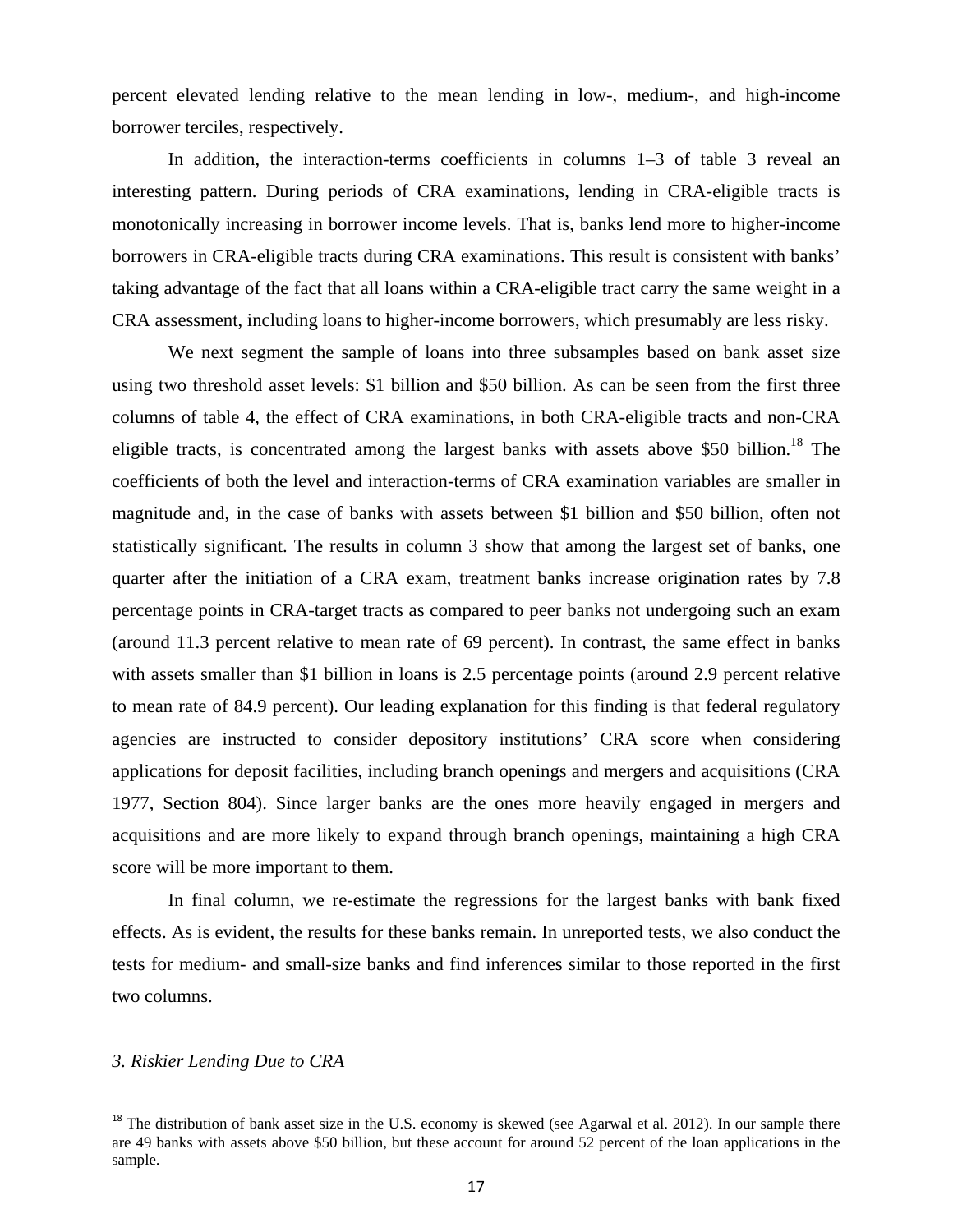Our results so far suggest that treatment banks undergoing a CRA exam exhibit higher origination rates relative to a control set of banks lending in the same regions, with the effect being especially strong in CRA-eligible tracts. We now examine the riskiness of these loans. To this end, we run the baseline specification described in Section IV using loan delinquency as the dependent variable. As discussed in Section III, since HMDA data do not provide loan performance information, we match the HMDA dataset to loan-level data and track the performance of loans in this dataset.

Table 5 presents the results of running the baseline regression of Section IV using an indicator variable measuring whether a given loan became delinquent as a dependent variable and the standard set of pre-CRA exam and CRA-eligible tract indicator variables. The first three columns of the table examine delinquencies during the year following origination, in which the delinquency indicator variable takes on a value of one if the loan is 30, 60, or 90 days' delinquent. As explained earlier, we estimate these regressions using OLS, given the large number of fixed effects along several dimensions.

 The results presented in the table show that delinquency rates increase around CRA examination rates, especially for loans made in CRA-target tracts. For example, focusing on the third column, loans made in the quarter following the initiation of a CRA exam to borrowers in non-CRA-target tracts have a 0.1 percentage point higher 90-day delinquency rate as compared to loans made by control group banks. This effect is economically large, representing an 8.3 percent increase in the average 90-day delinquency rate of 1.2 percent. The equivalent effect in CRA-target tracts is even more pronounced: in these tracts, loans made in the quarter following the initiation of a CRA exam have a 0.4 percentage point higher delinquency rate, representing a 33 percent increase compared to the average 90-day delinquency rate.

We find similar results with similar magnitudes when we define delinquency as more than 30 or 60 days' delinquencies (columns 1 and 2) or when we examine delinquencies over a longer horizon of two years after the date of origination (columns 4 through 6). For example, loans made within CRA-target tracts in the quarter following the initiation of a CRA exam have a 0.8 percentage point higher 90-day delinquency rate within two years of loan origination, representing a 21 percent increase relative to the average delinquency rate. Interestingly, comparing the increase in delinquencies across the different quarters shows that the effect is largest for loans made three quarters after the onset of the CRA exam.

In sum, the results in table 5 suggest that periods around CRA examinations when there is elevated lending by treatment banks are also periods when loans made by these banks have higher delinquency rates, particularly in CRA-target tracts.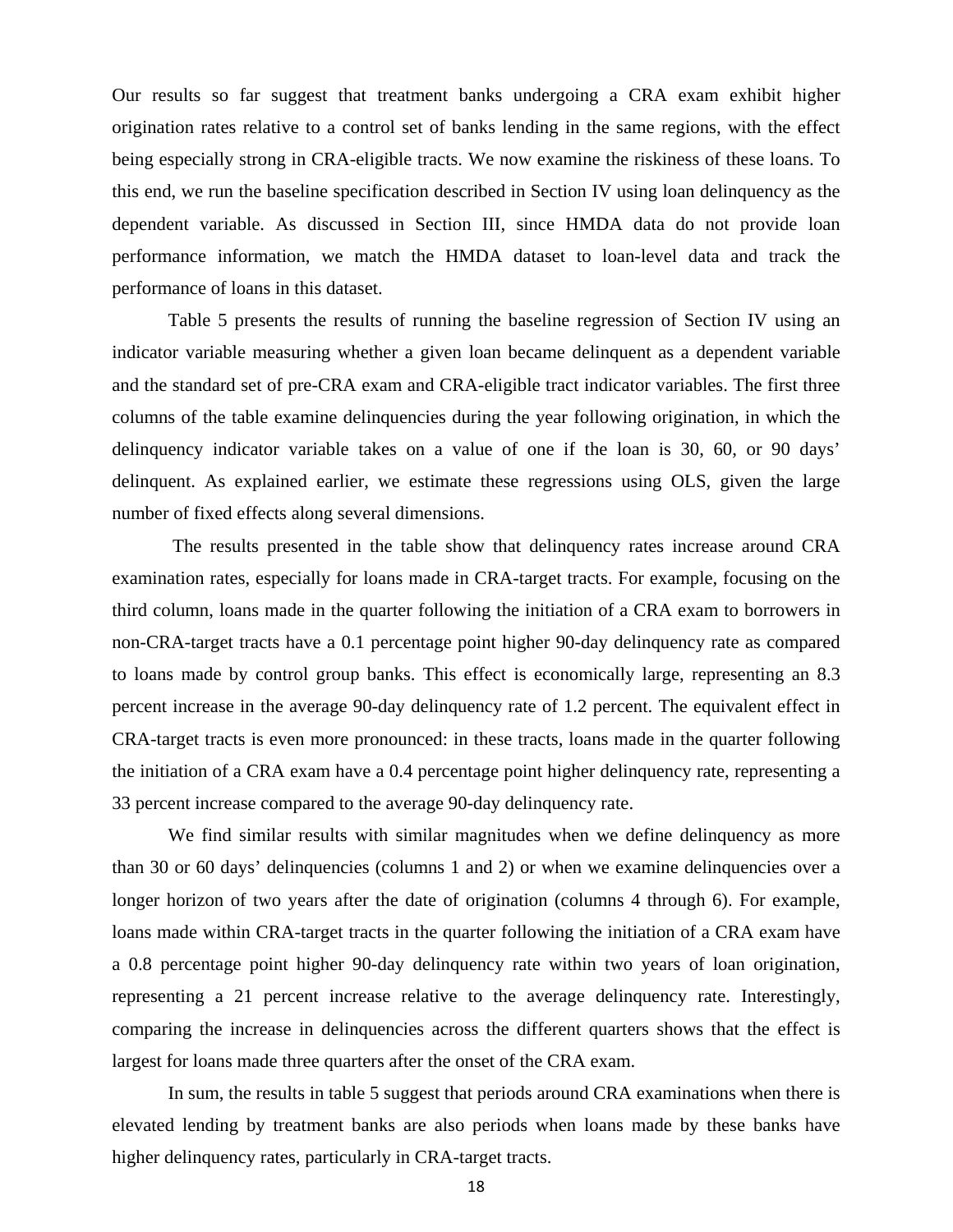#### *4. Risk and Loan Characteristics*

We now assess the factors that may contribute to the increase in delinquency rates of loans made by treatment banks around CRA exam dates. We start by assessing whether observable characteristics of loans originated by treatment group banks around the CRA exam are different than those of loans originated by the control group banks. We are particularly interested in mortgage and borrower characteristics that have been shown to be related to the likelihood of loan default (Agarwal et al. 2012). These regressions are similar to the specifications in table 5 and use various observable loan and borrower characteristics as dependent variables. In particular, we use the FICO score of the borrower, a dummy variable for low-documentation mortgage, the LTV ratio of the mortgage, and interest rate charged on the mortgage. As explained earlier, we estimate these regressions using OLS, given the large number of fixed effects along several dimensions.

The results are reported in table 6. As the coefficients on different quarter indicators around the CRA examination demonstrate, there are some changes in loan characteristics along observable characteristics. However, the economic significance of most of these characteristics is very modest. For example, consider the case of FICO scores. Our results suggest that FICO score is lower in pre-CRA exam quarters and – as evident from the interaction term – that FICO scores are even lower in CRA-target tracts. However, the magnitude of these effects is quite small. For example, during the quarter before the CRA examination, FICO scores of loans originated by treated banks are 3.7 points lower, and loans that are originated to borrowers in CRA-target tracts are lower by additional 3.4 points, resulting in a decline of about 7 points, compared to an average FICO score of 713.9. Likewise, we find no economically meaningful change in interest rates or loan-to-value ratio loans offered in the vicinity of the CRA exam. One exception in our results is the proportion of low-documentation mortgages originated around the CRA exam. The increase in low-documentation loans is economically large with a coefficient of 0.048 (significant at the 5 percent level), representing an increase in low-documentation loans of 23.4 percent relative to the unconditional mean. The change in low-documentation loans seems consistent with the lending institution's elevating lending primarily on unobservable dimensions to convince regulators that loans extended to meet CRA criteria are not overtly risky. In unreported regressions we have also used other dependent variables such as the probability of being a balloon loan, an interest-only mortgage, a jumbo mortgage, and a buy-down mortgage. The inference on these variables is the same – there are no economically meaningful changes for these dimensions as well.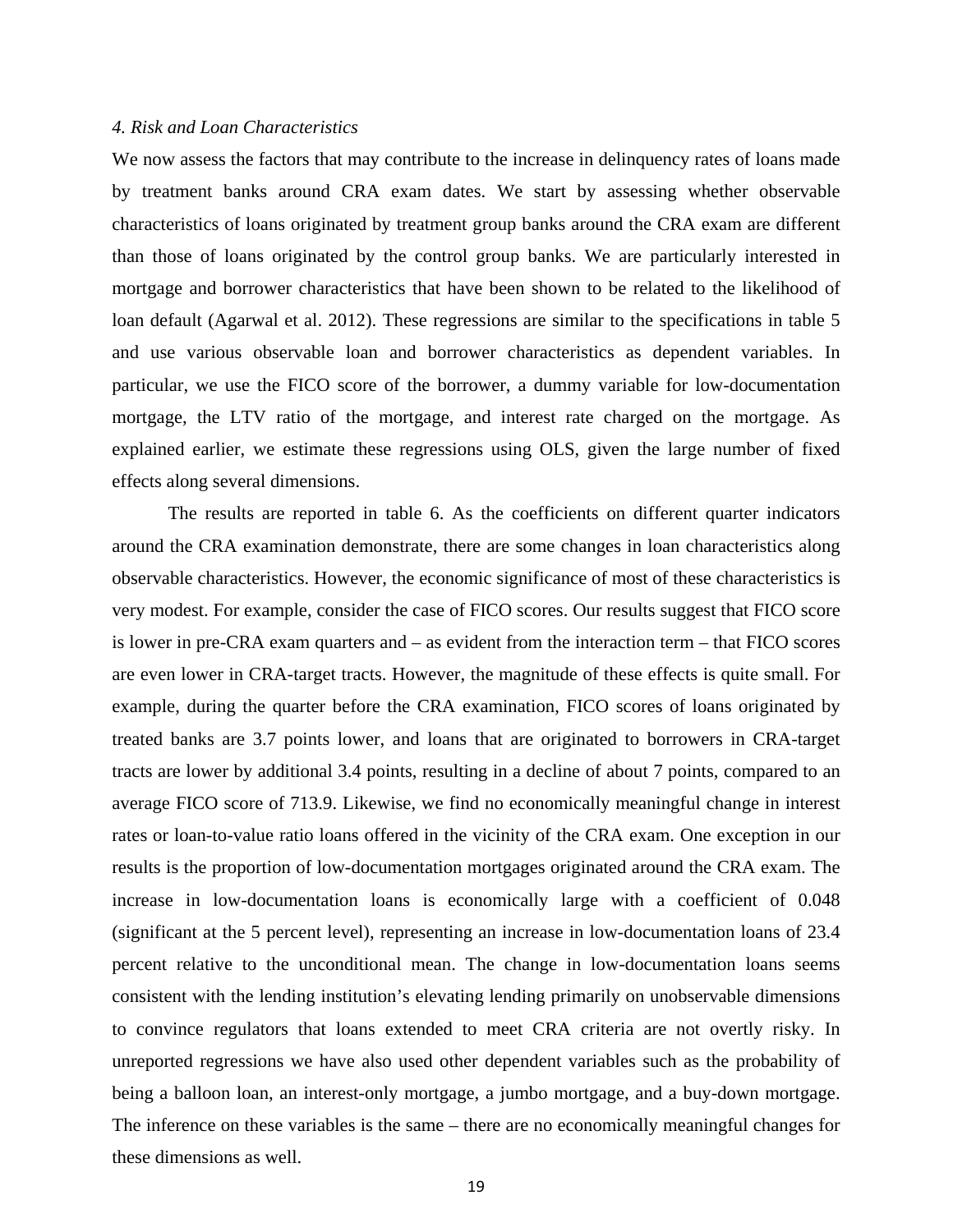We now complement the analysis by analyzing the types of *borrowers* in the treatment and control groups three quarters before a CFA exam. In this analysis, we use the same sample as before but also employ HMDA data that have loan and applicant characteristics of loan applications. We first use the loan application data from HMDA and present the results in figures 8(a) and 8(b). In figure 8(a) we compare the kernel density of applicant income as of three quarters before the CRA exam date for both treatment group banks and control group banks, while figure 8(b) compares the kernel density of loan amount requests. As can be seen, both applicant income as well as loan amount distributions are very similar across treatment and control groups.<sup>19</sup>

Similar patterns are found when we use approved loans available in the HMDA data matched with the loan-level data instead of just loan applications in HMDA data. In particular, in figures 8(c) and 8(d), we plot the kernel density of FICO scores and loan-to-value ratios of approved loans in the matched data. Again, the treatment and control group loans are quite similar before the CRA examination.<sup>20</sup>

Overall, taken together with the evidence on higher delinquency rates presented in table 5, the results in table 6 suggest that the reduction in loan standards associated with elevated lending around CRA exams must be based primarily on unobservable characteristics. We argue that this pattern is consistent with banks' strategic attempts to convince regulators that the loans they extend that meet CRA criteria are not overtly risky. This behavior is likely to help these banks comply with the CRA's overarching mandate of "encouraging financial institutions to help meet the credit needs of the local communities in which they are chartered, *consistent with*  safe and sound operation" (Section 802).<sup>21</sup>

*C. Further Tests* 

*1. Time Series Evidence* 

<sup>&</sup>lt;sup>19</sup> For instance, focusing on applicant income in the HMDA data, the coefficient on the treatment dummy variable is 0.503, implying an economically insignificant \$503 difference between treatment and control groups, or 0.58 percent of the approximately \$86,000 sample mean.

<sup>&</sup>lt;sup>20</sup> For instance, the average FICO scores across treatment and control groups are not economically or statistically significant. In the FICO score specification, the coefficient on the treatment dummy variable is an insignificant -0.891 compared to a mean FICO score of 714.12. Similarly, in the LTV ratio specification, the coefficient on the treatment dummy variable is an insignificant -0.09 compared to a mean LTV ratio of 71.82.

<sup>&</sup>lt;sup>21</sup> Another potential interpretation of these findings is that treatment group banks did not change their screening standards relative to control group banks, granting loans to borrowers of similar quality around the CRA exam. Rather, the reason for elevated defaults is that borrowers who receive loans around the CRA exam change their behavior strategically after they receive the loan. This is highly unlikely since we know of no particular benefit to the borrowers who received loans closer to the CRA exam from treatment group banks relative to those from control group banks, or relative to borrowers from treatment group banks further away from the exam. See Mayer et al. 2011 for an example of strategic behavior of borrowers in response to benefits due to a legal settlement.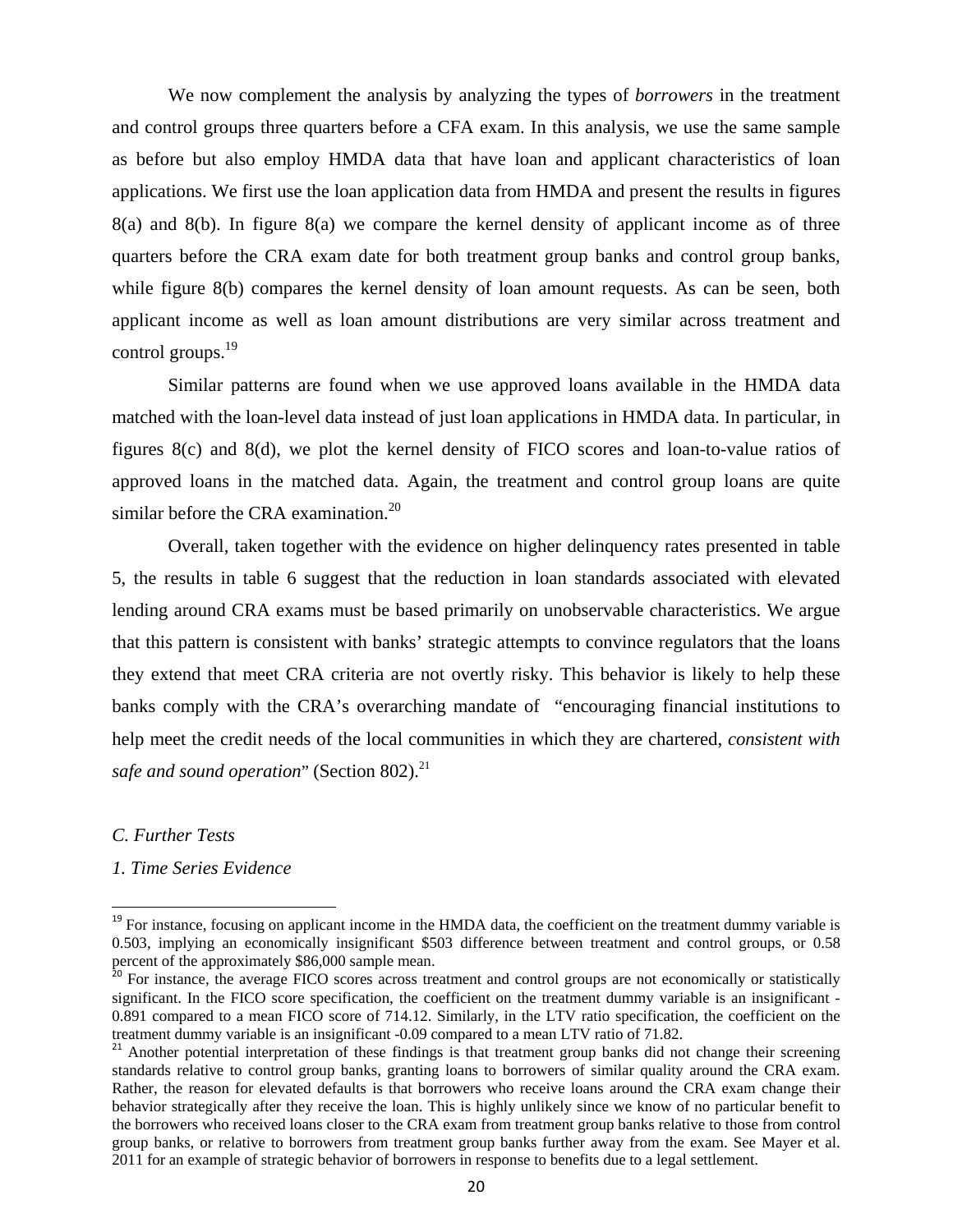We now turn to investigate whether banks' responses to the CRA examinations have changed over time. Our analysis here is motivated by the fact that securitization – the act of originating loans and selling them to investors – changed dramatically during our sample period. In particular, the private securitization market – in which loans from lenders are packaged and sold to private investors – heated up especially between 2004 and 2006 (Keys et al. 2012). In contrast, the period 2007–2009 saw a drastic contraction of private securitization market but a concurrent expansion in the government-sponsored enterprise (GSE) securitization market – in which loans from lenders are packaged and sold to GSEs in adherence with GSE underwriting standards. We conjecture that banks are more likely to originate loans to risky borrowers around CRA examinations when they have an avenue to securitize and pass these loans to private investors after the exam. There are at least two reasons why banks may be less likely to originate risky loans under the CRA when GSE securitization is the primary avenue for loan sales. First, GSEs have stricter underwriting guidelines than private investors for lenders (Keys et al. 2012). Second, GSEs tend to face more scrutiny from regulators and market participants given their large role in the mortgage market (e.g., in the aftermath of the crisis). Thus, we expect banks that are subject to CRA examination to originate more risky loans in times of examinations especially during the 2004–2006 period.

We test the effects of the private securitization market on the origination of loans to risky borrowers around CRA evaluations by estimating our original model but including interactions of different time periods with the dummies that capture vicinity of the CRA exam for treatment group banks. We use three two period dummies that capture whether the time period is between 2004 and 2006 or between 2007 and 2009 (1999–2003 is the omitted category). Our focus is on the differential behavior between treated and control bank groups during the 2004–2006 period. This allows us to extend our previous analysis that hinged on the differential behavior between treatment group and control group banks. We now add another layer of identification that is based on the time-series variation in the market for securitization. As before, our analysis controls for tract\*month fixed effects as well as four quarter dummies to capture general seasonality in lending and loan characteristics. For ease of presentation, we estimate this model with just the pre-exam and post-exam quarters (i.e., an average effect across CRA and non-CRA tracts). The results of this estimation are presented in figure  $9(a)$ , in which we estimate the regression using HMDA data and loan originations as the dependent variable. Figure 9(b) presents an analogous specification using 90-day delinquencies as dependent variable and employing the matched data.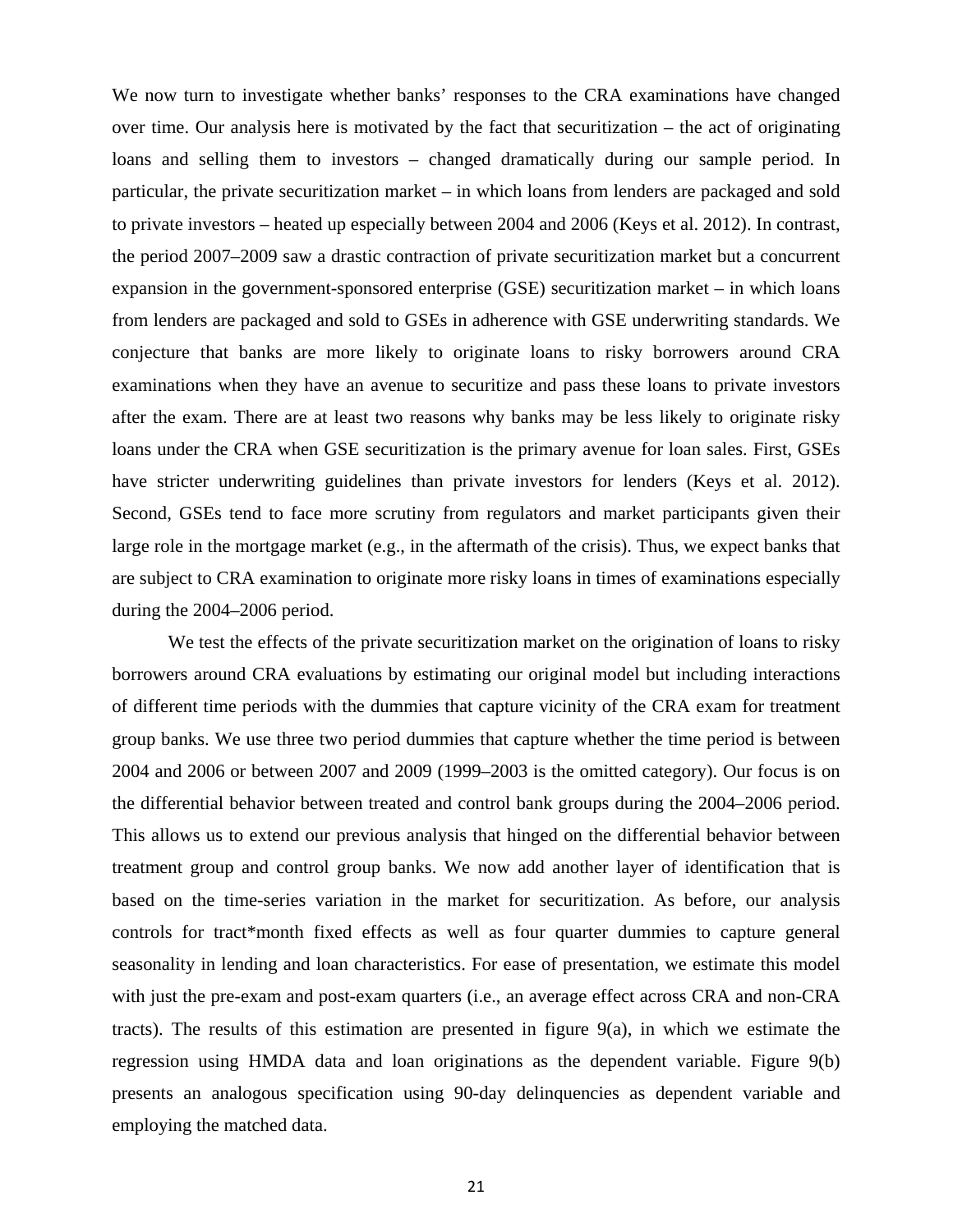The results presented in figure 9(a) confirm our earlier finding that banks in the treatment group are more likely to originate mortgages relative to control group banks around CRA exams. More important, we find a differential increase in the elevated lending around the CRA exams during the 2004–2006 period and to some extent in the 2007–2009 period relative to the1999–  $2003$  period.<sup>22</sup> One reason for this behavior could be that the boom in securitized lending in the private markets during 2004–2006 and to the GSEs during 2007–2009 gave banks an avenue to park "potentially risky" loans off their balance sheets. However, at the same time, originating these loans near the time of a CRA exam would allow these banks to maintain their CRAinduced lending goals, since it takes a few months to securitize loans after they have been originated (Keys et al. 2012).

The more interesting part of the analysis relates to the nature of the performance of loans around the CRA exam. The results in figure 9(b) show that our earlier findings that pertain to worse performance of loans originated by the treatment group banks are driven in a large part by the 2004–2006 period. In particular, the performance worsens for the loans originated by treatment banks during the years  $2004$  to  $2006<sup>23</sup>$  Interestingly, while we did find some evidence of elevated lending during the 2007–2009 period, the performance of loans originated during this period is no different than those originated during the 1999–2003 period. This could potentially reflect stringent securitization practices employed by GSEs during the 2007–2009 period in the aftermath of the crisis.

Taken together, we find evidence for elevated lending by banks in the treatment group around the CRA exam during the 2004–2006 period. Moreover, there is concurrent evidence that the performance of loans originated by the treatment group banks around the CRA exam are in particular worse than those originated by the control group banks during the 2004–2006 period. This is also the period when private securitization boomed and might therefore reflect an unexplored channel through which this market induced risky lending in the economy.

#### *2. Auxiliary Findings*

We now discuss several results that confirm the robustness of our findings. For brevity, we discuss most of these results without reporting them in the paper.<sup>24</sup> First, we conduct our analysis

 $22$  Note that we also estimate specifications where we assess changes in lending in CRA and non-CRA tracts similar to specification in figure 6. We find that the differential change in pattern of elevated lending across years is driven by non-CRA tracts. It suggests that most banks in our sample were already exploiting demand in the CRA tracts that tend to be smaller. The additional demand for loans that would meet CRA lending criteria the banks were able to

cater more in the larger non-CRA eligible tracts.<br><sup>23</sup> Similar to the pattern in elevated lending in 2004–2006 being driven by non-CRA tracts, this increase in defaults during 2004–2006 is also largely driven by non-CRA tracts.

<sup>&</sup>lt;sup>24</sup> These results are available from the authors on request.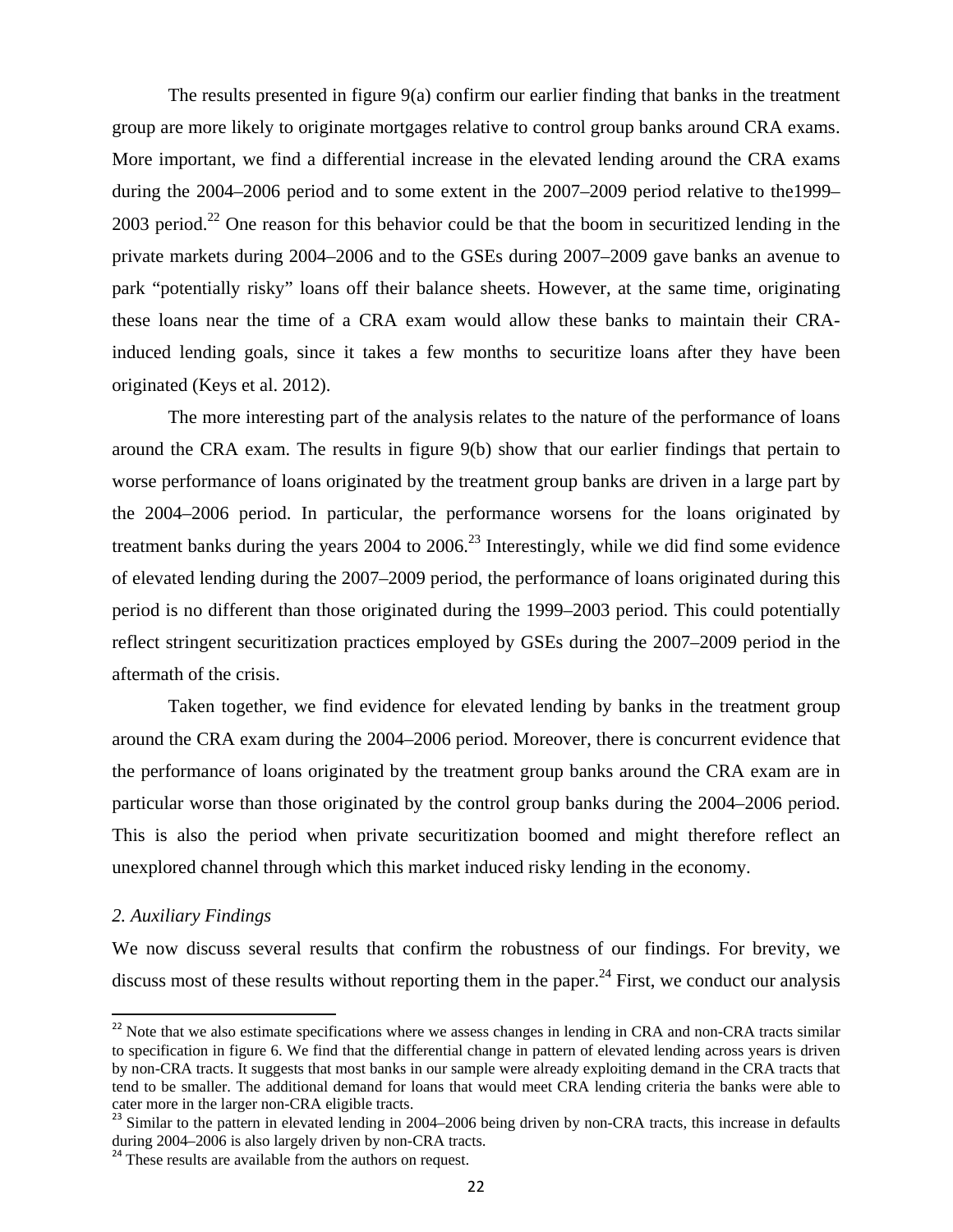on the loan performance using a dataset of private-label securities of MBS/ABS market, which has a better coverage of subprime and Alt-A loans. As explained in Section III, we are unable to separate regions into CRA-eligible and non-CRA-eligible tracts. Moreover, the analysis can be conducted for only a handful of banks (74) over a limited time period (2001–2006). Regardless of these disadvantages, table 7 shows that there is a deterioration in the performance of loans originated by treatment group banks relative to control group banks in the period around the CRA exam. Note that we conduct the analysis combining the CRA and non-CRA tracts since the data do not allow us to obtain information at a finer geographical unit than zip codes. However, given this constraint, we also interpret the magnitudes of these results with caution since the identification using these data is not as tightly accounting for local demand conditions as the matched sample employed earlier (zip\*month versus tract\*month fixed effects).

Second, we complement the analysis on the heterogeneity of lending across bank size (table 4) by examining the delinquencies of these elevated loans. Recall that we find that elevated lending around the quarters of a CRA exam was concentrated in large banks. Figure 10 reports the results on 90-day delinquency within the two-year horizon for the banks in the largest size tercile.<sup>25</sup> As can be observed, there is a clear pattern of increased defaults for loans made by these banks in quarters around the exam. Moreover, the effects are larger for loans made within CRA tracts. In unreported tests we find no such pattern for banks in the middle and lower-size tercile. These patterns are consistent with our results on elevated lending discussed earlier.

Third, we consider alternative definitions of the CRA exam dates. Rather than use the actual exam date to mark the quarter when the exam occurs, we repeat our analysis using the date on which the exam report is officially submitted by the regulators. In particular, we re-estimate the regressions of Table 2, assessing lending volume around the report dates by effectively using the date at which the official report is completed and submitted as the "pseudo" exam date. Because of the large time lag between the exam date and the official report date – as shown in Figure  $5 - it$  is not surprising that we find a much weaker pattern of elevated lending around official exam report-dates relative to those described in Table 2. Similarly, we repeat the analysis in Table 5 using report dates instead of exam dates, and find that the pattern of defaults is reversed for many of the coefficients of interest. Specifically, when conducting our analysis around the report dates, we find that loans made by treatment banks are *less* likely to default. This pattern is likely driven by the long lag between exam dates and report dates as banks in the *treatment group* may begin countering the distortion in their lending around actual CRA exams

 $25$  We obtain similar inferences with delinquencies defined within one year from origination.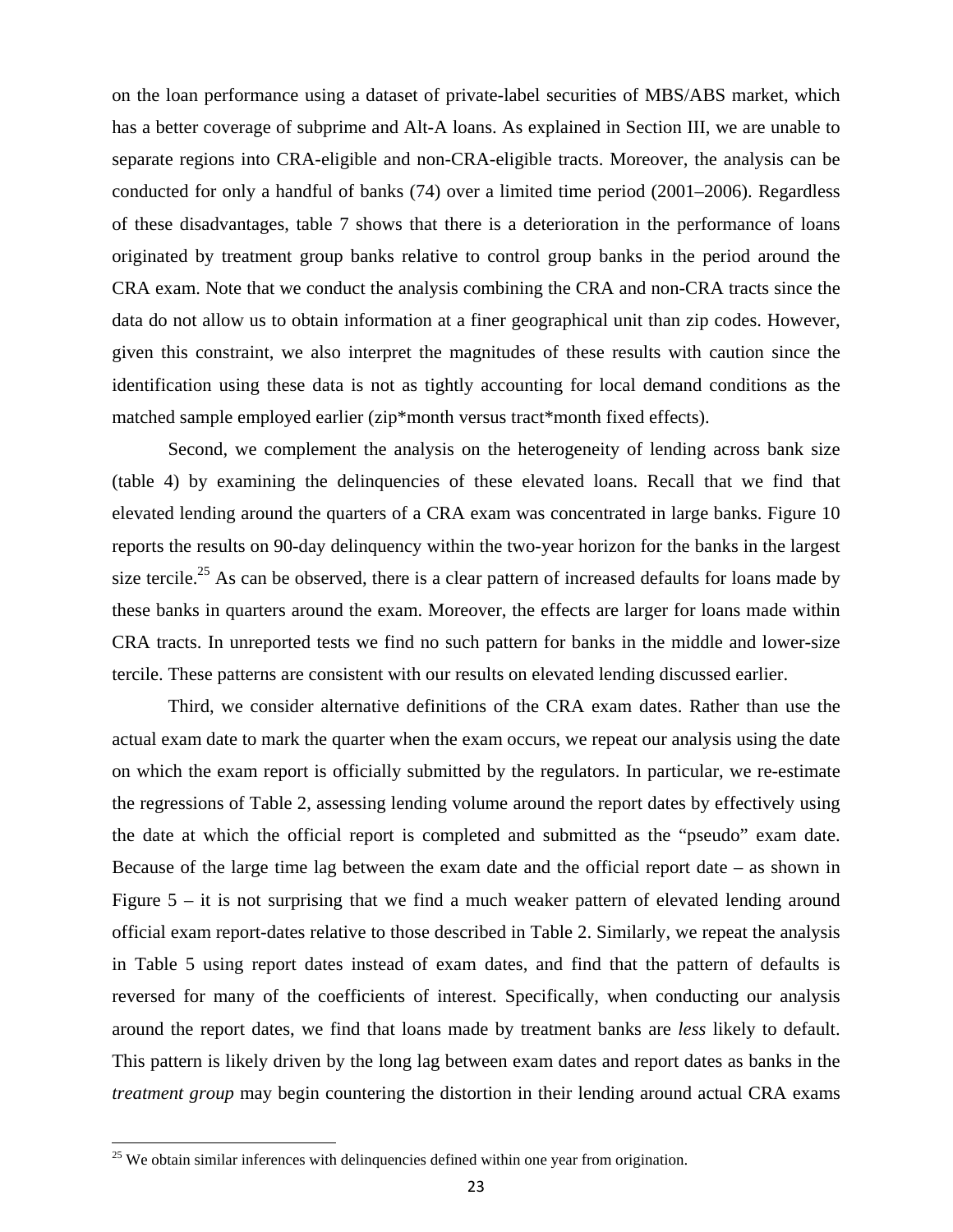by originating less risky loans once exam ends In addition, this pattern could as well arise because some of the banks in the *control group* start facing CRA exams – and as a result originate riskier loans – as we move further away from the actual exam date of banks in the treatment group.

Finally, we assess the robustness of our findings in two additional ways. First, we extend the HMDA sample to include all the banks in the data. Therefore, at a given point in time, the control set of banks includes not only those facing a CRA exam during the sample period but also those that never face a CRA exam (e.g., are not depository institutions). Including these banks allows us potentially to better account for a richer set of loan applicants in a given tract and month. We document a pattern similar to our earlier findings in both loan origination and delinquency. Relative to control banks, those in the treatment group originate more mortgages around CRA exams and these loans are also worse performing. Additionally, we assess the robustness of the estimates by clustering on different units. In particular, we cluster at statequarter and state levels and find that the nature of our findings remains unchanged.

# **VI. Conclusion**

We use exogenous variation in banks' incentives to conform to the standards of the Community Reinvestment Act around regulatory exam dates to trace out the effect of the CRA on lending activity. Our empirical strategy compares the lending behavior of banks undergoing CRA exams within a given census tract in a given month to the behavior of banks operating in the same census tract-month that do not face these exams. We find that adherence to the act leads to riskier lending by banks: in the six quarters surrounding the CRA exams, lending is elevated on average by about 5 percent and these loans default about 15 percent more often. These patterns are accentuated in CRA-eligible census tracts and are concentrated among large banks. The effects are strongest during the time period when the market for private securitization was booming.

 We note that our estimates do not provide an assessment of the *full* impact of the CRA. This is because we are examining the effect of CRA evaluations relative to a baseline of banks not undergoing an exam. To the extent that there are adjustment costs in changing lending behavior, this baseline level of lending behavior itself may be shifted toward catering to CRA compliance. Because our empirical strategy nets out the baseline effect, our estimates of CRA evaluations provide a lower bound to the actual impact of the Community Reinvestment Act. If adjustment costs in lending behavior are large and banks can't easily tilt their loan portfolio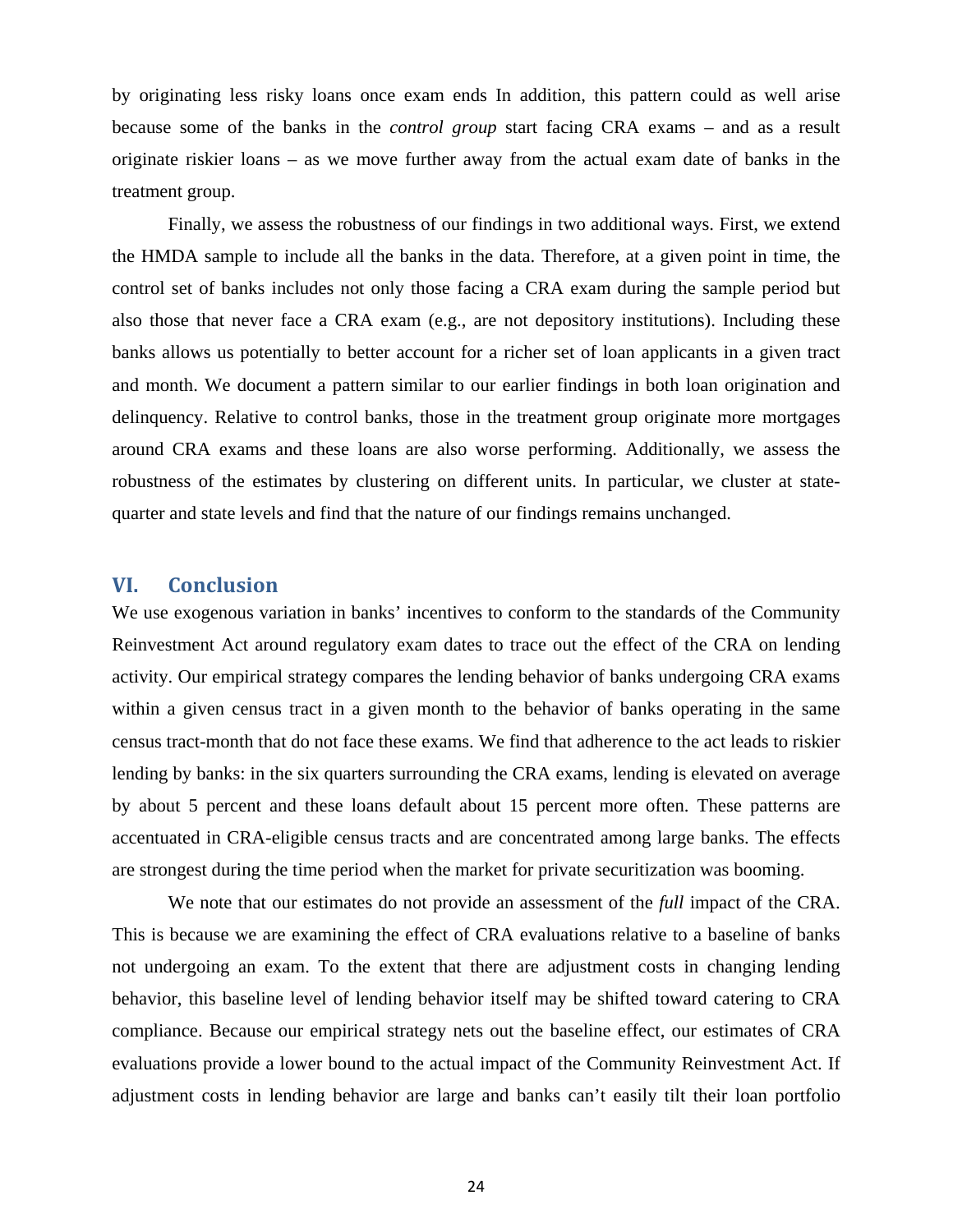toward greater CRA compliance, the full impact of the CRA is potentially much greater than that estimated by the change in lending behavior around CRA exams.

### **References**

Agarwal, Sumit, Yan Chang, and Abdullah Yavas. 2012. "Adverse Selection in Mortgage Securitization." *J.F.E.* 105 (3): 640–660.

Agarwal, Sumit, David Lucca, Amit Seru, and Francesco Trebbi. 2012. "Inconsistent Regulators: Evidence from Banking." Working Paper no. 17736, NBER.

Barlevy, Gadi and Jonas Fisher, 2010, "Mortgage Choices and Housing Speculation", FRB Chicago Working Paper.

Barr, Michael S. 2005. "Credit Where It Counts: The Community Reinvestment Act and Its Critics." *N.Y.U. L. Rev.* 80 (2): 513.

Ben-David, Itzhak, 2011, Financial Constraints and Inflated Home Prices during the Real-Estate Boom, *AEJ: Applied*, 3(3), 55-78

Bhutta, Neil. 2012. "The Community Reinvestment Act and Mortgage Lending to Lower Income Borrowers and Neighborhoods." *J. L. Econ.,* forthcoming.

Bostic, Raphael and Breck Robinson. 2003. "Do CRA Agreements Influence Lending Patterns." *R. E. Econ.,* 31(1): 23-51.

Calomiris, Charles. 2008. "The Subprime Turmoil: What's Old, What's New, and What's Next," Maintaining Stability in a Changing Financial System, Federal Reserve Bank of Kansas City's Jackson Hole Symposium, 19-110.

Calomiris, Charles. 2011. "An Incentive-Robust Program for Financial Reform", *Cato J.* 31, 561-90.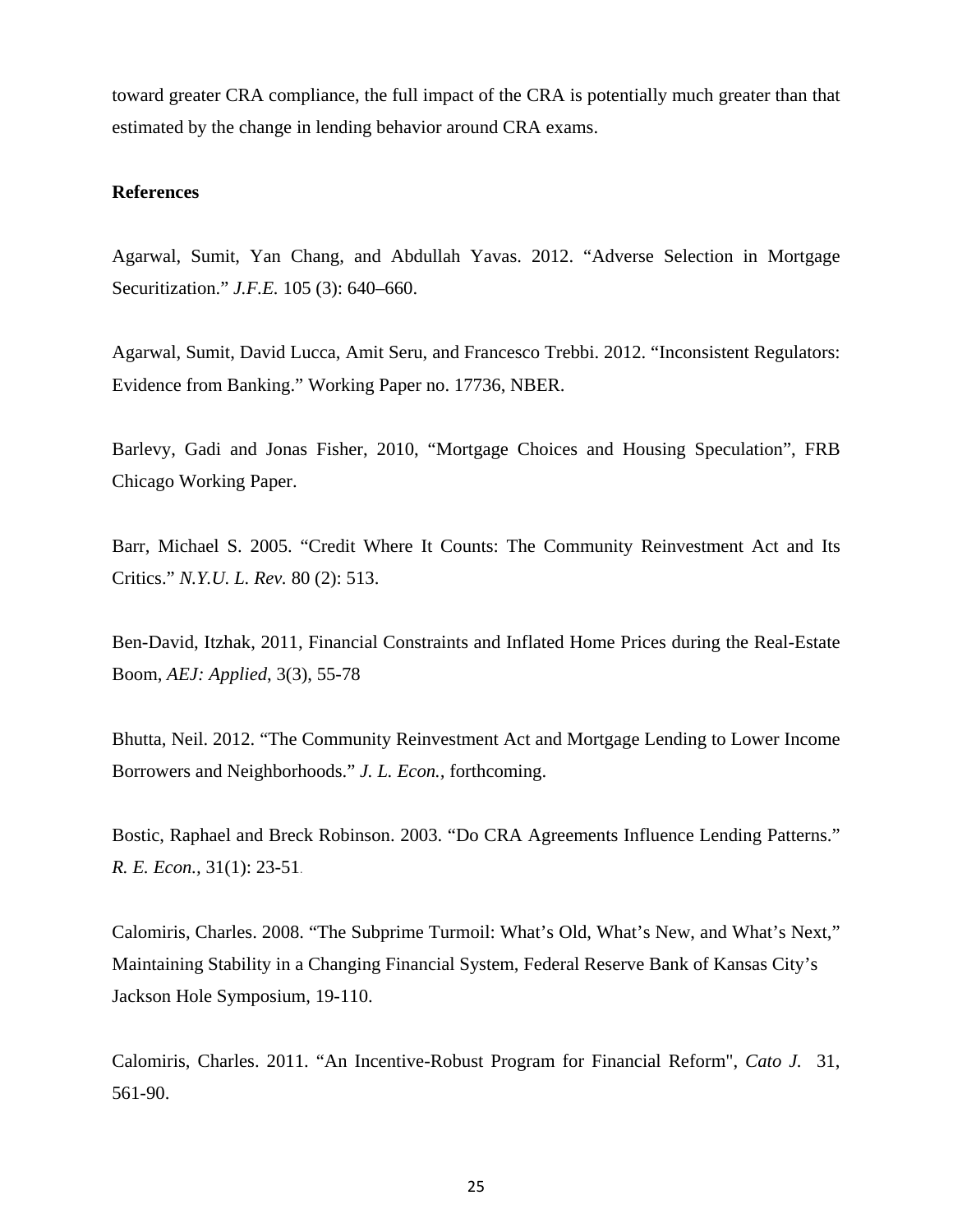Chevalier, Judith, and Glenn Ellison. 1997. "Risk Taking by Mutual Funds as a Response to Incentives." *J.P.E.* 105 (6): 1167–1200.

Dahl, Drew, Douglass Evanoff, and Michael Spivey. 1999. "The Response of Banks to Regulatory Enforcement: The Community Reinvestment Act." In *Bank Problems: A Global Perspective,* ed. George Kaufman. Vol. 11. Greenwich, CT: JAI Press.

Dahl, Drew, Douglass Evanoff, and Michael Spivey. 2000. "Does the Community Reinvestment Act Influence Lending? An analysis of Changes in Bank Low-Income Mortgage Activity" Working Paper no.2000-06. Federal Reserve Bank of Chicago

Dinardo, John, and Jack Johnston. 1996. *Econometric Methods*, 4th ed. New York: McGraw-Hill.

Financial Crisis Inquiry Commission (FCIC). 2010. *Final Report of the National Commission on the Causes of the Financial and Economic Crisis in the United States.* Internal Report.

Hernandez-Murillo, Ruben, Andra C. Ghent, and Michael T. Owyang. 2012. "Did Affordable Housing Legislation Contribute to the Subprime Securities Boom?" Working paper.

Keys, Benjamin J., Tanmoy K. Mukherjee, Amit Seru, and Vikrant Vig. 2010. "Did Securitization Lead to Lax Screening? Evidence from Subprime Loans." *Q.J.E.* 125 (1): 307– 362.

Keys, Benjamin J., Amit Seru, and Vikrant Vig. 2012. "Lender Screening and Role of Securitization: Evidence from Prime and Subprime Mortgage Markets." *Rev. Fin. Stud.,*  forthcoming.

Kroszner, Randall (2008), "The Community Reinvestment Act and the Recent Mortgage Crisis," speech at the Confronting Concentrated Poverty Policy Forum, December 3, 2008.

Krugman, Paul. 2010. "Things Everyone in Chicago Knows." Krugman.blogs.nytimes.com, June 3.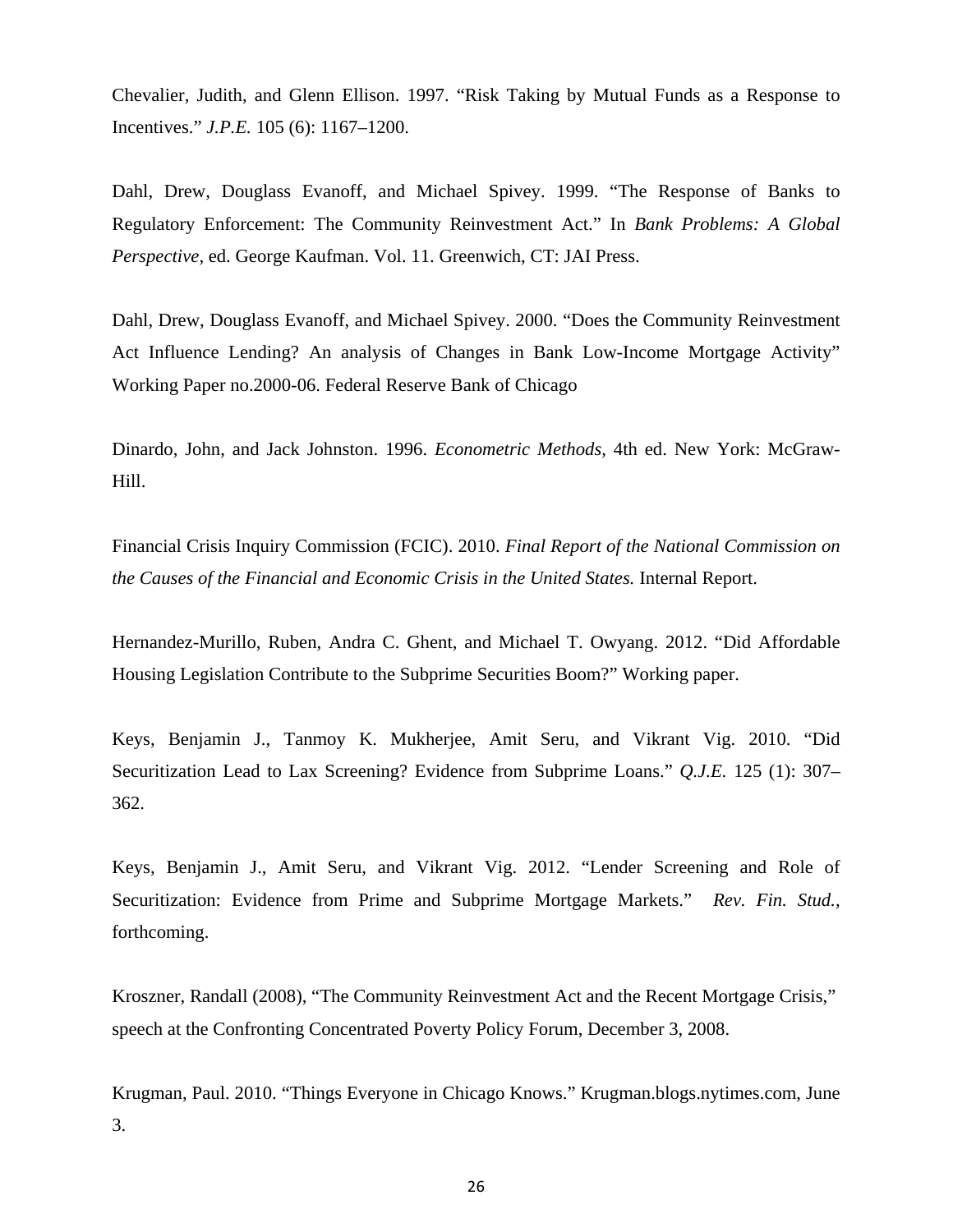Liebman, Jeffrey, and Neale Mahoney. 2012. "Do Expiring Budgets Lead to Wasteful Year-End Spending? Evidence from Federal Procurement." Working paper.

Loutskina, Elena and Philip E. Strahan, 2011, "Informed and Uninformed Investment in Housing: The Downside of Diversification," *Rev. Fin. Stud.,* 24(5).

Mayer, Christopher, Edward Morrison and Tomasz Piskorski, 2009, "A New Proposal for Loan Modifications", *Yale J. on Reg.* 26, 417-429.

Mayer, Christopher, Karen Pence, and Shane Sherlund. 2009. "The Rise in Mortgage Defaults." *J Econ Perspect.* 23(1): 27-50

Mayer, Christopher, and Karen Pence. 2009. "Subprime Mortgages: What, Where, and to Whom?" In *Housing Markets and the Economy: Risk, Regulation, and Policy,* ed. Edward Glaeser and John Quigley. Cambridge, MA: Lincoln Land Institute.

Mayer, Christopher, Edward Morrison, Tomasz Piskorski, and Arpit Gupta. 2011. "Mortgage Modification and Strategic Behavior: Evidence from a Legal Settlement with Countrywide", Working Paper no. 17065, NBER

Mian, Atif, and Amir Sufi. 2009. "The Consequences of Mortgage Credit Expansion: Evidence from the U.S. Mortgage Default Crisis." *Q.J.E.* 124 (4): 1449–1496.

Oyer, Paul. 1998. "Fiscal Year Ends and Non-Linear Incentive Contracts: The Effect on Business Seasonality." *Q.J.E.* 113 (1): 149–185.

Rajan, Raghuram. 2010. "Bankers Have Been Sold Short by Market Distortions." *Financial Times,* June 2.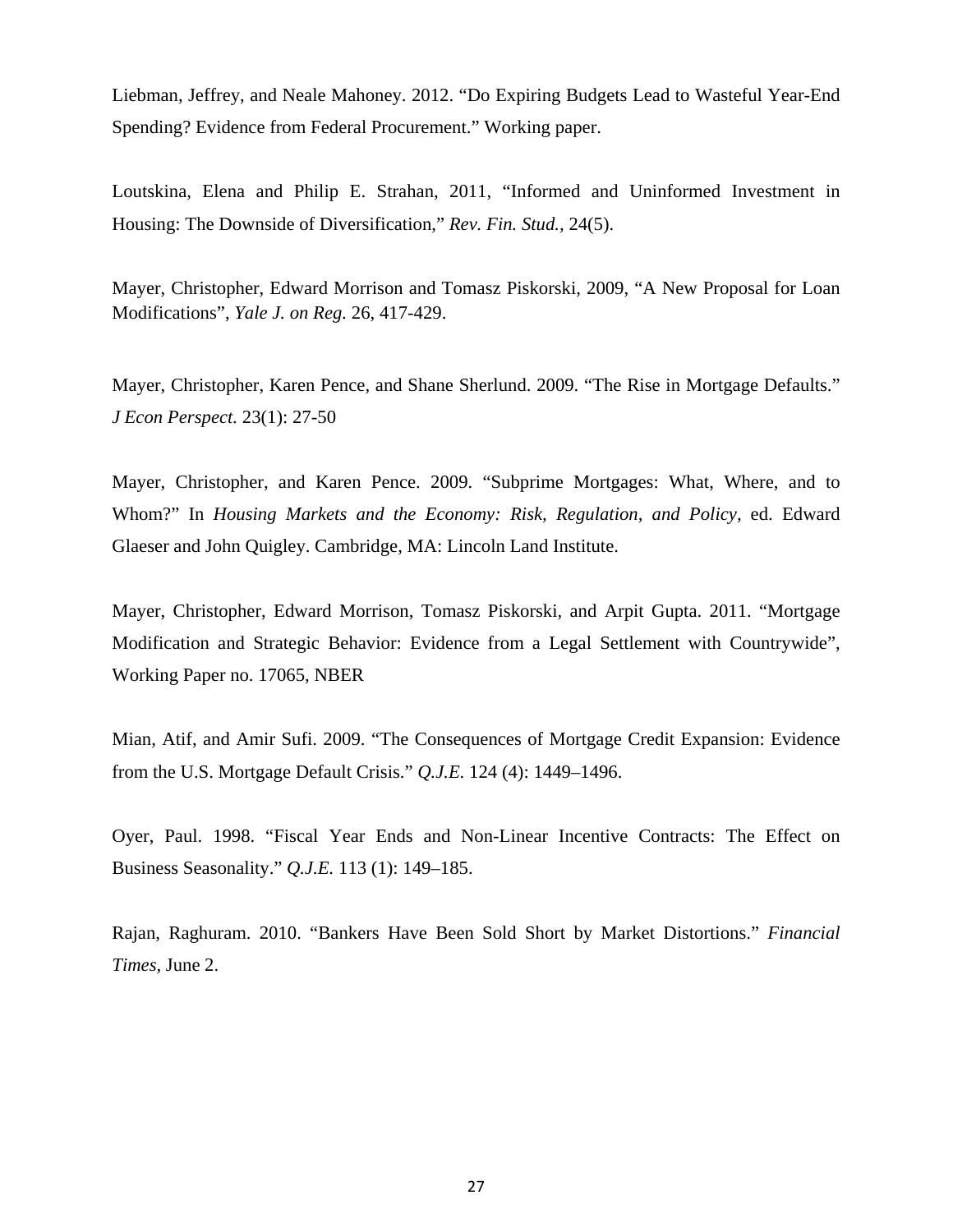#### **Table 1. Descriptive Statistics**

This table presents summary statistics of the different variables used in our analysis. Panel A presents the statistics related to the CRA exam data in our sample. Panel B presents statistics related to loan applications in the HMDA data for lenders that are also present in the CRA exam data. Panel C presents statistics related to loans in the HMDA data matched with loan-level data. Panel D presents statistics related to loans in the private-label ABS/MBS loan sample. Data reported span 1999–2009.

|                            | <b>Observations</b> | <b>Mean</b> | Std. Dev. |
|----------------------------|---------------------|-------------|-----------|
| CRA rating                 | 12880               | 2.78        | 0.70      |
| CRA exams per bank         | 5651                | 2.28        | 1.04      |
| Bank assets                | 12877               | 1.28        | 10.99     |
| Quarters between CRA exams | 10768               | 15.25       | 5.56      |

Panel A. CRA exam schedule, 19992009

Panel B. Loan application for banks that participate in CRA exams, 1999–2009, in HMDA

|                                               | <b>Observations</b> | <b>Mean</b> | Std. Dev. |
|-----------------------------------------------|---------------------|-------------|-----------|
| Approved loans                                | 94499633            | 0.72        | 0.45      |
| Fraction CRA target tracts                    | 94499633            | 0.17        | 0.38      |
| Fraction of applications in CRA exam          | 94499633            | 0.05        | 0.23      |
| Fraction conventional loans                   | 94499633            | 0.93        | 0.26      |
| <b>Fraction refinance loans</b>               | 83640103            | 0.62        | 0.49      |
| Fraction owner-occupied                       | 93932830            | 0.91        | 0.29      |
| Bank assets, millions                         | 94499633            | 222.69      | 353.32    |
| Applicant income, \$1000s                     | 88999329            | 89.03       | 142.03    |
| Loan amount, \$1000s                          | 94499633            | 152.26      | 290.07    |
| Applicant income, \$1000s (excludes 1% tails) | 87061417            | 80.98       | 61.48     |
| Loan amount, \$1000s (excludes 1% tails)      | 92564677            | 141.36      | 120.53    |
| Fraction minority applicants                  | 80254097            | 0.17        | 0.38      |
| Fraction female applicants                    | 84981435            | 0.29        | 0.46      |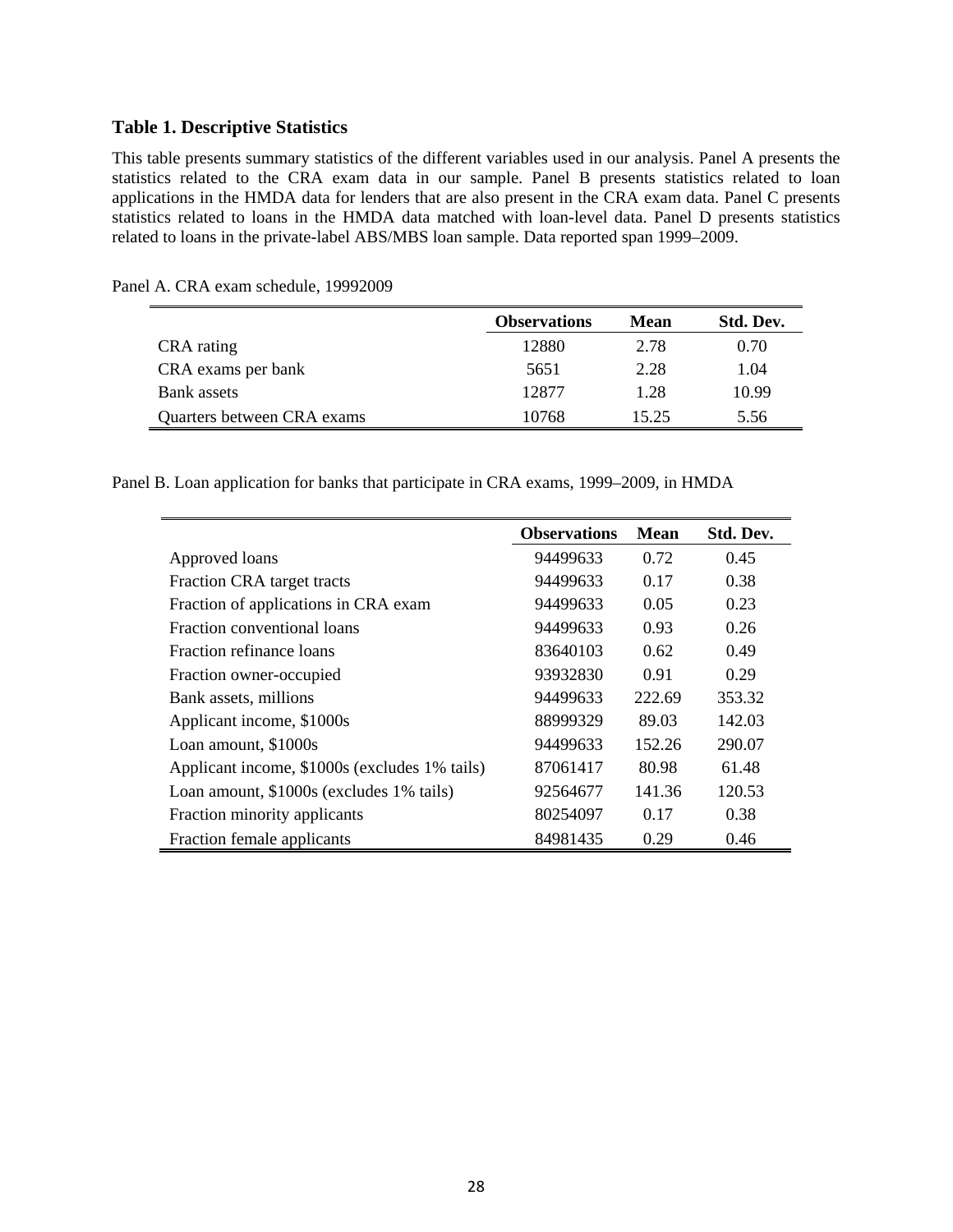|                                                   | <b>Observations</b> | <b>Mean</b> | Std. Dev. |
|---------------------------------------------------|---------------------|-------------|-----------|
| Fraction CRA target tracts                        | 15222189            | 0.15        | 0.36      |
| Fraction of applications in month of CRA exam or  |                     |             |           |
| 3 months before                                   | 15222189            | 0.04        | 0.19      |
| Fraction conventional loans                       | 15222189            | 0.88        | 0.33      |
| Fraction refinance loans                          | 15162597            | 0.51        | 0.50      |
| Fraction owner-occupied                           | 15207979            | 0.90        | 0.30      |
| Bank assets, millions                             | 15222189            | 260.43      | 340.11    |
| Applicant income, \$1000s                         | 14220468            | 100.34      | 147.77    |
| Loan amount, \$1000s                              | 15222189            | 184.11      | 172.42    |
| Applicant income, \$1000s (excludes 1% tails)     | 13927138            | 91.74       | 69.55     |
| Loan amount, \$1000s (excludes 1% tails)          | 14907780            | 175.49      | 124.94    |
| Fraction minority applicants                      | 13544586            | 0.15        | 0.36      |
| Fraction female applicants                        | 14349548            | 0.28        | 0.45      |
| 30 days' delinquent within 1 year of origination  | 15222189            | 0.07        | 0.26      |
| 60 days' delinquent within 1 year of origination  | 15222189            | 0.02        | 0.15      |
| 90 days' delinquent within 1 year of origination  | 15222189            | 0.01        | 0.11      |
| 30 days' delinquent within 2 years of origination | 15222189            | 0.12        | 0.33      |
| 60 days' delinquent within 2 years of origination | 15222189            | 0.05        | 0.22      |
| 90 days' delinquent within 2 years of origination | 15222189            | 0.04        | 0.19      |
| <b>Balloon</b> flag                               | 15222089            | 0.02        | 0.14      |
| Buy-down flag                                     | 15222189            | 0.01        | 0.09      |
| Interest only flag                                | 14875134            | 0.06        | 0.24      |
| Jumbo flag                                        | 15222189            | 0.08        | 0.27      |
| Pre-payment penalty flag                          | 14218853            | 0.11        | 0.31      |
| Loan term (months)                                | 15222150            | 320.59      | 76.97     |
| ARM flag                                          | 15210316            | 0.17        | 0.38      |
| Low documentation flag                            | 5653792             | 0.20        | 0.40      |
| Grade B or C flag                                 | 15222189            | 0.04        | 0.19      |
| FICO score at origination                         | 13018311            | 713.85      | 64.05     |
| LTV ratio                                         | 14916491            | 82.47       | 10170.08  |
| FICO score (excludes 1% tails)                    | 13017444            | 713.88      | 63.89     |
| LTV ratio (excludes 1% tails)                     | 14673676            | 71.82       | 20.62     |

Panel C. Loans originated in HMDA data matched with loan-level data, 1999–2009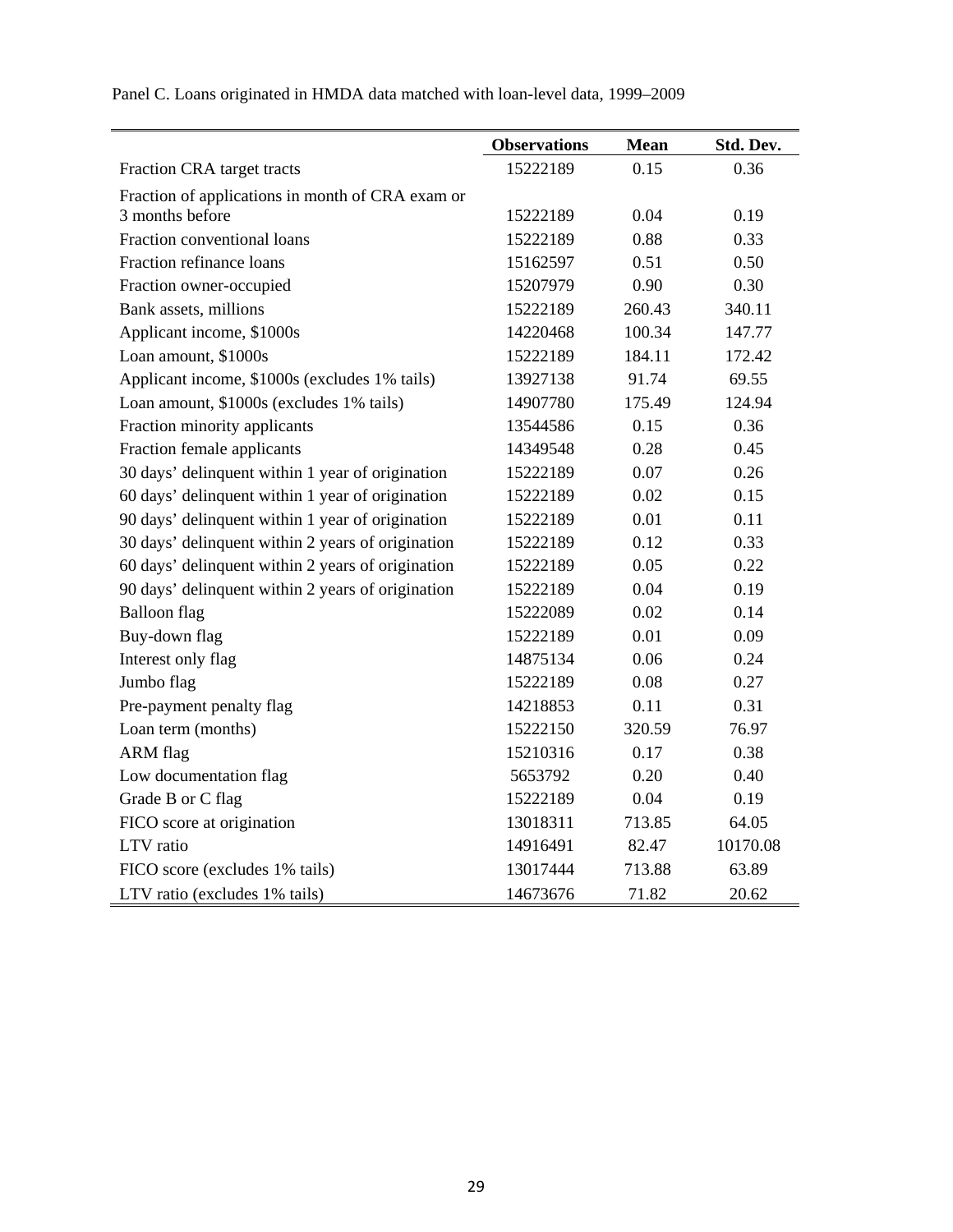Panel D. Loans originated in private-label ABS/MBS loan-level data for lenders who undergo CRA exam, 1999–2009

|                                                                     | <b>Observations</b> | <b>Mean</b> | Std. Dev. |
|---------------------------------------------------------------------|---------------------|-------------|-----------|
| Fraction CRA target tracts                                          | 3075002             | 0.26        | 0.44      |
| Fraction of applications in month of CRA exam or 3<br>months before | 3075002             | 0.02        | 0.13      |
| Bank assets, millions                                               | 787092              | 149.25      | 249.09    |
| 30 days' delinquent within 1 year of origination                    | 3075002             | 0.23        | 0.42      |
| 60 days' delinquent within 1 year of origination                    | 3075002             | 0.10        | 0.30      |
| 90 days' delinquent within 1 year of origination                    | 3075002             | 0.06        | 0.24      |
| 30 days' delinquent within 2 years of origination                   | 3075002             | 0.37        | 0.48      |
| 60 days' delinquent within 2 years of origination                   | 3075002             | 0.22        | 0.42      |
| 90 days' delinquent within 2 years of origination                   | 3075002             | 0.16        | 0.37      |
| Low documentation flag                                              | 3070253             | 0.49        | 0.50      |
| Back-end DTI ratio                                                  | 2598255             | 39.44       | 9.47      |
| FICO score                                                          | 3066161             | 654.08      | 68.29     |
| Balloon mortgage flag                                               | 3075002             | 0.15        | 0.36      |
| Interest only flag                                                  | 3030762             | 0.22        | 0.42      |
| Pre-payment penalty flag                                            | 3025608             | 0.57        | 0.50      |
| Negative amortization flag                                          | 2223413             | 0.08        | 0.27      |
| LTV ratio                                                           | 3075002             | 82.54       | 13.66     |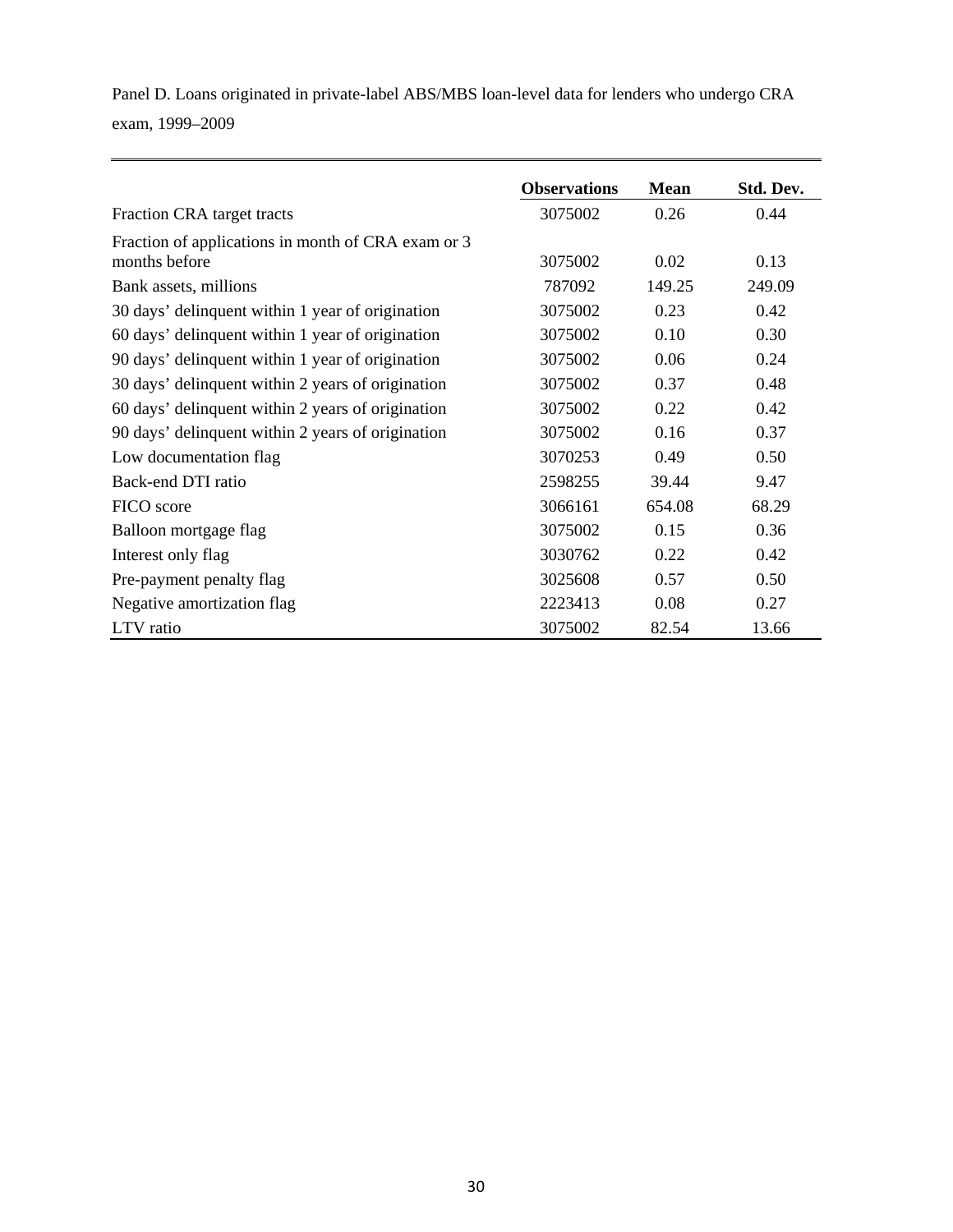# **Table 2. Elevated Lending in CRA and Non-CRA Tracts**

This table presents results from a specification that evaluates dynamics of elevated lending in CRAeligible tract as well as non-CRA-eligible tracts for three quarters on either side of the exam. The dependent variable is an indicator variable that takes a value one if the loan application is accepted. *Preexam 1, Pre-exam 2,* and *Pre-exam3* equal one if the loan application is submitted to a bank that will undergo a CRA exam in one, two, and three quarters, respectively. CRA target tract is a dummy that equals one for tracts with median income less than 80% of median income at the MSA level. Data used in from HMDA and spans 1999–2009. Standard errors are clustered at state\*year level, and p-values are reported in squared brackets. \*\*\*, \*\*, and \* represent significance at 1%, 5%, and 10%, respectively.

|                                |           |            | $Y = 1$ if a loan is originated |            |
|--------------------------------|-----------|------------|---------------------------------|------------|
|                                | Mean      |            | 0.7203                          |            |
|                                | <b>SD</b> |            | 0.4488                          |            |
| Pre-exam 1                     |           | $0.051***$ | $0.060***$                      | $0.056***$ |
|                                |           | [0.000]    | [0.000]                         | [0.000]    |
| Pre-exam 1 * CRA target tract  |           |            |                                 | $0.023***$ |
|                                |           |            |                                 | [0.000]    |
| Pre-exam 2                     |           | $0.040***$ | $0.050***$                      | $0.048***$ |
|                                |           | [0.000]    | [0.000]                         | [0.000]    |
| Pre-exam 2 * CRA target tract  |           |            |                                 | $0.013***$ |
|                                |           |            |                                 | [0.000]    |
| Pre-exam 3                     |           | $0.040***$ | $0.050***$                      | $0.047***$ |
|                                |           | [0.000]    | [0.000]                         | [0.000]    |
| Pre-exam 3 * CRA target tract  |           |            |                                 | $0.016***$ |
|                                |           |            |                                 | [0.000]    |
| Post-exam 1                    |           |            | $0.063***$                      | $0.060***$ |
|                                |           |            | [0.000]                         | [0.000]    |
| Post-exam 1 * CRA target tract |           |            |                                 | $0.022***$ |
|                                |           |            |                                 | [0.000]    |
| Post-exam 2                    |           |            | $0.058***$                      | $0.054***$ |
|                                |           |            | [0.000]                         | [0.000]    |
| Post-exam 2 * CRA target tract |           |            |                                 | $0.021***$ |
|                                |           |            |                                 | [0.000]    |
| Post-exam 3                    |           |            | $0.033***$                      | $0.032***$ |
|                                |           |            | [0.000]                         | [0.000]    |
| Post-exam 3 * CRA target tract |           |            |                                 | $0.010***$ |
|                                |           |            |                                 | [0.000]    |
| Observations                   |           | 94397692   | 94397692                        | 94397692   |
| Years:                         |           | 1999-2009  | 1999-2009                       | 1999-2009  |
| Tract*month fixed effects:     |           | Y          | $\mathbf Y$                     | Y          |
| Quarter fixed effects:         |           | Y          | Y                               | Y          |
| # of banks                     |           | 6028       | 6028                            | 6028       |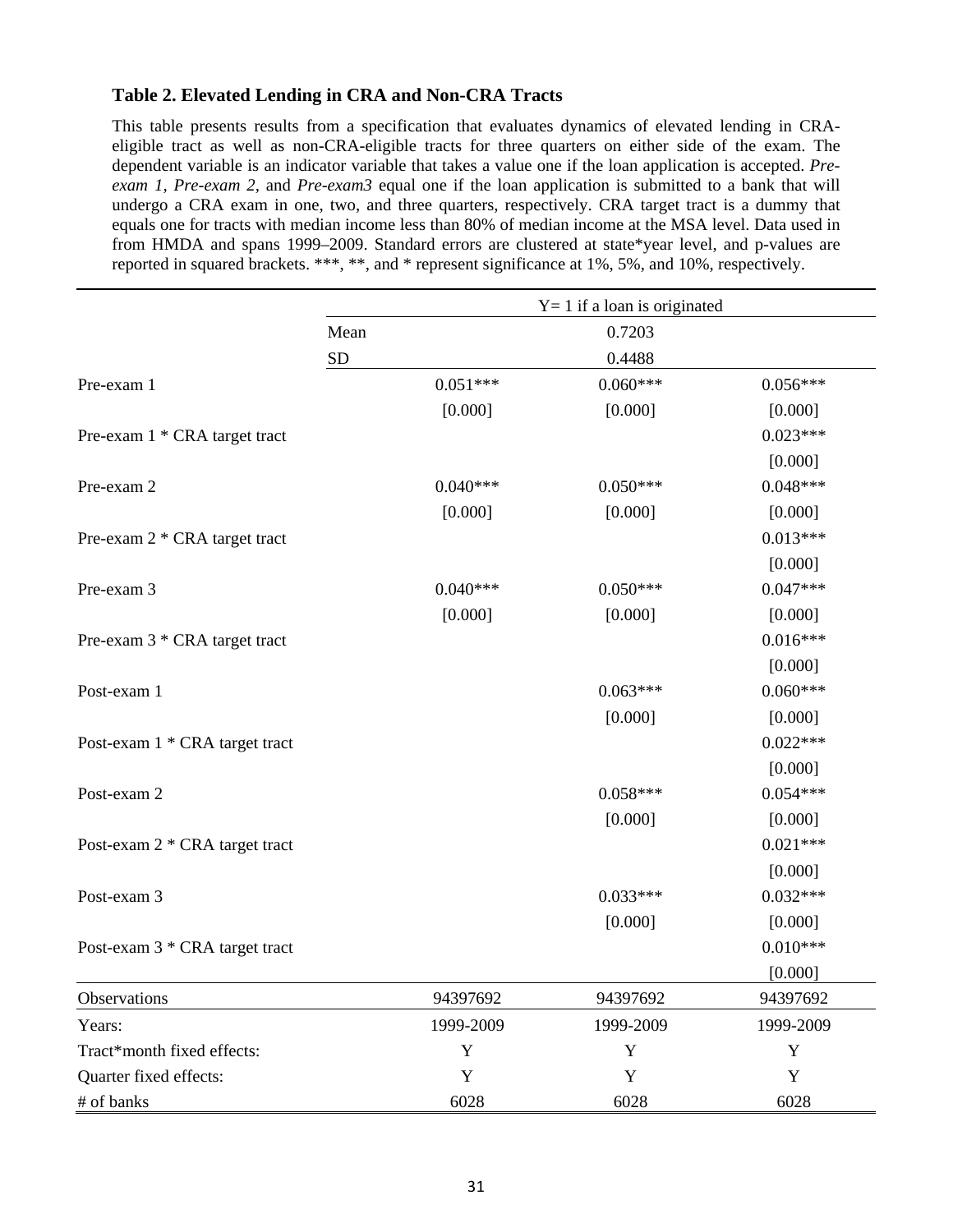# **Table 3. Elevated Lending in CRA and Non-CRA Tracts – Stratification by Applicant**

#### **Income**

This table presents results from a specification that evaluates dynamics of elevated lending in CRA-eligible tracts as well as non-CRA-eligible tracts for three quarters on either side of the exam in samples stratified by income of applicant. The dependent variable is an indicator variable that takes a value one if the loan application is accepted. *Pre-exam 1, Pre-exam 2,* and *Pre-exam3* equal one if the loan application is submitted to a bank that will undergo a CRA exam in one, two, and three quarters, respectively. CRA target tract is a dummy that equals one for tracts with median income less than 80% of median income at the MSA level. Data are from HMDA and span 1999-2009. Standard errors are clustered at state\*year level, and p-values are reported in square brackets. \*\*\*, \*\*, and \* represent significance at 1%, 5%, and 10%, respectively.

|                                |      |               | $Y=1$ if loan originated |            |
|--------------------------------|------|---------------|--------------------------|------------|
|                                | Mean | 0.6247        | 0.7348                   | 0.7991     |
|                                | SD   | 0.4842        | 0.4415                   | 0.4007     |
| Pre-exam 1                     |      | $0.060***$    | $0.054***$               | $0.035***$ |
|                                |      | [0.000]       | [0.000]                  | [0.000]    |
| Pre-exam 1 * CRA target tract  |      | 0.004         | $0.011**$                | $0.017***$ |
|                                |      | [0.120]       | [0.031]                  | [0.000]    |
| Pre-exam 2                     |      | $0.044***$    | $0.044***$               | $0.033***$ |
|                                |      | [0.000]       | [0.000]                  | [0.000]    |
| Pre-exam 2 * CRA target tract  |      | $-0.004$      | 0.001                    | $0.014***$ |
|                                |      | [0.213]       | [0.791]                  | [0.000]    |
| Pre-exam 3                     |      | $0.042***$    | $0.046***$               | $0.033***$ |
|                                |      | [0.000]       | [0.000]                  | [0.000]    |
| Pre-exam 3 * CRA target tract  |      | $-0.001$      | 0.002                    | $0.017***$ |
|                                |      | [0.791]       | [0.490]                  | [0.000]    |
| Post-exam 1                    |      | $0.059***$    | $0.054***$               | $0.039***$ |
|                                |      | [0.000]       | [0.000]                  | [0.000]    |
| Post-exam 1 * CRA target tract |      | 0.003         | $0.010***$               | $0.015***$ |
|                                |      | [0.423]       | [0.001]                  | [0.000]    |
| Post-exam 2                    |      | $0.055***$    | $0.051***$               | $0.035***$ |
|                                |      | [0.000]       | [0.000]                  | [0.000]    |
| Post-exam 2 * CRA target tract |      | 0.002         | $0.010***$               | $0.014***$ |
|                                |      | [0.665]       | [0.005]                  | [0.000]    |
| Post-exam 3                    |      | $0.032***$    | $0.023***$               | $0.021***$ |
|                                |      | [0.000]       | [0.000]                  | [0.004]    |
| Post-exam 3 * CRA target tract |      | $-0.008*$     | $-0.003$                 | $0.011***$ |
|                                |      | [0.066]       | [0.435]                  | [0.000]    |
| Observations                   |      | 28655911      | 28996311                 | 29314983   |
| Income tercile                 |      | <b>Bottom</b> | Medium                   | Top        |
| Years:                         |      | 1999-2009     | 1999-2009                | 1999-2009  |
| Tract*month fixed effects:     |      | $\mathbf Y$   | Y                        | Y          |
| Quarter fixed effects:         |      | Y             | Y                        | Y          |
| # of banks                     |      | 5844          | 5877                     | 5948       |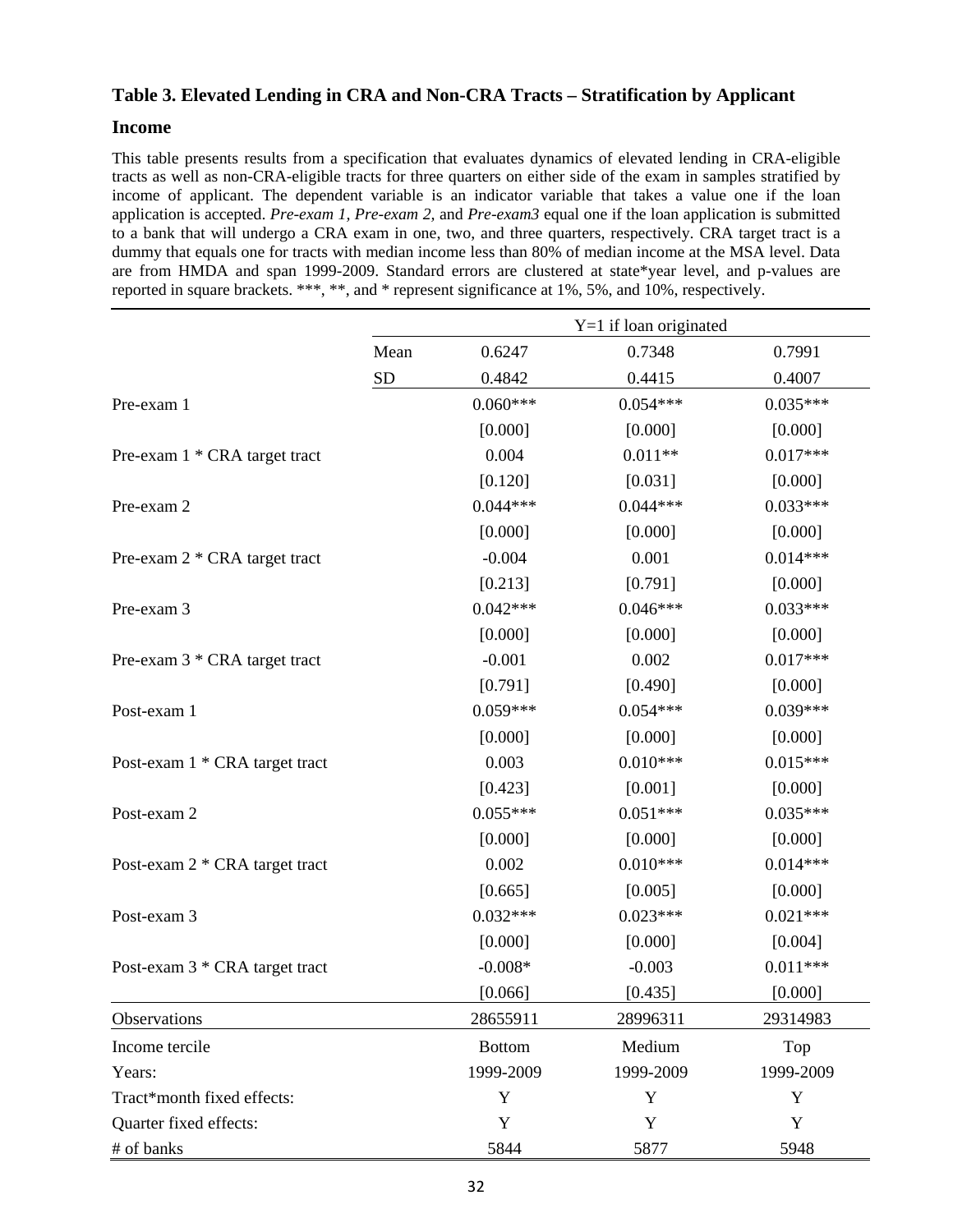# **Table 4. Elevated Lending in CRA and Non-CRA tracts – Stratification by Bank Size**

This table presents results from a specification that evaluates dynamics of elevated lending in CRA-eligible tracts as well as non-CRA-eligible tracts for three quarters on either side of the exam in samples stratified by lender size. The dependent variable is an indicator variable that takes a value one if the loan application is accepted. *Pre-exam 1, Pre-exam 2,* and *Pre-exam3* equal one if the loan application is submitted to a bank that will undergo a CRA exam in one, two, and three quarters, respectively. CRA target tract is a dummy that equals one for tracts with median income less than 80% of median income at the MSA level. Data are HMDA data matched with loan-level data and span 1999-2009. Standard errors are clustered at state\*year level, and p-values are reported in square brackets. \*\*\*, \*\*, and \* represent significance at 1%, 5%, and 10%, respectively.

|                                | $Y=1$ if loan originated |                                                   |                   |                        |                        |
|--------------------------------|--------------------------|---------------------------------------------------|-------------------|------------------------|------------------------|
|                                | Mean                     | 0.8491                                            | 0.7397            | 0.6900                 | 0.6900                 |
|                                | ${\rm SD}$               | 0.3580                                            | 0.4388            | 0.4625                 | 0.4625                 |
| Pre-exam 1                     |                          | $0.012***$                                        | $-0.015***$       | $0.071***$             | $0.070***$             |
|                                |                          | [0.000]                                           | [0.009]           | [0.000]                | [0.000]                |
| Pre-exam 1 * CRA target tract  |                          | 0.005                                             | 0.004             | $0.041***$             | $0.030***$             |
|                                |                          | [0.185]                                           | [0.385]           | [0.000]                | [0.000]                |
| Pre-exam 2                     |                          | $-0.045***$                                       | $-0.011*$         | $0.054***$             | $0.050***$             |
|                                |                          | [0.000]                                           | [0.099]           | [0.000]                | [0.000]                |
| Pre-exam 2 * CRA target tract  |                          | $-0.030***$                                       | $-0.003$          | $0.024***$             | $0.013***$             |
|                                |                          | [0.000]                                           | [0.538]           | [0.000]                | [0.010]                |
| Pre-exam 3                     |                          | $-0.055***$                                       | $-0.013$          | $0.064***$             | $0.052***$             |
|                                |                          | [0.000]                                           | [0.112]           | [0.000]                | [0.000]                |
| Pre-exam 3 * CRA target tract  |                          | $-0.031***$                                       | $-0.004$          | $0.031***$             | $0.023***$             |
|                                |                          | [0.000]                                           | [0.236]           | [0.000]                | [0.000]                |
| Post-exam 1                    |                          | $0.025***$                                        | $-0.010$          | $0.078***$             | $0.085***$             |
|                                |                          | [0.000]                                           | [0.123]           | [0.000]                | [0.000]                |
| Post-exam 1 * CRA target tract |                          | $0.017***$                                        | 0.005             | $0.039***$             | $0.024***$             |
|                                |                          | [0.000]                                           | [0.277]           | [0.000]                | [0.000]                |
| Post-exam 2                    |                          | $0.022***$                                        | $-0.023***$       | $0.065***$             | $0.062***$             |
|                                |                          | [0.000]                                           | [0.001]           | [0.000]                | [0.000]                |
| Post-exam 2 * CRA target tract |                          | $0.016***$                                        | 0.004             | $0.031***$             | $0.021***$             |
|                                |                          | [0.000]                                           | [0.539]           | [0.000]                | [0.000]                |
| Post-exam 3                    |                          | $0.017***$                                        | $-0.012**$        | $0.018**$              | $0.041***$             |
|                                |                          | [0.000]                                           | [0.034]           | [0.044]                | [0.000]                |
| Post-exam 3 * CRA target tract |                          | $0.014**$                                         | 0.006             | $0.010***$             | $0.020***$             |
|                                |                          | [0.010]                                           | [0.178]           | [0.000]                | [0.000]                |
| Observations                   |                          | 9752230                                           | 25888791          | 49436963               | 49436963               |
| <b>SUBSAMPLES</b>              |                          | Bank Assets < \$1 Bank Assets ><br><b>Billion</b> | $$1B$ but < \$50B | Bank Assets ><br>\$50B | Bank Assets ><br>\$50B |
| Tract*month fixed effects:     |                          | Y                                                 | Y                 | Y                      | Y                      |
| Quarter fixed effects:         |                          | $\mathbf Y$                                       | Y                 | Y                      | Y                      |
| Bank fixed effects             |                          |                                                   |                   |                        | Y                      |
| # of banks                     |                          | 5647                                              | 225               | 49                     | 49                     |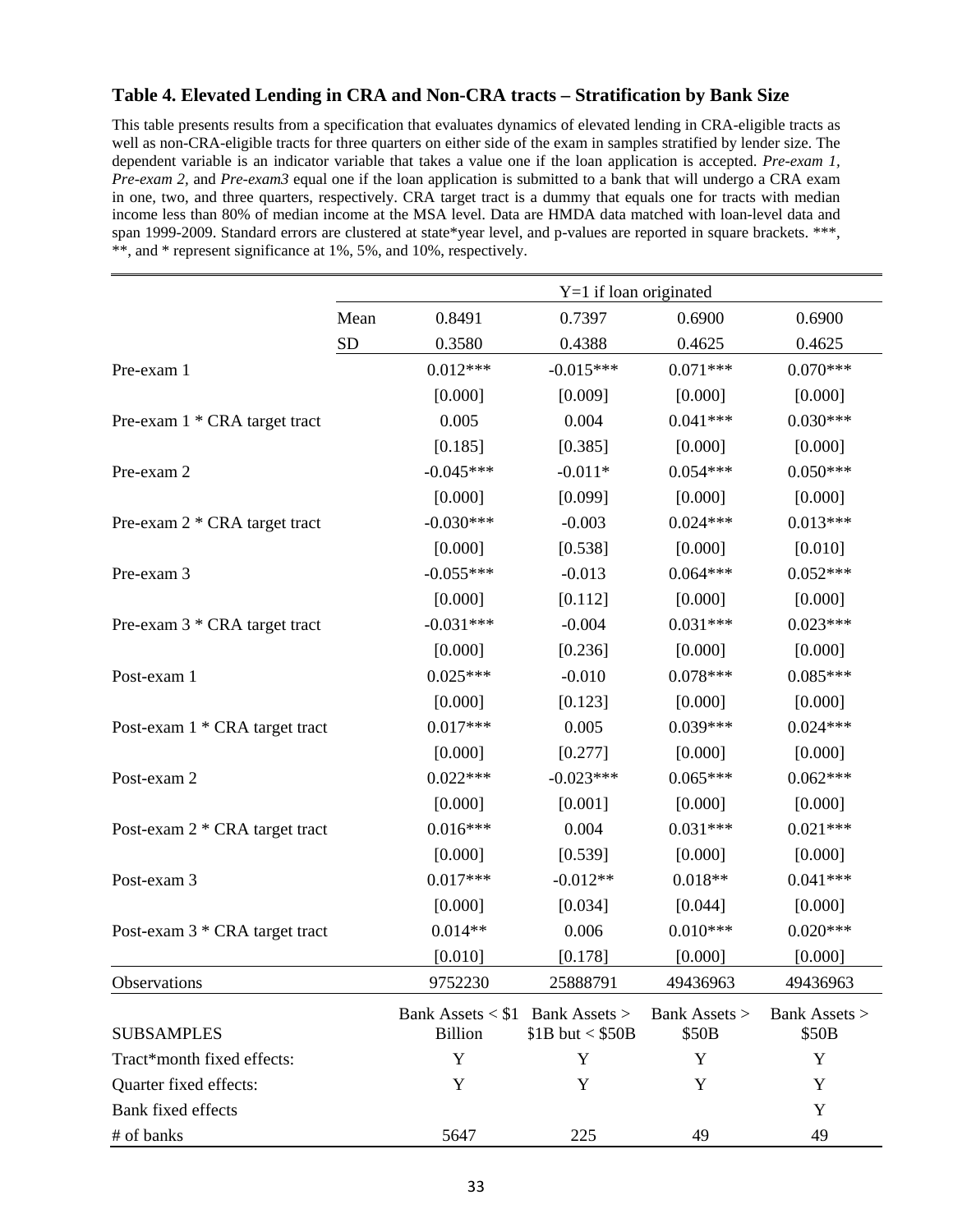# **Table 5. Elevated Delinquencies in CRA and Non-CRA Tracts**

This table presents results from a specification that evaluates dynamics of elevated delinquencies in CRA-eligible tracts as well as non-CRA-eligible tracts for three quarters on either side of the exam. The dependent variable is an indicator variable which takes a value one if the loan application is 30, 60, or 90 days' delinquent within a particular horizon from origination. *Pre-exam 1, Pre-exam 2,* and *Pre-exam3* equal one if the loan application is submitted to a bank that will undergo a CRA exam in one, two, and three quarters, respectively. CRA target tract is a dummy that equals one for tracts with median income less than 80% of median income at the MSA level. Data are HMDA data matched with loan-level data and span 1999-2009. Standard errors are clustered at state\*year level, and p-values are reported in square brackets. \*\*\*, \*\*, and \* represent significance at 1%, 5% and 10%, respectively.

|                                | Delinquent within 1 year of origination |             | Delinquent within 2 years of origination |             |             |            |
|--------------------------------|-----------------------------------------|-------------|------------------------------------------|-------------|-------------|------------|
|                                | 30 days                                 | 60 days     | 90 days                                  | 30 days     | 60 days     | 90 days    |
| Mean                           | 0.072                                   | 0.023       | 0.012                                    | 0.127       | 0.055       | 0.038      |
| <b>SD</b>                      | 0.258                                   | 0.148       | 0.111                                    | 0.333       | 0.228       | 0.192      |
| Pre-exam 1                     | $0.008***$                              | $0.003***$  | $0.002***$                               | $0.009***$  | $0.003***$  | $0.002**$  |
|                                | [0.000]                                 | [0.000]     | [0.000]                                  | [0.000]     | [0.000]     | [0.023]    |
| Pre-exam 1 * CRA target tract  | $0.008**$                               | $0.004**$   | $0.003**$                                | $0.010***$  | $0.005**$   | $0.005**$  |
|                                | [0.013]                                 | [0.041]     | [0.011]                                  | [0.005]     | [0.026]     | [0.028]    |
| Pre-exam 2                     | $0.007***$                              | $0.002***$  | $0.002***$                               | $0.009***$  | $0.002*$    | $0.002**$  |
|                                | [0.000]                                 | [0.002]     | [0.003]                                  | [0.000]     | [0.054]     | [0.034]    |
| Pre-exam 2 * CRA target tract  | 0.004                                   | 0.000       | 0.001                                    | 0.005       | $-0.000$    | $-0.001$   |
|                                | [0.237]                                 | [0.793]     | [0.367]                                  | [0.255]     | [0.920]     | [0.713]    |
| Pre-exam 3                     | $0.004**$                               | 0.001       | 0.000                                    | $0.005**$   | 0.000       | $-0.000$   |
|                                | [0.018]                                 | [0.330]     | [0.376]                                  | [0.015]     | [0.747]     | [0.757]    |
| Pre-exam 3 * CRA target tract  | $0.008**$                               | $0.003*$    | 0.000                                    | 0.008       | 0.004       | 0.002      |
|                                | [0.031]                                 | [0.095]     | [0.695]                                  | [0.129]     | [0.136]     | [0.324]    |
| Post-exam 1                    | $0.007***$                              | $0.002**$   | $0.001***$                               | $0.008***$  | 0.001       | $0.001*$   |
|                                | [0.000]                                 | [0.010]     | [0.003]                                  | [0.000]     | [0.152]     | [0.068]    |
| Post-exam 1 * CRA target tract | 0.005                                   | $0.003*$    | $0.003**$                                | $0.007**$   | $0.005**$   | $0.007***$ |
|                                | [0.112]                                 | [0.086]     | [0.030]                                  | [0.036]     | [0.029]     | [0.004]    |
| Post-exam 2                    | $0.007***$                              | $0.003***$  | $0.002***$                               | $0.010***$  | $0.005***$  | $0.005***$ |
|                                | [0.000]                                 | [0.000]     | [0.000]                                  | [0.000]     | [0.000]     | [0.000]    |
| Post-exam 2 * CRA target tract | $0.008**$                               | $0.006**$   | $0.007***$                               | $0.012**$   | $0.008**$   | $0.009***$ |
|                                | [0.032]                                 | [0.014]     | [0.000]                                  | [0.035]     | [0.016]     | [0.008]    |
| Post-exam 3                    | $0.010***$                              | $0.004***$  | $0.004***$                               | $0.012***$  | $0.006***$  | $0.006***$ |
|                                | [0.000]                                 | [0.000]     | [0.000]                                  | [0.000]     | [0.000]     | [0.002]    |
| Post-exam 3 * CRA target tract | $0.017***$                              | $0.010***$  | $0.009***$                               | $0.021***$  | $0.014***$  | $0.012***$ |
|                                | [0.000]                                 | [0.000]     | [0.000]                                  | [0.000]     | [0.000]     | [0.000]    |
| Observations                   | 13012460                                | 13012460    | 13012460                                 | 13012460    | 13012460    | 13012460   |
| Years:                         | 1999-2009                               | 1999-2009   | 1999-2009                                | 1999-2009   | 1999-2009   | 1999-2009  |
| Tract*month fixed effects:     | Y                                       | $\mathbf Y$ | $\mathbf Y$                              | $\mathbf Y$ | Y           | Y          |
| Quarter fixed effects:         | Y                                       | Y           | Y                                        | Y           | Y           | Y          |
| Controls                       | Y                                       | Y           | Y                                        | Y           | $\mathbf Y$ | Y          |
| # of banks                     | 4434                                    | 4434        | 4434                                     | 4434        | 4434        | 4434       |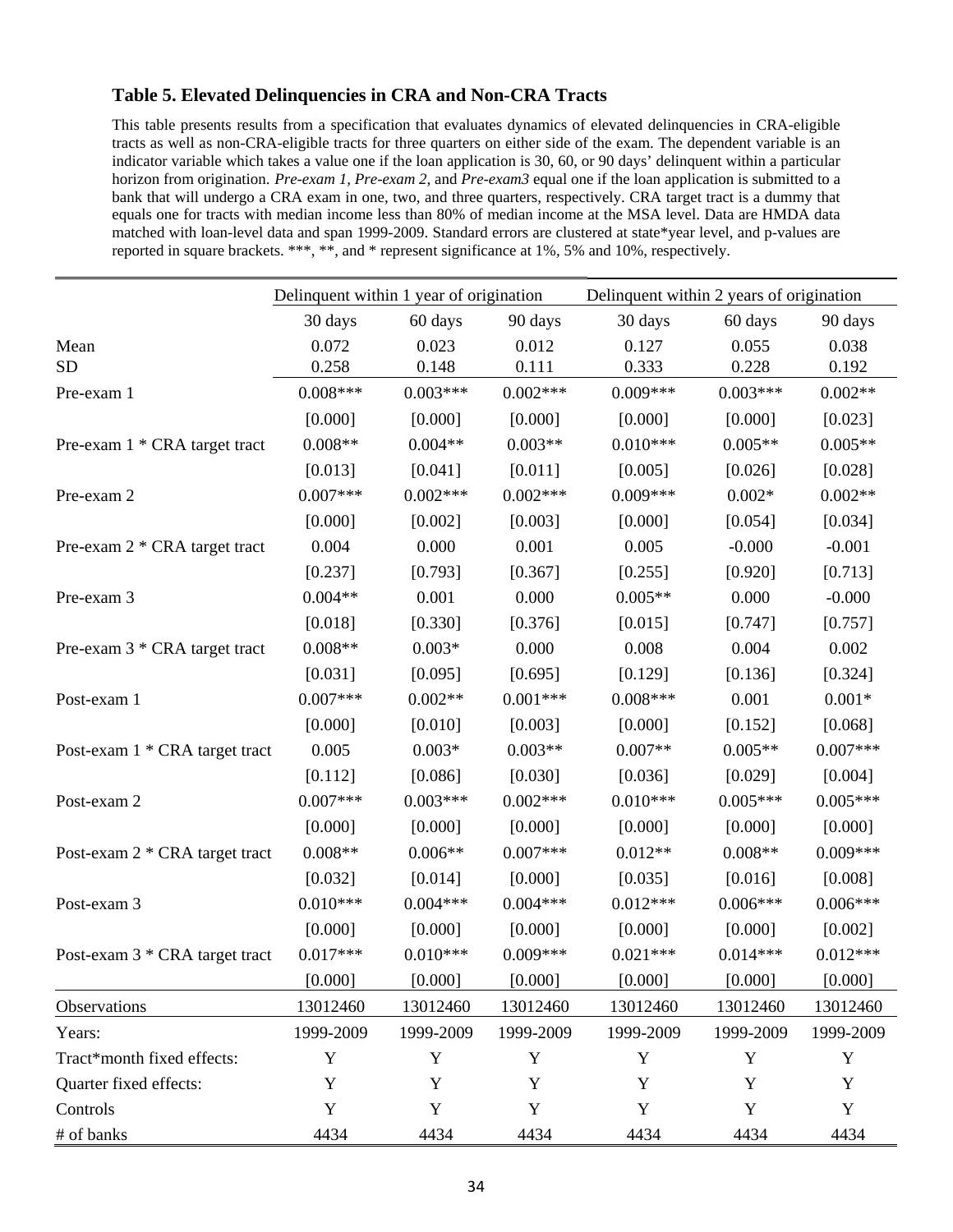# **Table 6. Mortgage and Borrower Characteristics in Vicinity of CRA Exam**

This table presents results from a specification that evaluates dynamics of mortgage and borrower characteristics in CRA-eligible tracts as well as non-CRA-eligible tracts for three quarters on either side of the exam. The dependent variable takes the characteristic of the mortgage or borrower. *Pre-exam 1, Pre-exam 2,* and *Pre-exam3* equal one if the loan application is submitted to a bank that will undergo a CRA exam in one, two, and three quarters, respectively. CRA target tract is a dummy that equals one for tracts with median income less than 80% of median income at the MSA level. Data are HMDA data matched with loan-level data and span 1999-2009. Standard errors are clustered at state\*year level, and p-values are reported in squared brackets. \*\*\*, \*\*, and \* represent significance at 1%, 5% and 10%, respectively.

|                                | FICO score  | Low doc   | <b>Interest Rate</b> | LTV ratio |
|--------------------------------|-------------|-----------|----------------------|-----------|
| Mean                           | 713.883     | 0.205     | 6.114                | 71.817    |
| <b>SD</b>                      | 63.894      | 0.403     | 1.3                  | 20.616    |
| Pre-exam 1                     | $-3.657***$ | 0.021     | 0.005                | 0.376     |
|                                | [0.001]     | [0.181]   | [0.798]              | [0.190]   |
| Pre-exam 1 * CRA target tract  | $-3.339***$ | $-0.002$  | $-0.009$             | 0.062     |
|                                | [0.000]     | [0.890]   | [0.495]              | [0.749]   |
| Pre-exam 2                     | $-2.164*$   | $0.048**$ | 0.000                | 0.437     |
|                                | [0.055]     | [0.012]   | [0.991]              | [0.110]   |
| Pre-exam 2 * CRA target tract  | $-2.116**$  | 0.005     | $-0.001$             | $-0.324*$ |
|                                | [0.028]     | [0.680]   | [0.968]              | [0.078]   |
| Pre-exam 3                     | $-1.338$    | 0.028     | $0.027*$             | 0.028     |
|                                | [0.253]     | [0.181]   | [0.060]              | [0.913]   |
| Pre-exam 3 * CRA target tract  | $-2.750***$ | $-0.012$  | 0.018                | $-0.122$  |
|                                | [0.002]     | [0.340]   | [0.300]              | [0.653]   |
| Post-exam 1                    | $-1.981*$   | 0.006     | 0.011                | $0.537**$ |
|                                | [0.054]     | [0.675]   | [0.563]              | [0.041]   |
| Post-exam 1 * CRA target tract | $-2.757***$ | 0.004     | 0.004                | $-0.111$  |
|                                | [0.007]     | [0.781]   | [0.780]              | [0.566]   |
| Post-exam 2                    | $-3.511***$ | 0.011     | 0.001                | $0.540*$  |
|                                | [0.003]     | [0.617]   | [0.942]              | [0.078]   |
| Post-exam 2 * CRA target tract | $-3.555***$ | 0.004     | $-0.009$             | 0.213     |
|                                | [0.001]     | [0.817]   | [0.385]              | [0.408]   |
| Post-exam 3                    | $-4.684***$ | 0.008     | 0.028                | 0.273     |
|                                | [0.001]     | [0.585]   | [0.261]              | [0.288]   |
| Post-exam 3 * CRA target tract | $-6.344***$ | 0.003     | $-0.015$             | 0.172     |
|                                | [0.000]     | [0.825]   | [0.142]              | [0.507]   |
| Observations                   | 13017444    | 5653792   | 14673676             | 14673676  |
| Years:                         | 1999-2009   | 1999-2009 | 1999-2009            | 1999-2009 |
| Tract*month fixed effects      | Y           | Y         | Y                    | Y         |
| Quarter fixed effects          | Y           | Y         | Y                    | Y         |
| <b>Banks</b>                   | 4434        | 3747      | 4434                 | 4434      |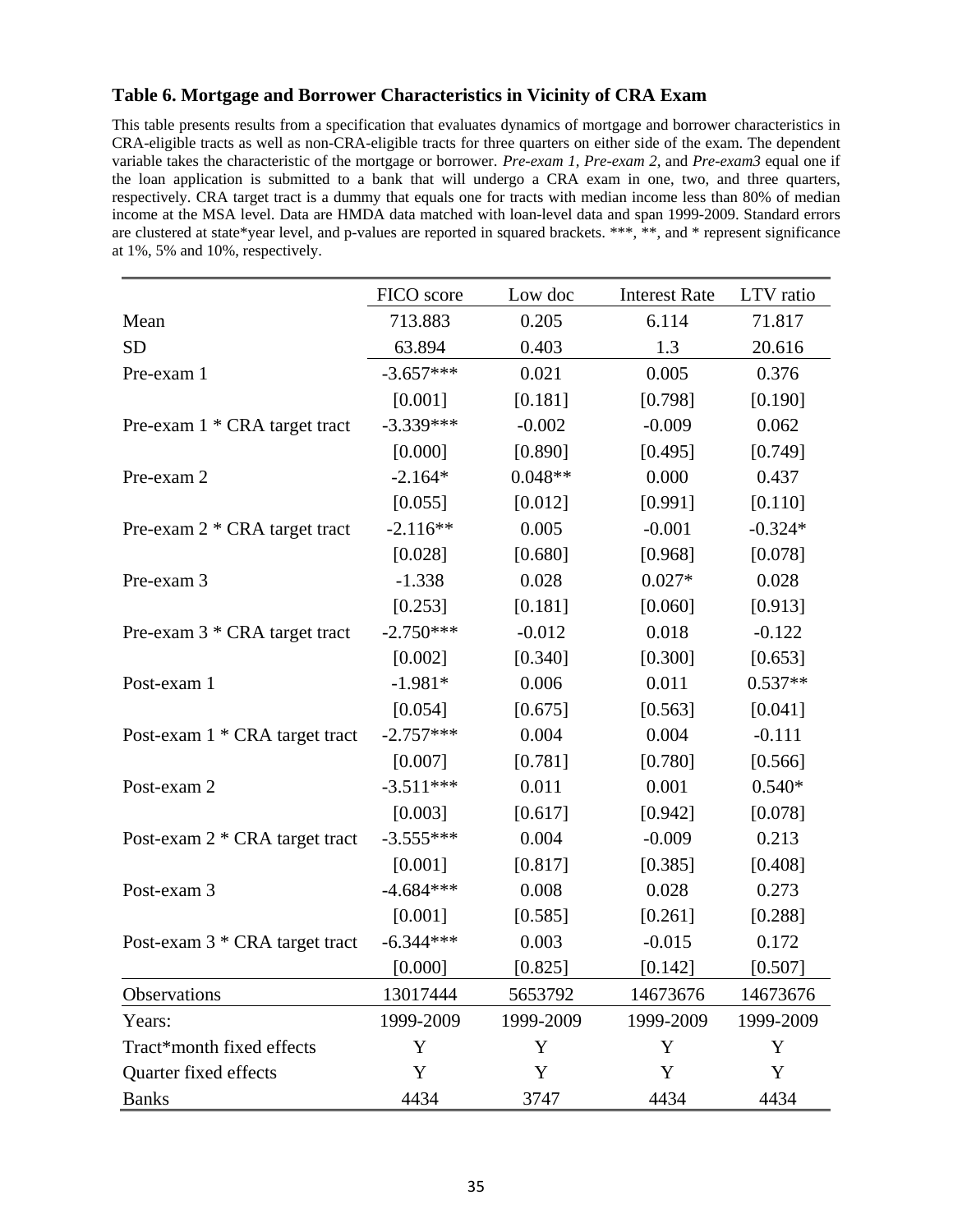# **Table 7. Elevated Delinquencies Using Private-Label ABS/MBS Loan-Level Data**

This table presents results from a specification that evaluates dynamics of elevated delinquencies for three quarters on either side of the exam. The dependent variable is an indicator variable that takes a value one if the loan application is 30, 60, or 90 days' delinquent within a particular horizon from origination. *Pre-exam 1, Pre-exam 2,*  and *Pre-exam3* equal one if the loan application is submitted to a bank that will undergo a CRA exam in one, two, and three quarters, respectively. Data cover the private-label ABS/MBS loan market and span 1999-2009. Standard errors are clustered at state\*year level, and p-values are reported in square brackets. \*\*\*, \*\*, and \* represent significance at 1%, 5%, and 10%, respectively.

|                          |           | Delinquent within 1 year of origination |             |             | Delinquent within 2 years of origination |            |            |  |
|--------------------------|-----------|-----------------------------------------|-------------|-------------|------------------------------------------|------------|------------|--|
|                          |           | 30 days                                 | 60 days     | 90 days     | 30 days                                  | 60 days    | 90 days    |  |
|                          | Mean      | 0.243                                   | 0.110       | 0.064       | 0.391                                    | 0.238      | 0.175      |  |
|                          | <b>SD</b> | 0.429                                   | 0.313       | 0.245       | 0.488                                    | 0.426      | 0.380      |  |
| Pre-exam 1               |           | $0.040***$                              | $0.011***$  | $0.014***$  | $0.032***$                               | $0.007*$   | $0.015***$ |  |
|                          |           | [0.000]                                 | [0.002]     | [0.000]     | [0.000]                                  | [0.089]    | [0.000]    |  |
| Pre-exam 2               |           | $0.022***$                              | $0.008**$   | $0.009***$  | $0.014**$                                | $0.012***$ | $0.019***$ |  |
|                          |           | [0.000]                                 | [0.041]     | [0.007]     | [0.035]                                  | [0.001]    | [0.000]    |  |
| Pre-exam 3               |           | $-0.004$                                | $-0.006***$ | $-0.006***$ | 0.005                                    | 0.001      | $-0.002$   |  |
|                          |           | [0.258]                                 | [0.003]     | [0.002]     | [0.253]                                  | [0.855]    | [0.448]    |  |
| Post-exam 1              |           | $0.038***$                              | $0.013***$  | $0.012***$  | $0.040***$                               | $0.020***$ | $0.023***$ |  |
|                          |           | [0.000]                                 | [0.000]     | [0.000]     | [0.000]                                  | [0.000]    | [0.000]    |  |
| Post-exam 2              |           | $0.064***$                              | $0.029***$  | $0.021***$  | $0.058***$                               | $0.038***$ | $0.036***$ |  |
|                          |           | [0.000]                                 | [0.000]     | [0.000]     | [0.000]                                  | [0.000]    | [0.000]    |  |
| Post-exam 3              |           | $0.058***$                              | $0.043***$  | $0.042***$  | $0.052***$                               | $0.060***$ | $0.070***$ |  |
|                          |           | [0.000]                                 | [0.000]     | [0.000]     | [0.000]                                  | [0.000]    | [0.000]    |  |
| Observations             |           | 2776308                                 | 2776308     | 2776308     | 2776308                                  | 2776308    | 2776308    |  |
| Years:                   |           | 2001-2006                               | 2001-2006   | 2001-2006   | 2001-2006                                | 2001-2006  | 2001-2006  |  |
| Zip*month fixed effects: |           | Y                                       | Y           | Y           | Y                                        | Y          | Y          |  |
| Quarter fixed effects:   |           | Y                                       | Y           | Y           | Y                                        | Y          | Y          |  |
| # of banks               |           | 74                                      | 74          | 74          | 74                                       | 74         | 74         |  |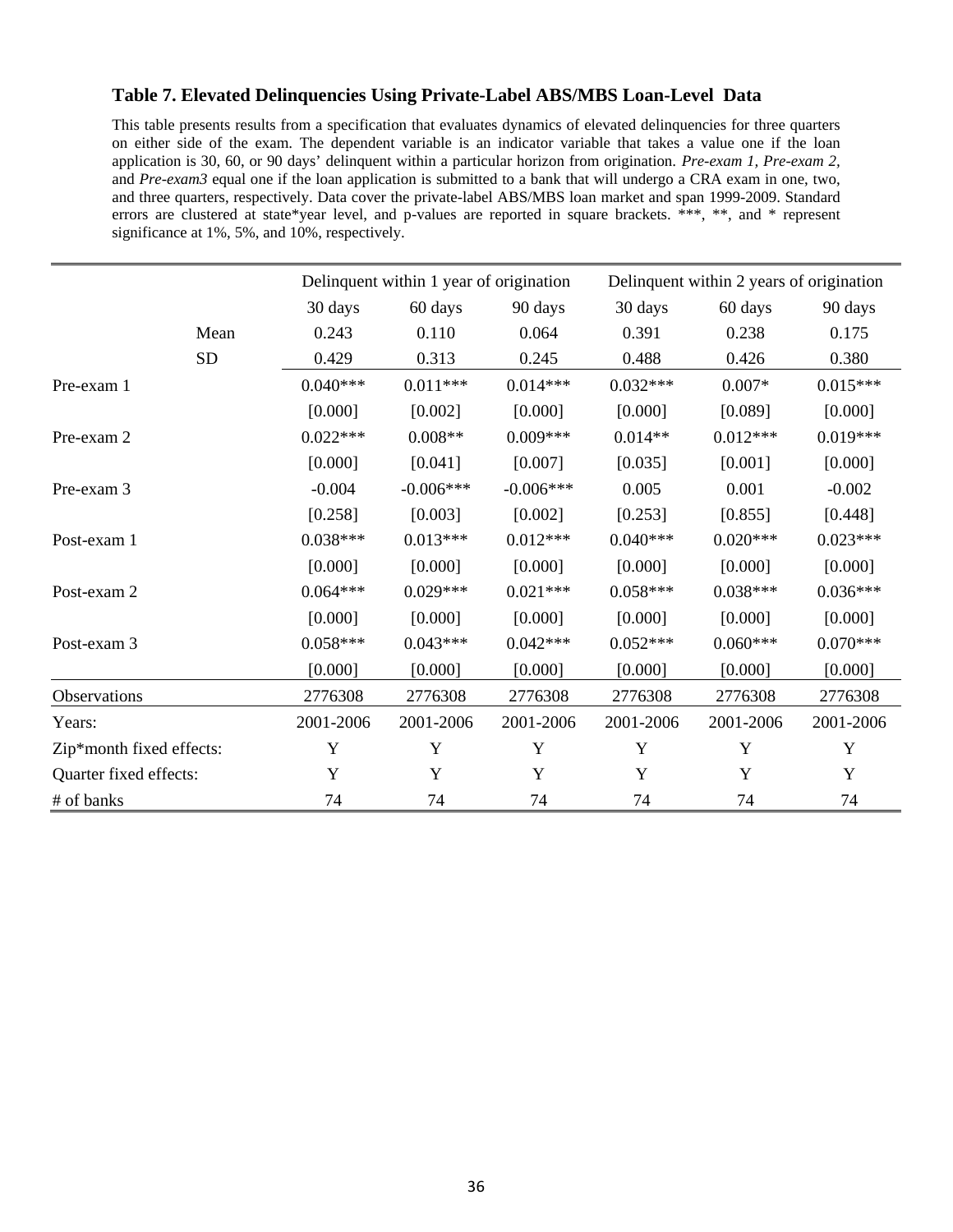# **Figure 1. Distribution of Quarters Between Exams**

This figure plots the kernel density of quarters between CRA exams for banks in our sample. Data span the period 1999–2009.



# **Figure 2. Number of Exams per Bank**

This figure plots the number of CRA exams for each banks in our sample. Data span the period 1999–2009.

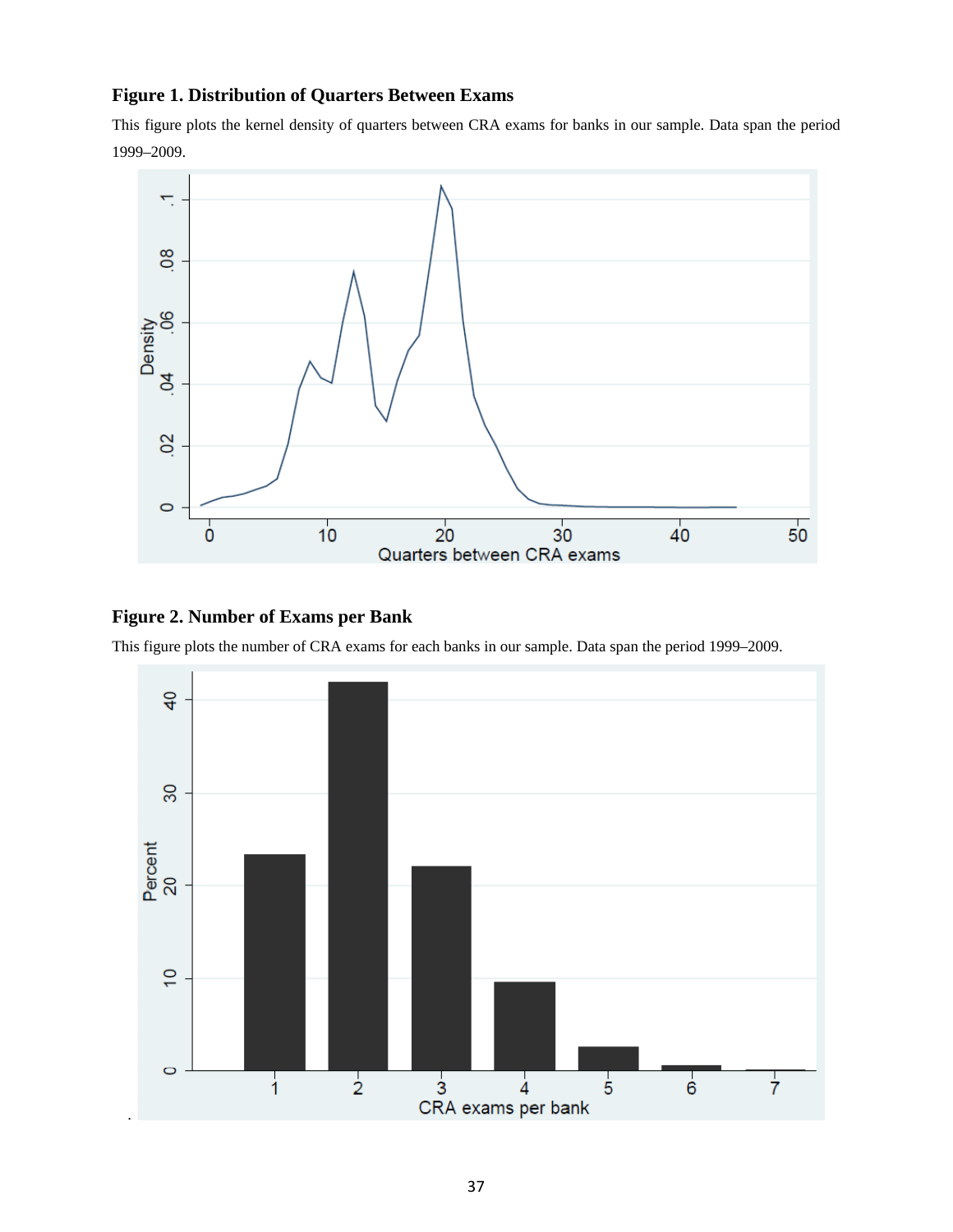# **Figure 3. Distribution of CRA Ratings**

This figure plots the distribution of CRA ratings for each of the exams in our sample. The rating is on a five-point scale with a grade of one associated with an "Outstanding" rating and a grade of five associated with a "Substantial Non-compliance" rating. Data span the period 1999–2009.



# **Figure 4. Time Series Evolution of CRA Exams**

This figure plots the quarterly evolution of the number of CRA bank examinations over our sample period. Data span the period 1999–2009.

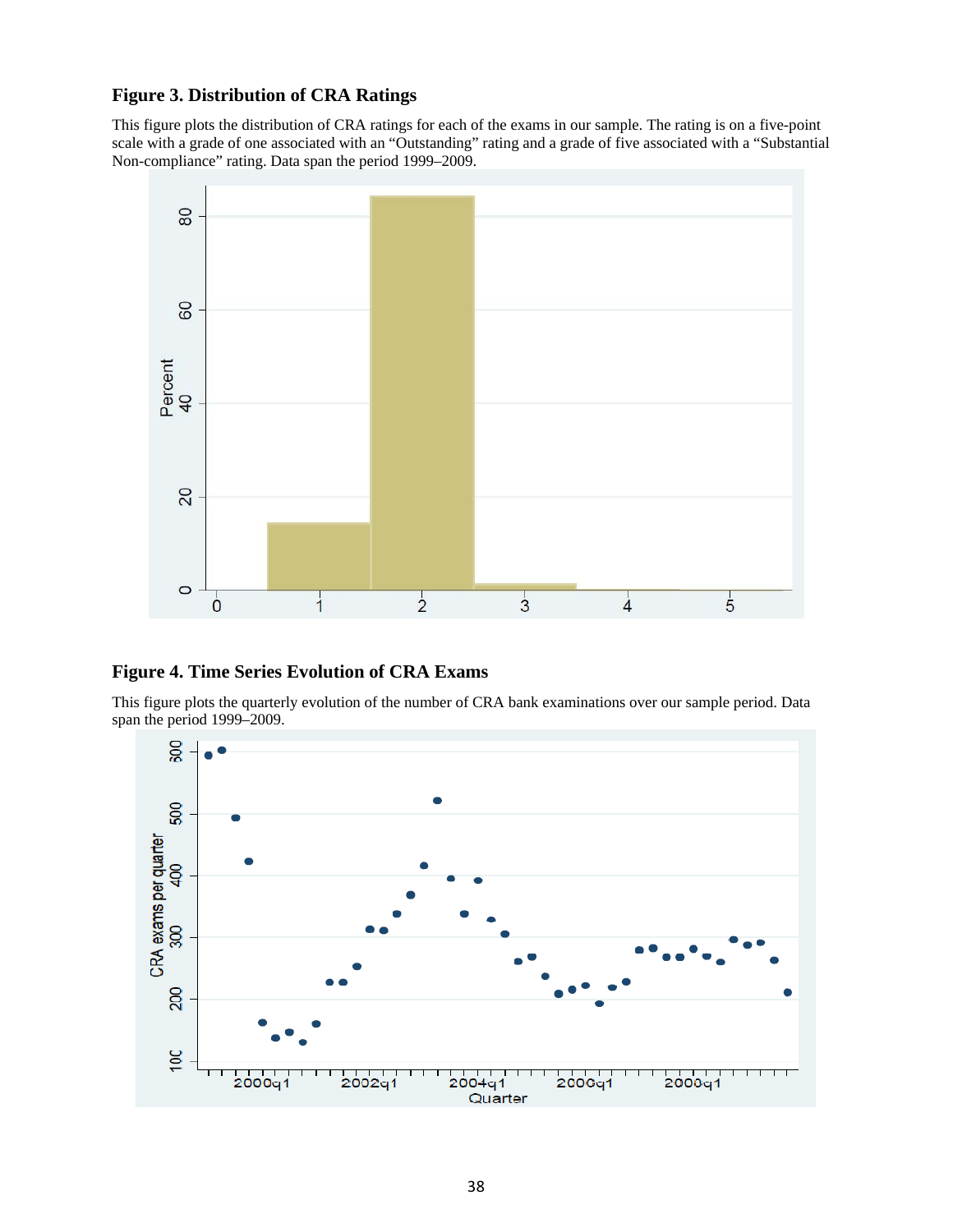# **Figure 5. Time Gap Between Examination and Report Completion**

This figure plots the months between the CRA bank examination and completion of the examination report over our sample period. Data span the period 1999–2009.



#### **Figure 6. Elevated Lending in CRA and Non-CRA Tracts**

This figure plots the dynamics of elevated lending in CRA-eligible tracts as well as non-CRA-eligible tracts for three quarters on either side of the exam. Coefficients on the pre- and post-exam dummies and on the interaction of these dummies with CRAtract<sub>c</sub> from table 3 are on the Y axis, and the quarters around the CRA exam are on the X axis. Data span 1999-2009.

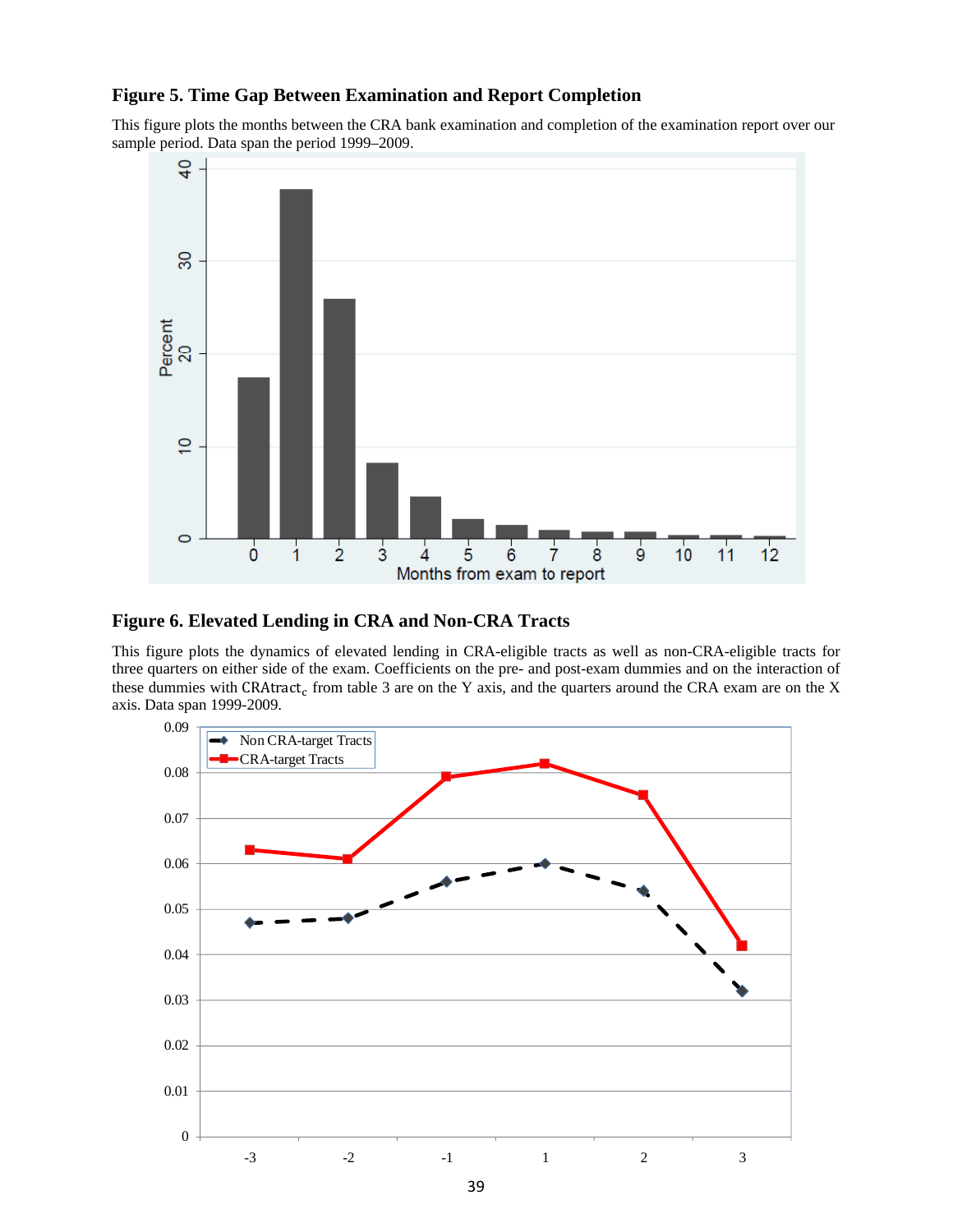# **Figure 7. Elevated Lending in CRA and Non-CRA Tracts**

This figure plots the dynamics of elevated lending in CRA-eligible tracts as well as non-CRA-eligible tracts for four quarters on either side of the exam. Coefficients on the pre- and post-exam dummies and on the interaction of these dummies with CRAtract<sub>c</sub> are on the Y axis, and the quarters around the CRA exam are on the X axis. Data span 1999–2009.



**Figure 8(a). Borrower Income for Treated and Control Banks Three Quarters Before** 

#### **Exam**

This figure plots the kernel density of applicant income as of three quarters before the CRA exam date for both treatment group banks (facing exams in three quarters) and control group banks. Data span 1999–2009.

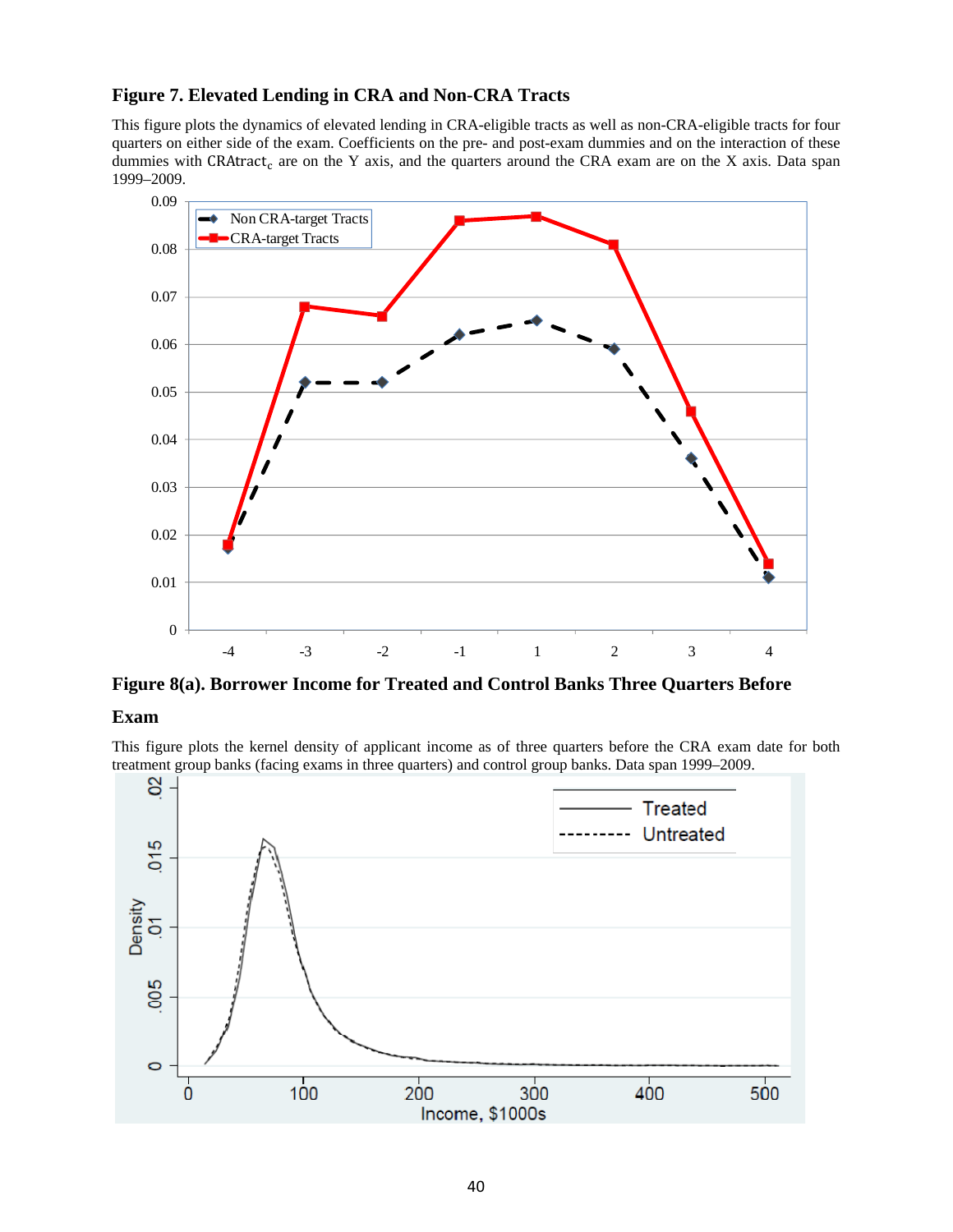# **Figure 8(b). Loan Amount for Treated and Control Banks Three Quarters Before Exam**

This figure plots the kernel density of loan amount as of three quarters before the CRA exam date for both treatment



### **Figure 8(c). Borrower FICO in Treatment and Control Group Banks Three Quarters**

#### **Before Exam**

This figure plots the kernel density of borrower's credit score three quarters before the CRA exam date for both treatment group banks (facing exams in three quarters) and control group banks. The data correspond to —HMDA data matched with loan-level data for the period 1999–2009.

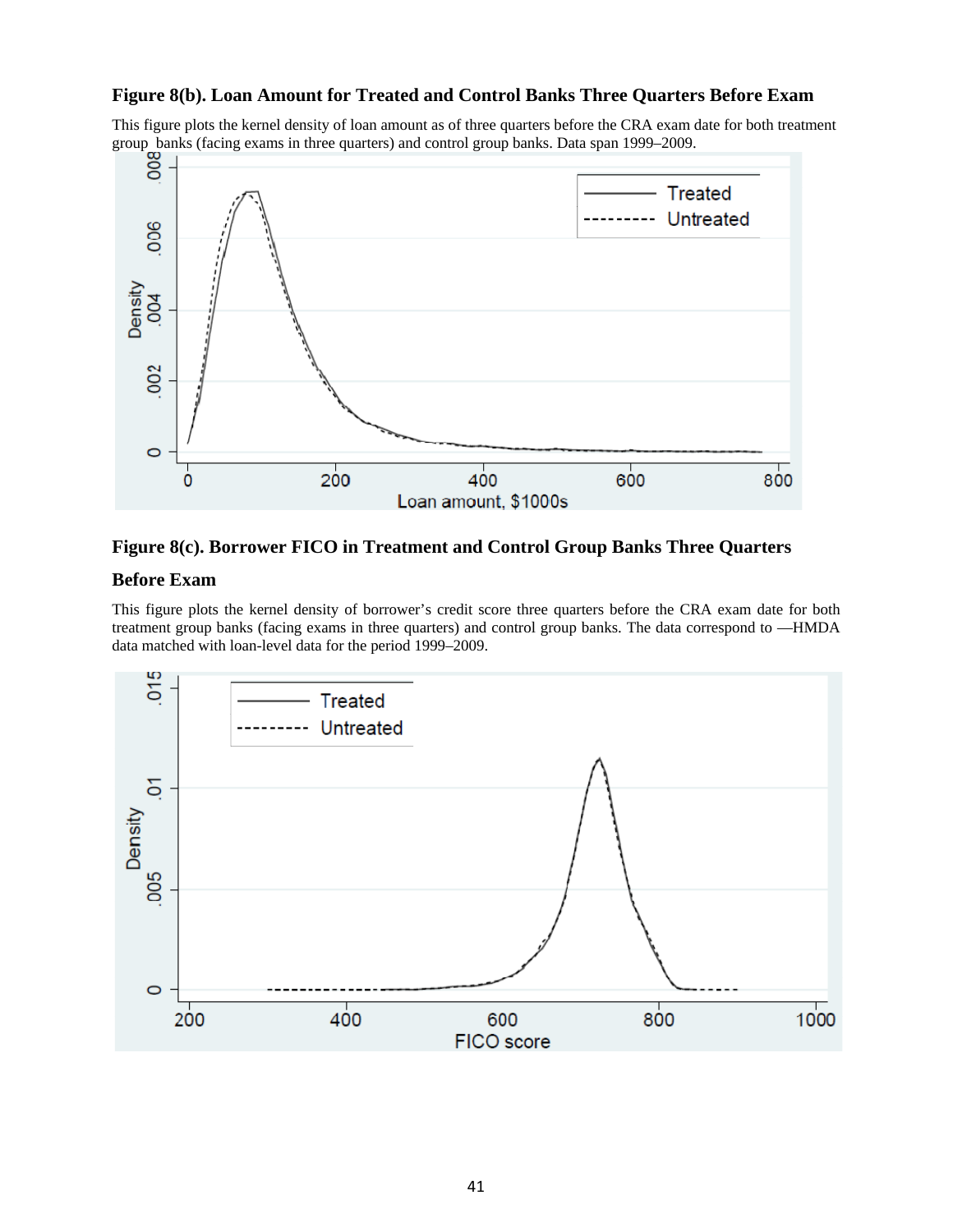## **Figure 8(d). Mortgage LTV in Treatment Group and Control Group Bank Three Quarters**

#### **Before Exam**

This figure plots the kernel density of borrower's loan-to-value three quarters before the CRA exam date for both treated banks (facing exams in three quarters) and control banks. The data corresponds to HMDA data matched with loan-level data for the period 1999–2009.



**Figure 9(a). Elevated Lending Around CRA exams – Time Series Evolution** 

This figure plots the dynamics of average elevated lending in CRA-eligible and non-CRA-eligible tracts. We plot coefficients on pre- and post-exam dummies interacted with three period dummies (1999–2003, 2004–2006, 2007– 2009) on the Y axis, and the quarters around the CRA exam date are on the X axis. Data span 1999–2009.